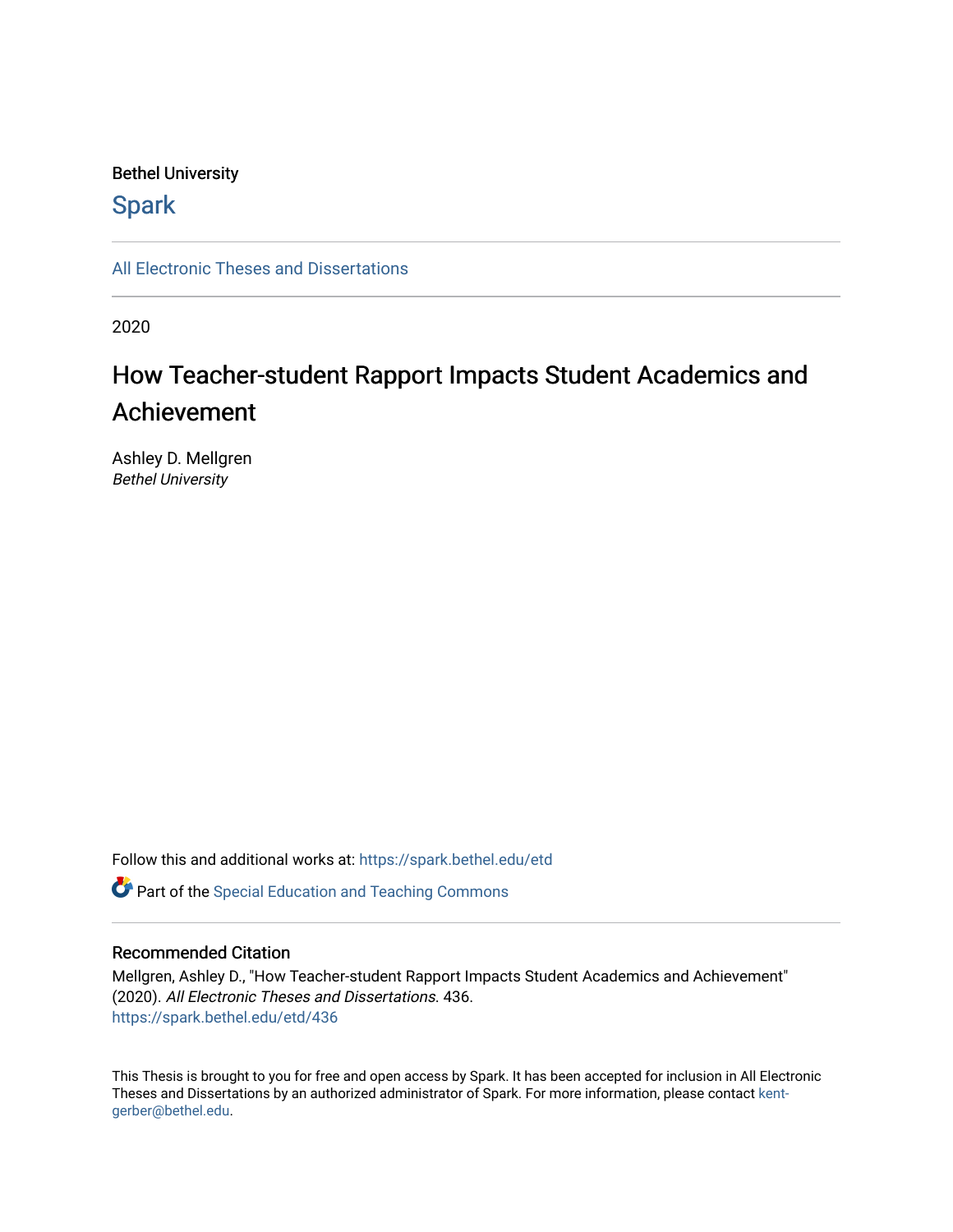## HOW TEACHER-STUDENT RAPPORT IMPACTS STUDENT ACADEMICS AND ACHIEVEMENT

A MASTER'S THESIS

## SUBMITTED TO THE FACULTY

## OF BETHEL UNIVERSITY

BY

ASHLEY MELLGREN

IN PARTIAL FULFILLMENT OF THE REQUIREMENTS

FOR THE DEGREE OF

MASTER OF ARTS IN EDUCATION

MAY 2020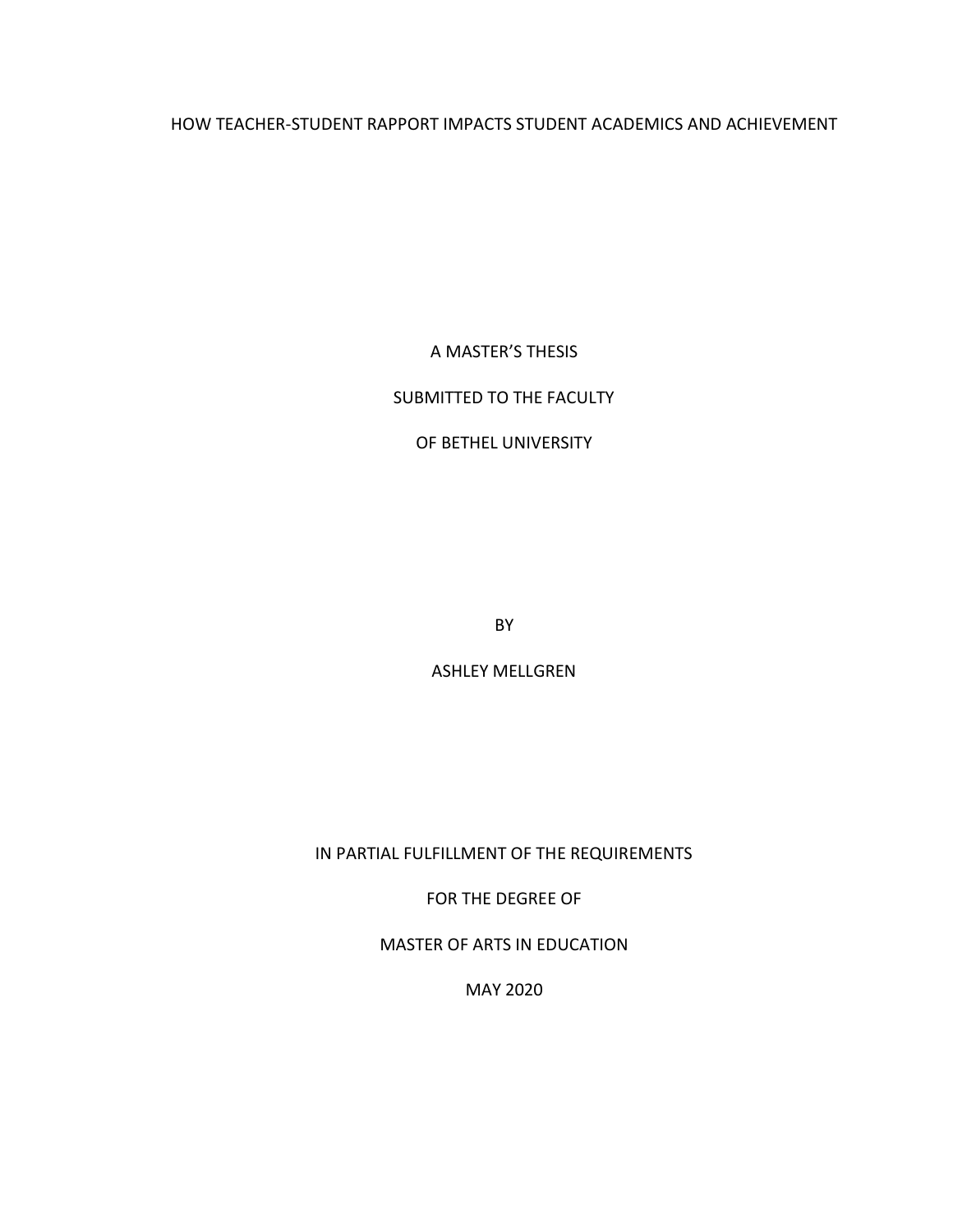## BETHEL UNIVERSITY

## HOW TEACHER-STUDENT RAPPORT IMPACTS STUDENT ACADEMICS AND ACHIEVEMENT

Ashley Mellgren

May 2020

APPROVED

Thesis Advisor: Nathan Elliott, M.A.

Program Director: Katie Bonawitz, Ed. D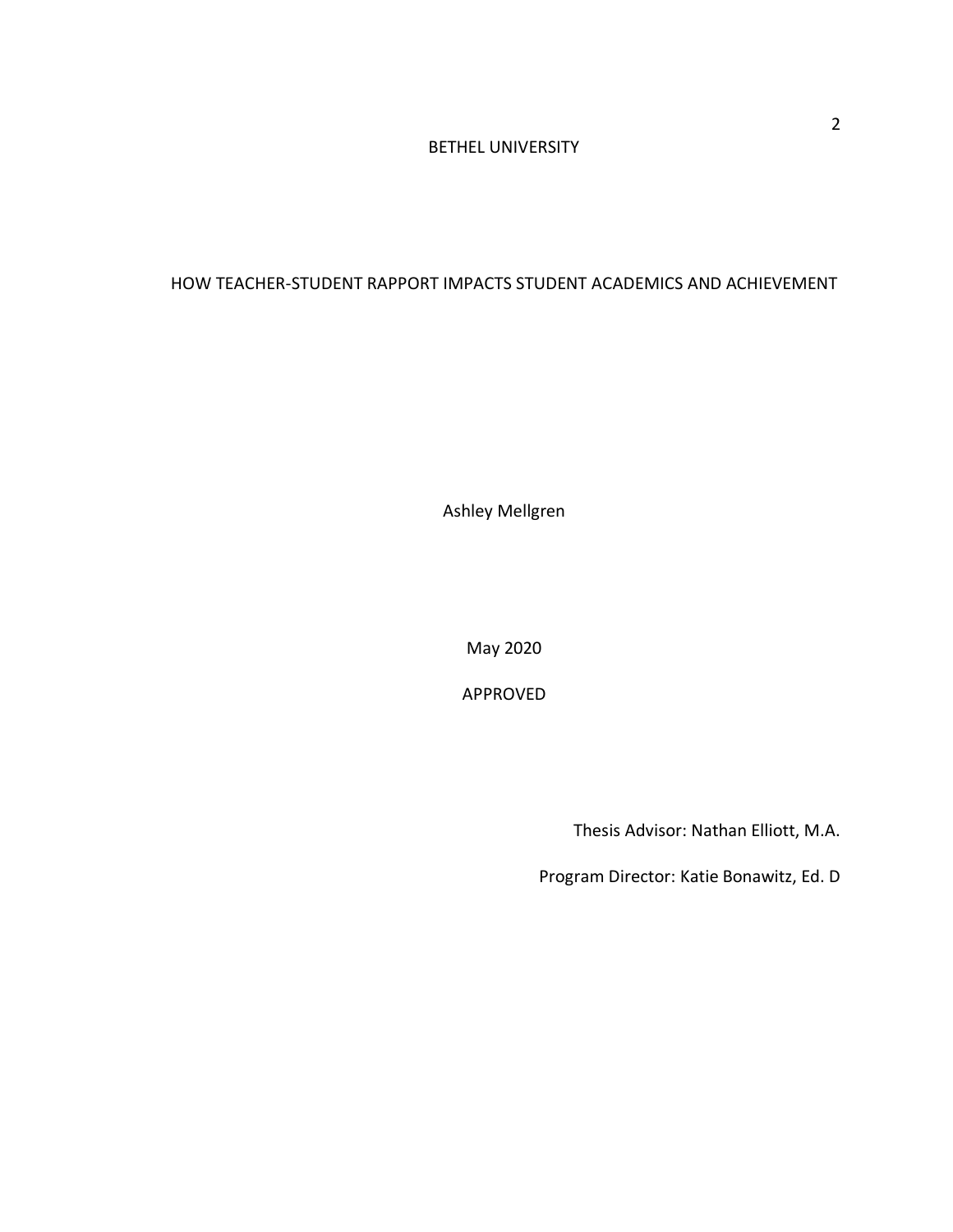## Acknowledgments

There have been students who have been failed and left behind in their education, this goes out to them. I would like to thank my family and my wife for all the support, love, and encouragement they have given throughout this process.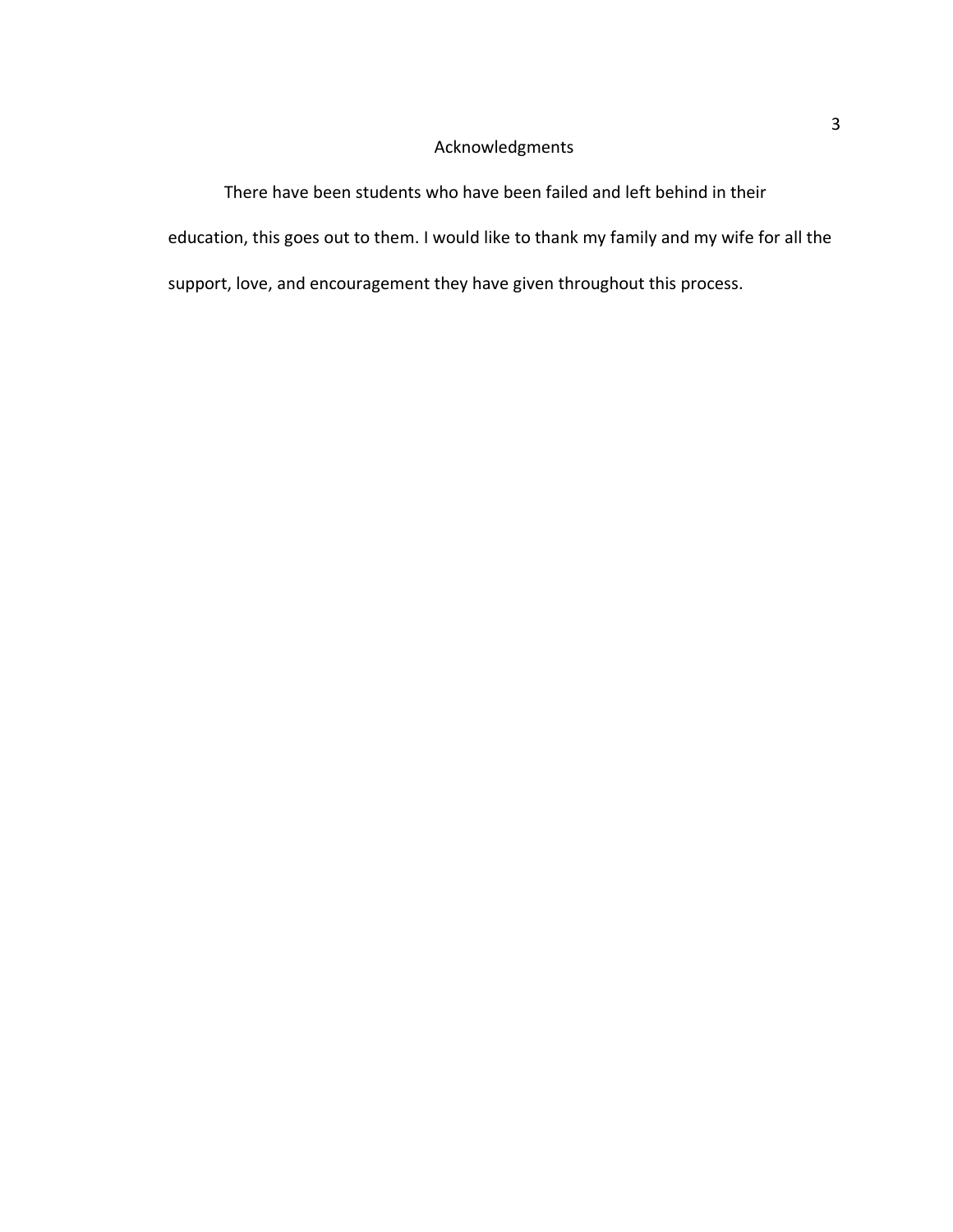#### Abstract

In the last 50 years of education, student behaviors have become an increasingly important topic. Behaviors are an outward expression of how students feel about themselves, their classroom, or their teachers. Teachers have power in how they can impact students and it all starts with a relationship and rapport. If teachers want students to care about what we are teaching, they must show an interest in them as people first. It is a cycle that promotes stronger interpersonal connections which leads to deeper academic engagement. Teacher-student relationships affect students academically but also as a whole person. Research suggests that when teachers use positive verbal and non-verbal immediacy, pay attention to mental health, have a balance between a warm environment and high expectations, and communicate with students outside of academics students are more motivated; which impacts their academics.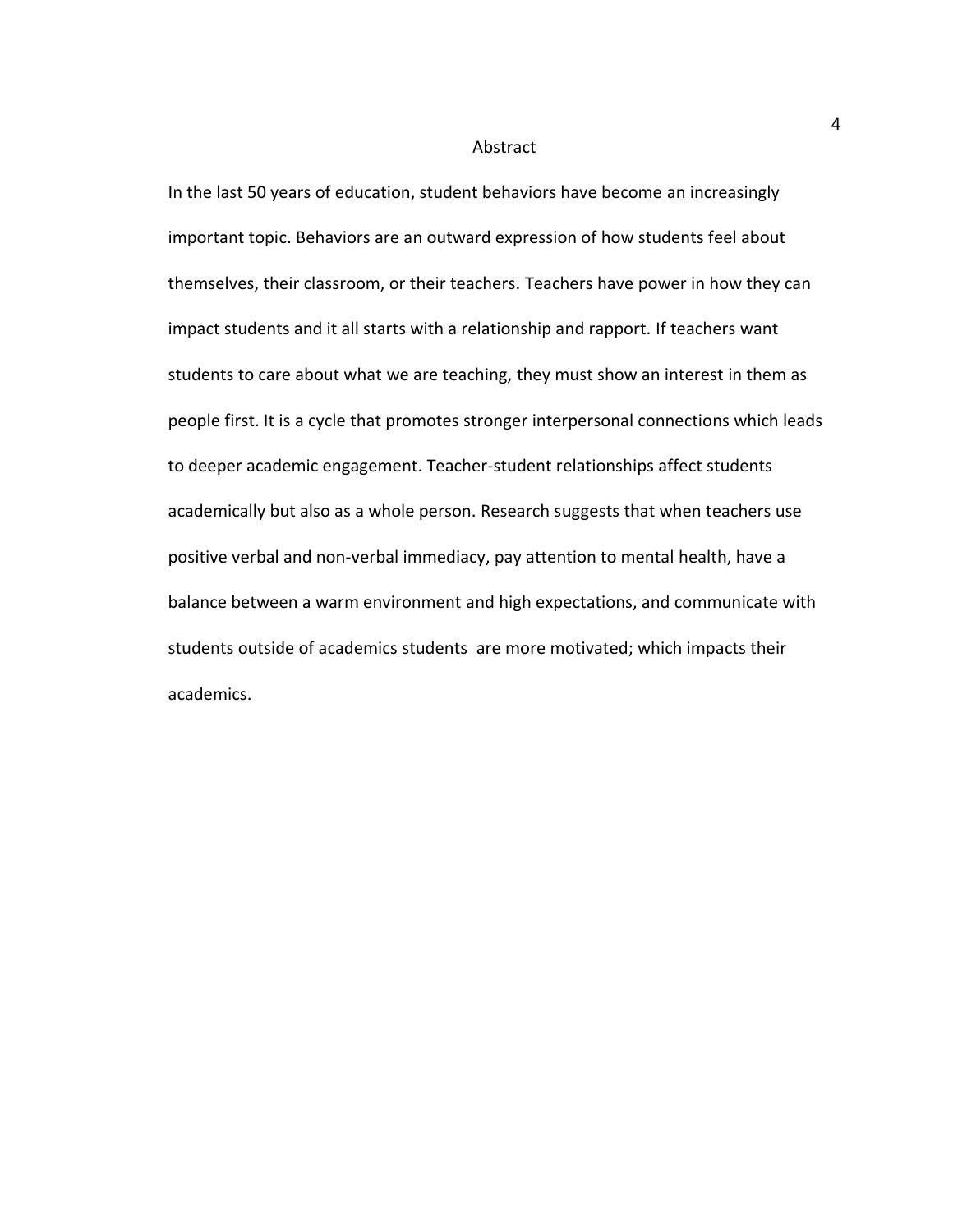|  | <b>Table of Contents</b> |
|--|--------------------------|
|  |                          |

| 20 |
|----|
|    |
|    |
|    |
|    |
|    |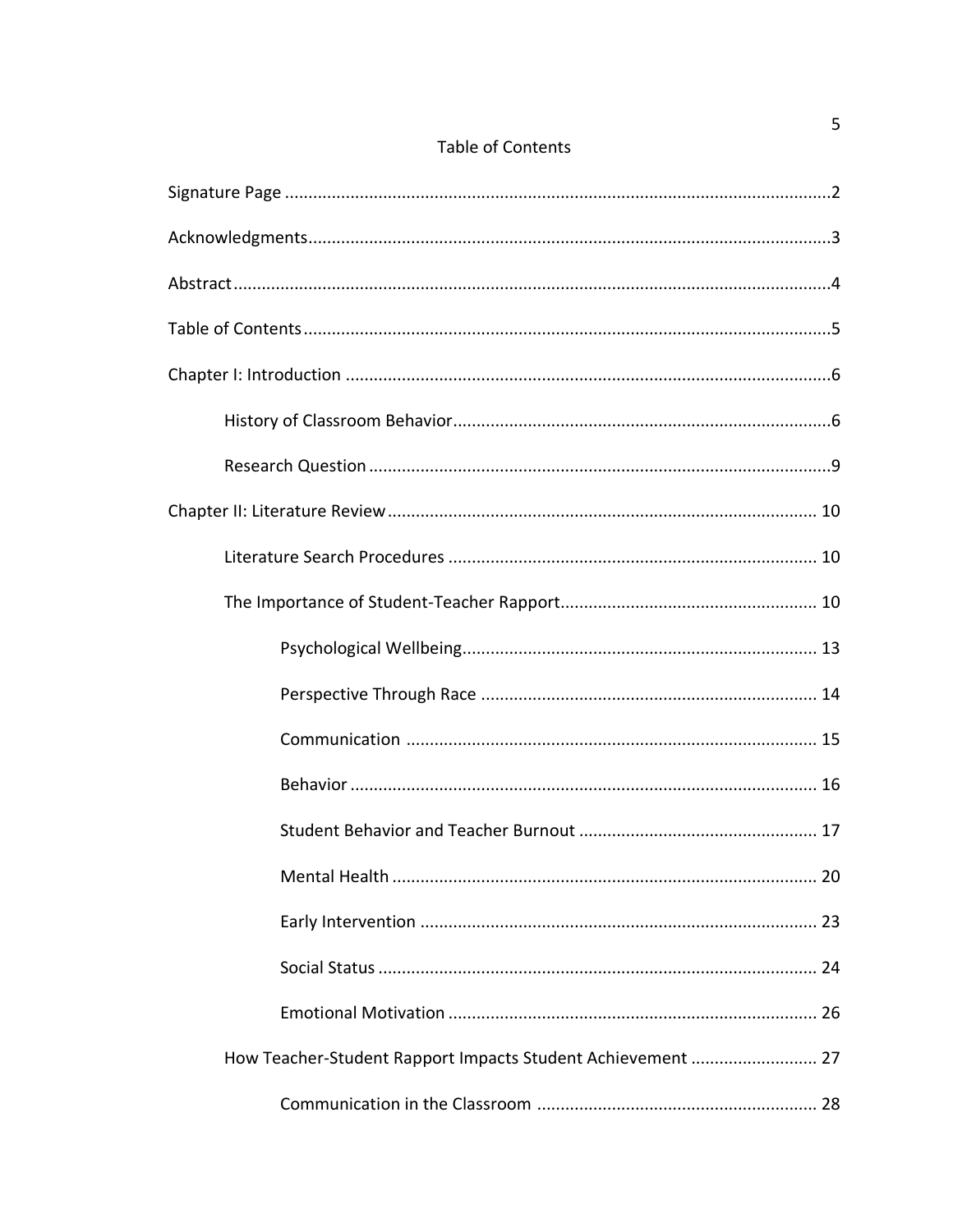| 6 |  |
|---|--|
|   |  |
|   |  |
|   |  |
|   |  |
|   |  |
|   |  |
|   |  |
|   |  |
|   |  |
|   |  |
|   |  |
|   |  |
|   |  |
|   |  |
|   |  |
|   |  |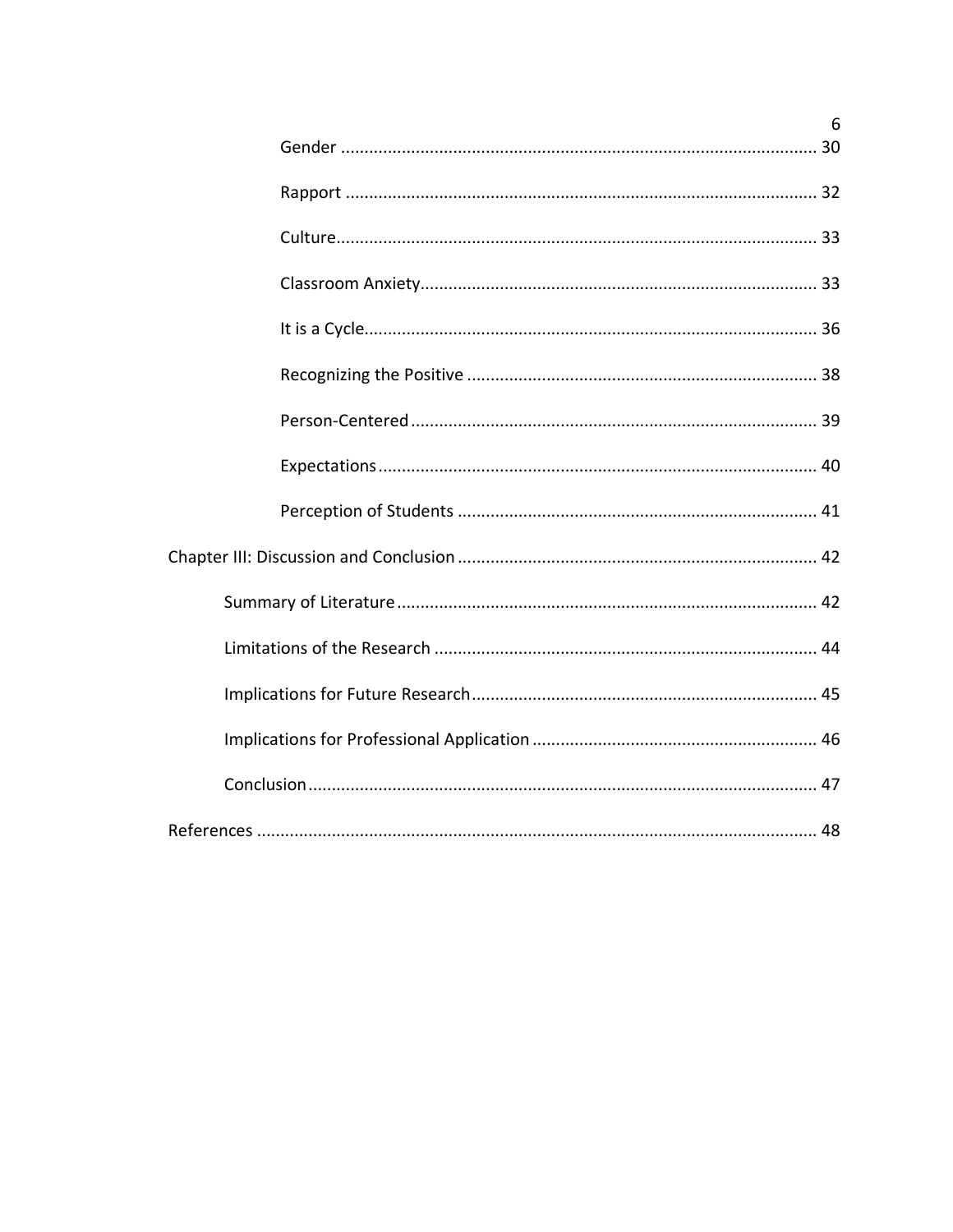#### **CHAPTER I: INTRODUCTION**

When people feel connected to something or someone, they care about them on a deeper level. Teachers and students must have a relationship or a rapport so students can be most successful. Students are motivated and impacted by many things that are all personal to them and out of the control of anyone else. One thing teachers and professors have control of are how they treat their students. When people present a warm and welcoming energy, others are typically drawn to them. Students are the same way; they are drawn to a teacher or professor who is warm, welcoming, using humor, cares, inspires, and listens. Behaviors are a trendy topic in the last decade, as behaviors have changed and become more intense. The importance of rapport with students needs to become a priority.

#### **History of Classroom Behavior**

The education of students has changed since different acts and laws have changed. Most of the United States has shifted its belief from exclusion and suspension to inclusion and building relationships with students. Before 1975, students with disabilities were not included with the general education population of students, then the Individuals with Disabilities Education Act (IDEA) came into law in 1975. IDEA also included Free Appropriate Public Education (FAPE), in 1977, the U.S. supreme court ruled in its *Ingramam v. Wright* decision that schools' use of corporal punishment is constitutional, leaving states to decide whether to allow it or not. This led to six out of fifty states to ban corporal punishment by 1977. As states decided to ban corporal punishment, they needed some way of dealing with behaviors, which was the rise of

7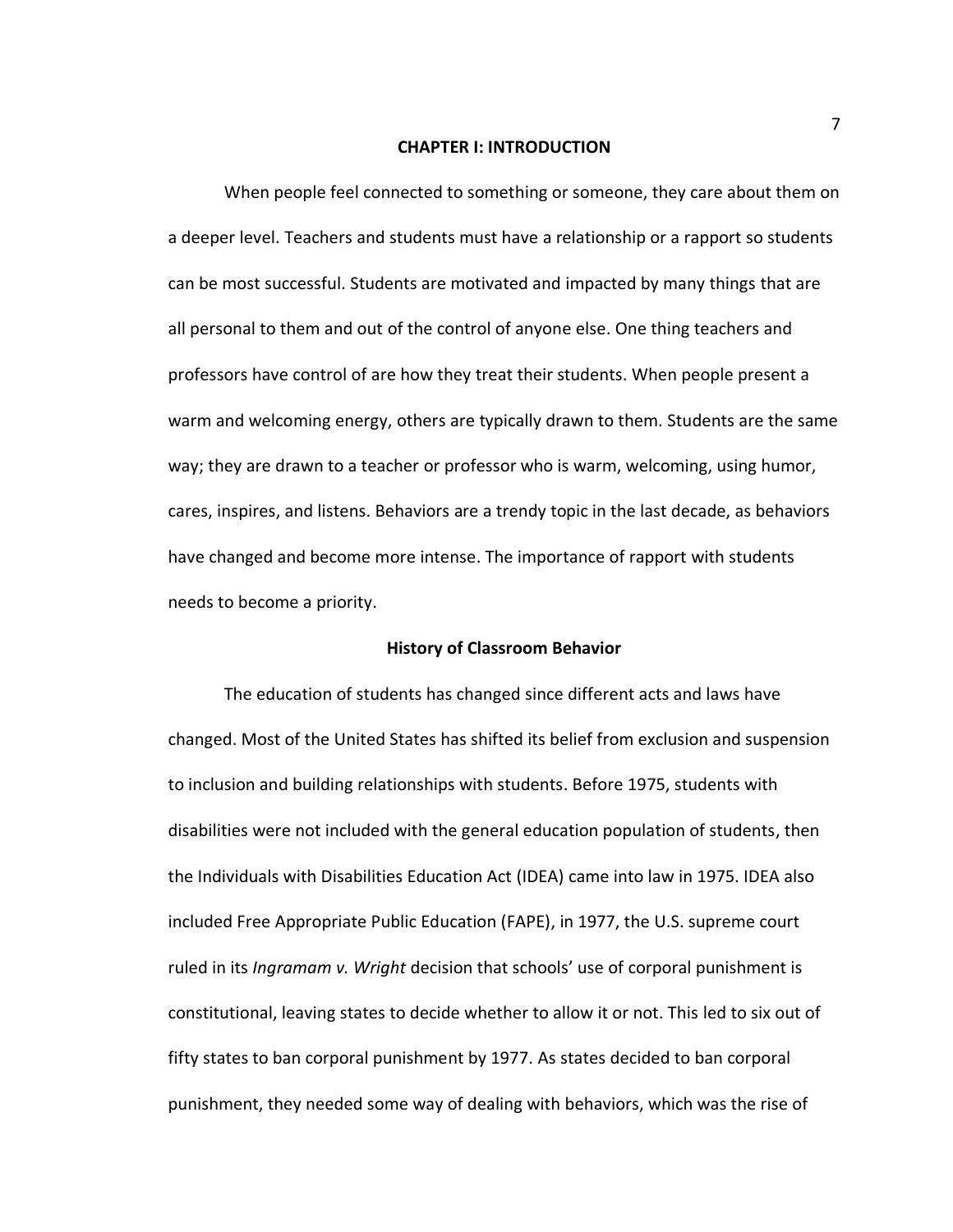seclusion, holds, and suspensions, or expulsions. By 1993, half of the United States of America banned corporal punishment in schools, but by 2017, 15 states allow it, with seven other states not prohibiting it (Clark, 2017). In the 1980s, the zero-tolerance policies became popular with the rise of trying to reduce drugs and guns in schools. Not until the 1990's did it make a difference, and it was a positive difference for those students who were not white. There were no differentiating offenses, and the increase of school resource officers (SRO) became the new norm. The rise of dress codes made school staff more racially discriminated in situations and increased suspensions (Curtis, 2014). The zero-tolerance policies increased the use of profiling and law enforcement. The term "school to prison pipeline" was created from the increase of SRO's being in schools between 1997 and 2007 (Mora & Christinakis, 2013). This was not a positive time to be in school as they forced kids out who did not fit the look they wanted. President Bush created the No Child Left Behind Act (NCLB) in 2002, which encouraged teachers to teach students to do well on tests instead of teaching to standards and comprehension. NCLB made teachers' mindsets shift from teaching to teaching testing for funding. Many teachers lost sight of their students, their interests, and their personalities. The next movement in the schools was a multi-tier system of support (MTSS). Schools picked up this concept of intervention to support both behavioral and academic challenges. The pillars of MTSS framework are Positive Behavior Interventions and Supports (PBIS) and Response of intervention (RTI).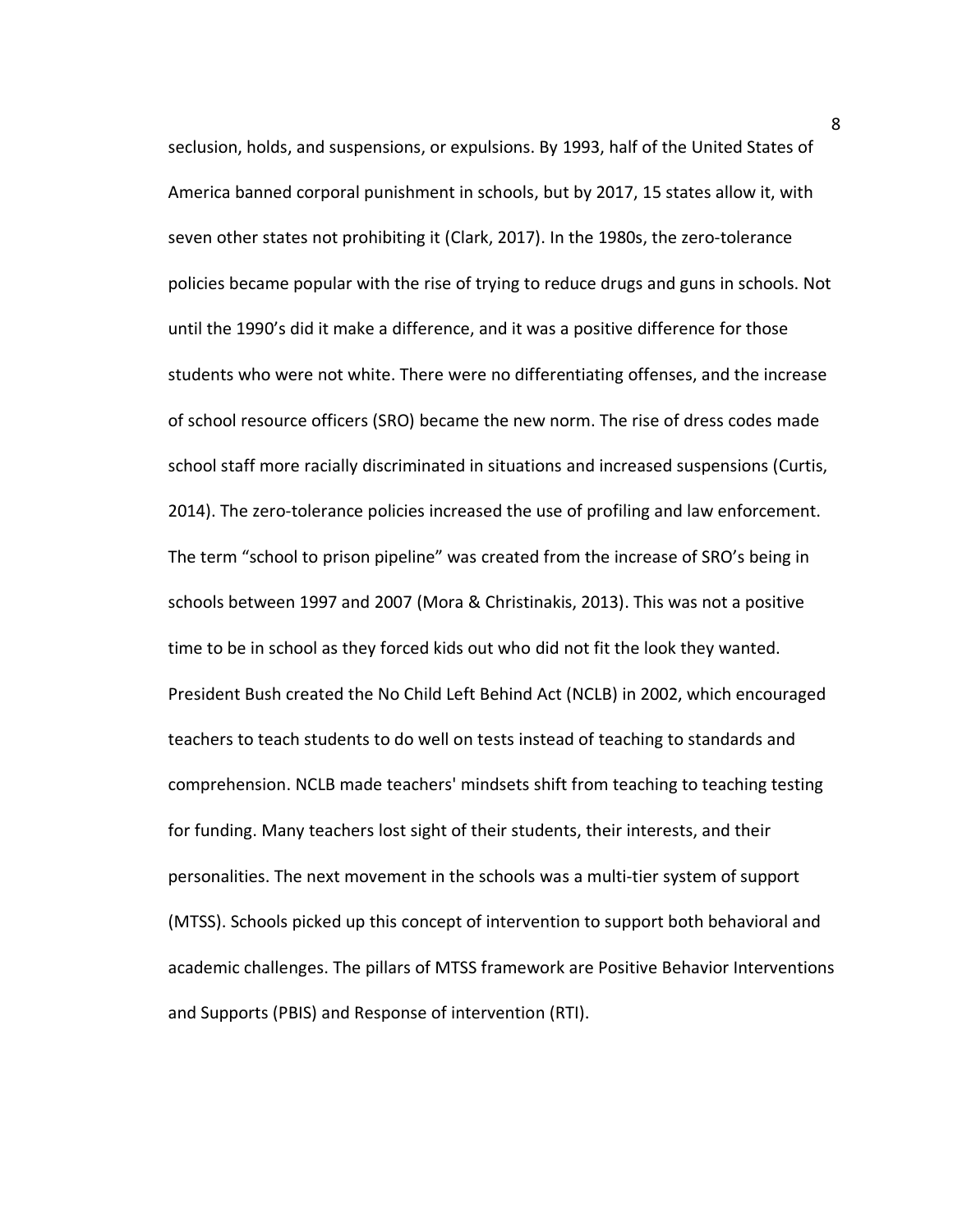The education of students with disabilities has evolved. Not until 1975 did the law require students with disabilities to be educated inclusively with general education peers (Burns, Appleton, & Stehouwer, 2005). In 1997, the Individuals with Disabilities Education Act required schools to provide students with disabilities access to the general education curriculum and justify any special education services provided outside the general education classroom (Magiera & Zigmond, 2005). In 2004, the law was reauthorized as the Individuals with Disabilities Education Improvement Act, which relies on Response To Intervention (RTI) allowing all students to be supported with instruction that matches their needs. When MTSS interventions became popular in schools, the school environment started to rely on teacher-student rapport. When teachers are connected to their students and families, the school environment becomes more family-like. There are too many stories about dress code violations, on student haircuts and students getting kicked out of class and suspended. The priority of schools is not to say what one can wear and how their hair cut should look; it is to allow all students a free and appropriate education. There is a place and a time for everything, but schools are also a safe place where kids can come and express themselves a little bit. A new haircut is an opportunity to build some teacher-student rapport. The way people make students feel leaves a long-lasting impression on them more than any content that is taught. Teachers must leave a positive impression on their students and families. Teachers are always looking to motivate their students, but to know a student's motivation, one must get to know them as a person first.

## **Research Question**

9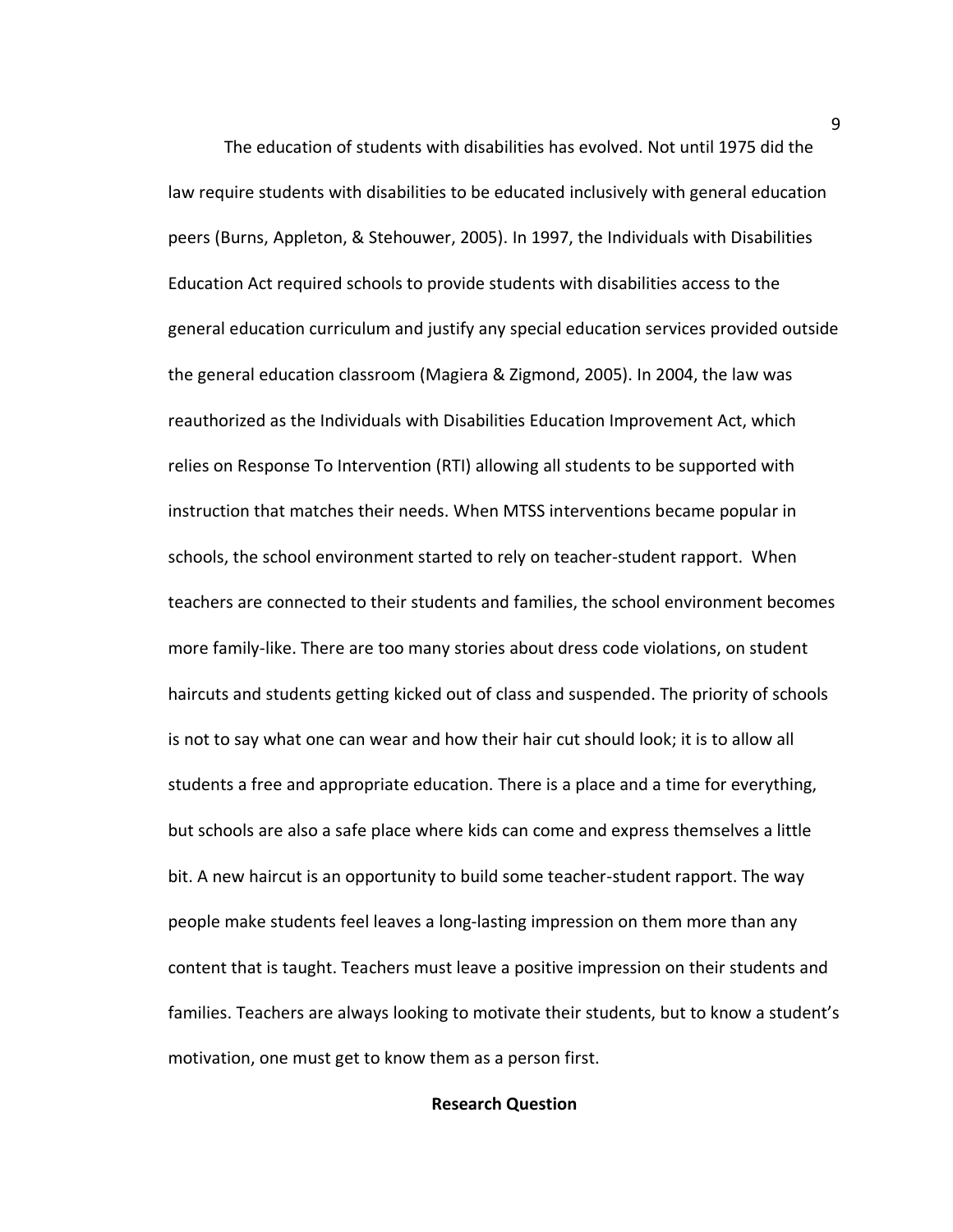Education has come a long way in inclusion and access for all. However, as students' needs change, teachers adapt their teaching strategies, but their relationships do not change. Teacher-student relationships can impact students in a major way, either negatively or positively depending on the relationship. Teachers have an important role in students' academic achievement. Researching the importance of teacher-student rapport and exploring how it impacts student academic achievement can help both students and teachers. How do teacher-student rapport impact student academics and achievement?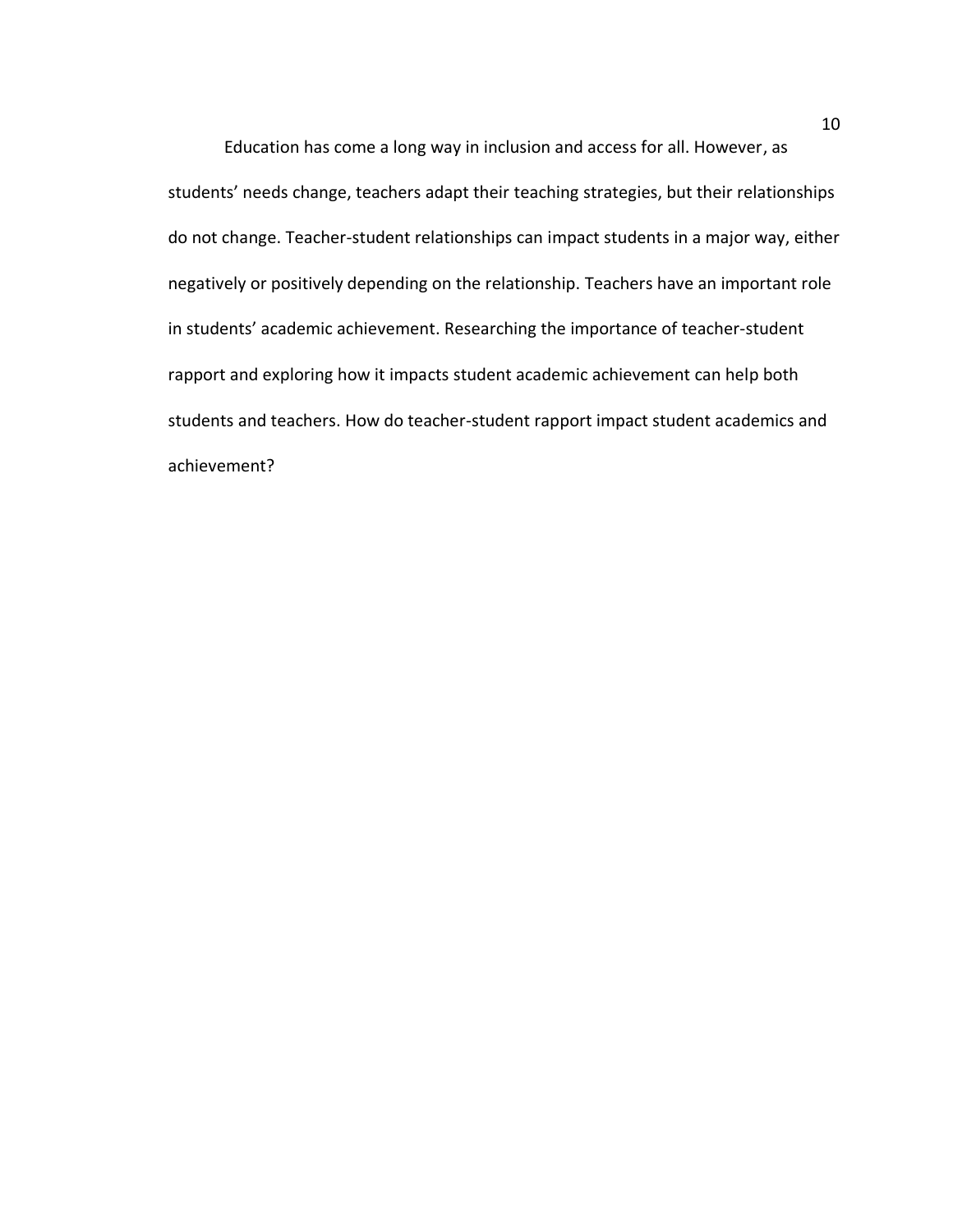#### **CHAPTER II: LITERATURE REVIEW**

#### **Literature Search Procedures**

Chapter two analyzes the published literature by searching through Education Journals, ERIC, Exploria Educators, ProQuest, GALE OneFile, and EBSCO MegaFILE for publications from 1988-2019. This list was narrowed by only reviewing published empirical studies from peer-reviewed journals that focused on teacher-student rapport and research on how teacher-student rapport affects student achievement and motivation found in journals that addressed the guiding questions. The keywords that were used in these searches included "teacher-student rapport," "k12 teacher-student rapport," "teacher rapport and academics," "teacher-student relationships," and "school rapport." The structure of this chapter is to review the literature on teacherstudent rapport in two sections in this order: the importance of teacher-student rapport; and how rapport impacts students' academics.

#### **The Importance of Student-Teacher Rapport**

Humans are motivated when they have a connection to something. There are many ways to build a rapport with students to influence their fondness of school, motivation, behavior, and self-esteem. When students feel supported by their teachers, it creates an atmosphere where students can feel safe and motivated. Ambrosetti, Cho, and Slate (2009) stated that allowing students to voice their opinion creates a positive school culture. When they asked 257 students the question "What are the characteristics of the *best* grade 7-12 teachers, as perceived by preservice teachers in a secondary education program?" the students described their teachers with the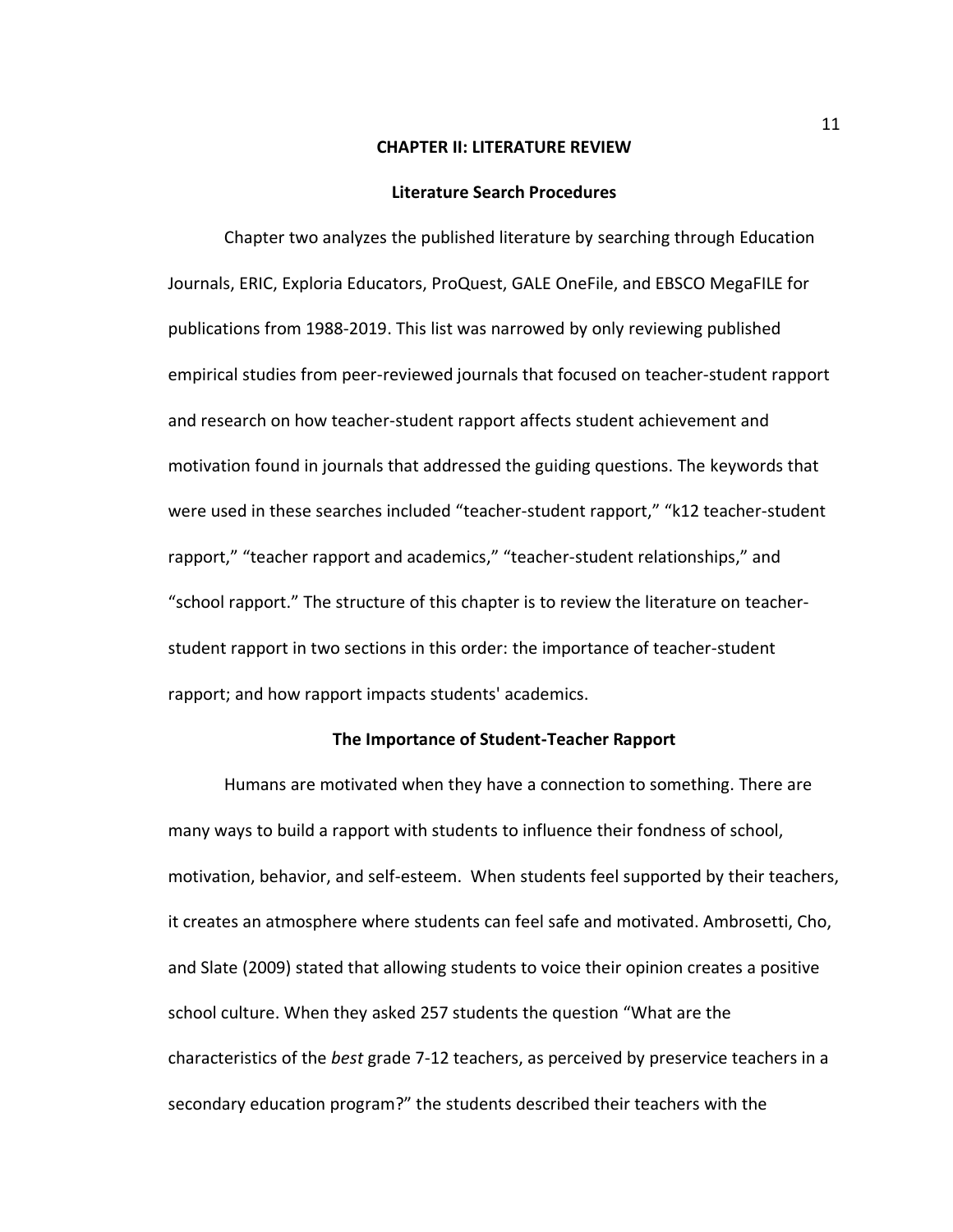following words; funny, compassionate, caring/supports, inspiring, energetic,

personable, listens to students, fun, role model, open-minded, and fair. After asking seven demographic questions, Ambrosetti et al. (2009) used 10 Likert-Scaled descriptive statements of effectiveness (1= strongly disagree to 5=strongly agree) as well as two open-ended questions using the Strauss Corbin's qualitative method. They found that the best teachers used themes of rapport that made learning fun but also pushed students to work harder and go farther in their education. Their top three theme findings were teacher strategies, caring/concern, and rapport. These themes are what all students want to be around when they are learning something new and being challenged in new ways. They reported that even though teachers use different styles of teaching, when teachers care and have a rapport with their students it balances any nonpreferred teaching strategies.

Similarly, Ryan (2014) wanted to understand how professor-student rapport affects student outcomes. Ryan questioned 130 undergraduates ranging from 18 to 28 years of age using the Professor-Student Rapport Scale Brief (PSRS-B). It could predict student outcomes by finding student motivation, perceptions of learning, self-reported grades, and students' attitude towards instructors and different courses. He used the PSRS-B scale with 34 items with 1-5 rating ranging from strongly disagree to strongly agree. Students took this questionnaire during one class period and earned extra credit if they completed it. The three biggest findings using the PSRS-B were the variability in attitude towards instructor (affective learning), variability in cognitive learning, and variability in learner empowerment. Students are motivated by those who challenge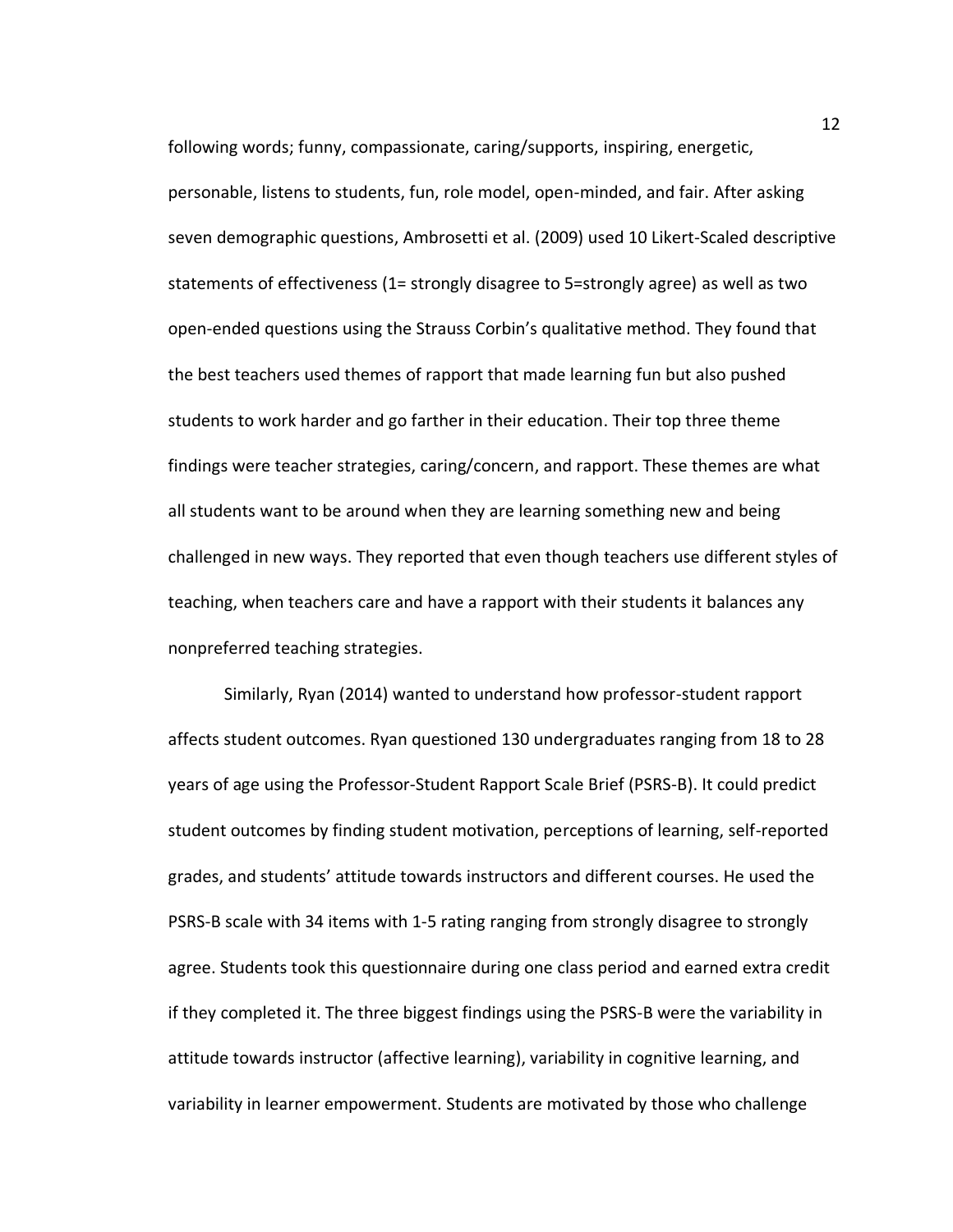them appropriately, encourage inquiry, and allow them some choice and power in their learning. Kids do and say what their parents do and say. Adults have to be positive role models for all kids, including students. Teachers must have control over how they interact with students.

Students of all ages are watching and mirroring what teachers and adults are doing. Jiang-yuan and Wei (2012), studied the effect of nonverbal mirroring on teacherstudent rapport in one-on-one interactions. Twenty native Chinese-speaking college sophomores (16 males and four females) in their college English course at a large public university in Beijing, China volunteered to participate. The 33-year old female teacher had never met the students before, but had videotaped them in another class to learn their behaviors. Each student had one to one interactions with the confederate teacher during a four-day period. The student discussed a topic with the teacher in a small office with two chairs facing each other; the teacher observed the student and performed the same behaviors immediately. The student then received a self-rating survey to look at students' perception of the rapport in six different variables: attention, positivity, coordination, expectation, anxiety relief, and self-confidence. They found the most important part of teacher-student rapport is that nonverbal behaviors from both the teacher and the student were adopted in one-on-one interactions. Nonverbal immediacy examples are eye contact, smiling, sitting back, touching things, nodding, arm movement, leaning forward, and copying what the student does. All four days the students reported anxiety-relief as the most important variable in feeling rapport. Jiangyuan and Wei (2012), found that head and smile mirroring were more related with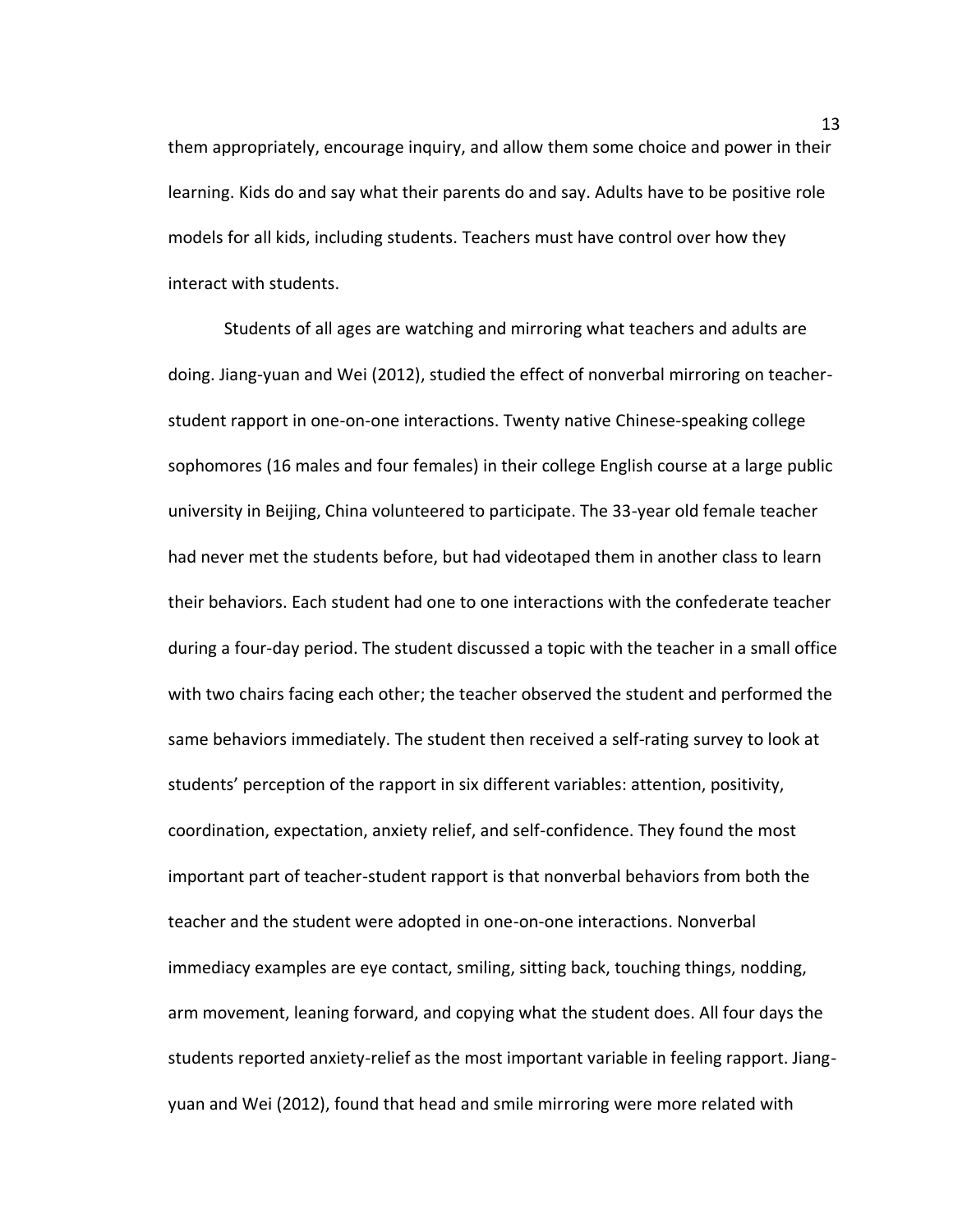coordination and positivity, and eye mirroring was more linked with attention and expectation. Human body language and body gestures are a form of communication. Gestures can open a relationship with our students.

## **Psychological Wellbeing**

Dolapciglu (2019) evaluated the importance of student-teacher relationships and how they can influence students' academic success as well as their social and psychological behaviors and wellbeing. She investigated the insight of 338 students in elementary schools. She collected data on the students' informational support, emotional support, and closeness with their teachers, based on their grade level and demographics characteristics. Dolapciglu (2019) suggested "The main factor in preventing these behavior problems is the warm and supportive relationship established with the child, which promotes the child's self-perception…" (p. 9). In this study, they used the My Teacher and I-Child (MTI-C) scale, which has two parts. Part one questioned in "yes" or "no" form and part two asked students to give a level of support that was given using I statements. First graders did not indicate they needed help with their alphabet, but needed help on getting dressed. Fourth graders asked for help with their alphabet, but not getting dressed. The first graders felt like they could share their feelings, but the fourth graders struggled. When testing closeness of student and teacher, fourth graders left less angry with their teacher overall compared to first graders who were angry more often. Lastly, they tested how student seniority status affects their closeness, finding with teachers of 15 years of seniority offer more emotional support than those with lower levels of seniority. The limitations of this study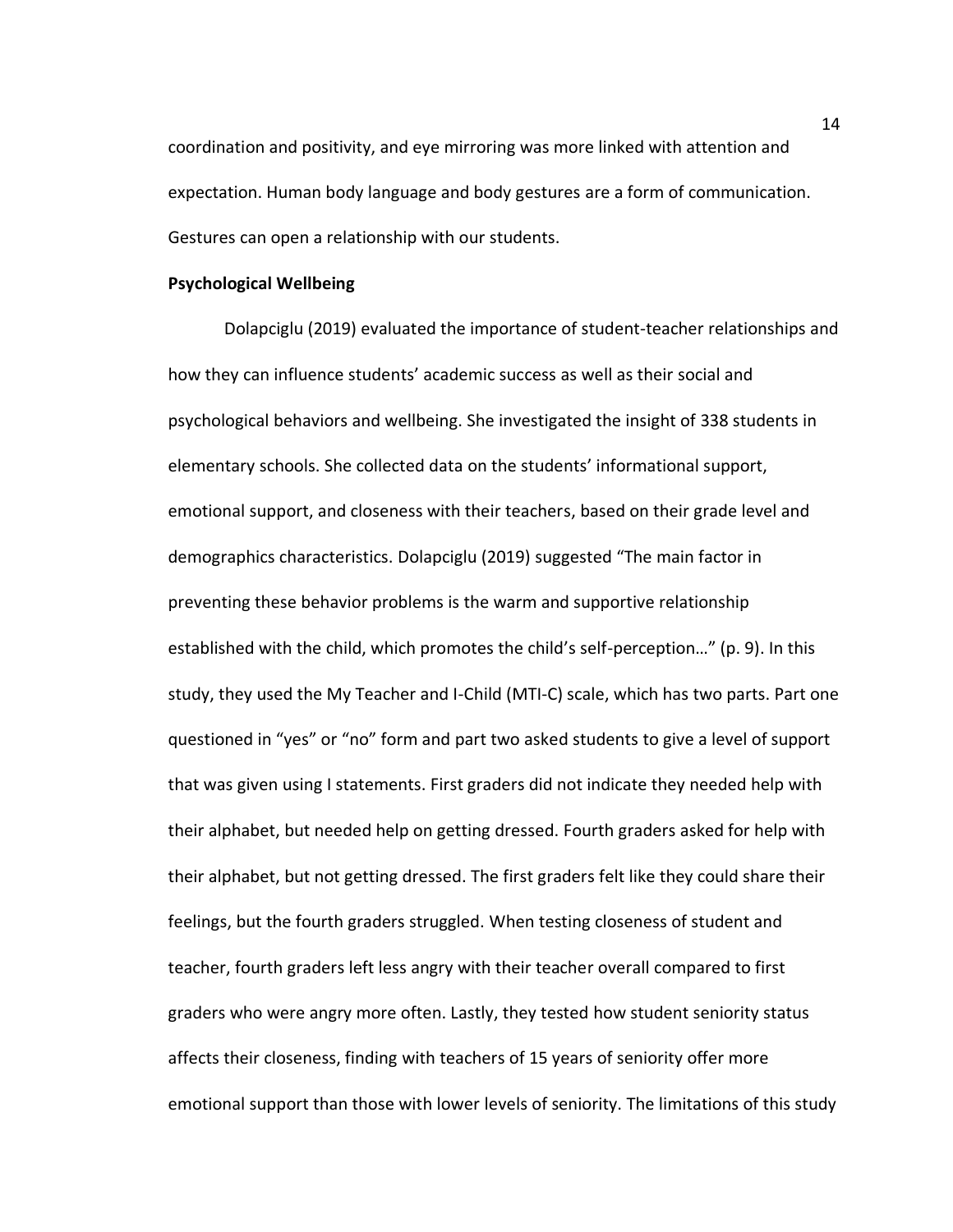are that the research relies on the perspectives of the students. A first-grade student gets help for information, but it does not impact them as much as the support they get emotionally during this stage of their life. This seems faulty to most, but five and sixyear-old students are in more need of emotional support than informational support. It is important to remember that elementary students are shaping their school attitudes and learning the process of the educational system. This can have a lasting impact on all students, but more importantly our elementary school-aged students.

## **Perspectives Through Race**

Mester, Spruill, Giani, Morote, and Inserra (2014) researched the perspective of teacher-student relationships and personal safety differences between Caucasian and African-American suburban middle school students in New York. Twenty-eight Caucasian students and 15 African-American students were surveyed with a 32-item questionnaire with a 5-point scale and the Teacher-Student Relationships (TSR). Personal safety means that one is free from harm or risk of danger in and around school. Student-teacher relationships mean the connection, association, or involvement between teacher and their students. They found through the TSR that 50 percent of the African-American and zero percent of Caucasian the students felt that "teachers help students to be friendly and kind to each other." Another large gap they found with the TSR was zero percent of African-American students and 72 percent of Caucasian students felt "teachers are fair to students." This is a very large difference in perspectives. Another important finding was that 38.5 percent of African-American student disagreed with the following statement from the TSR; "teachers in this school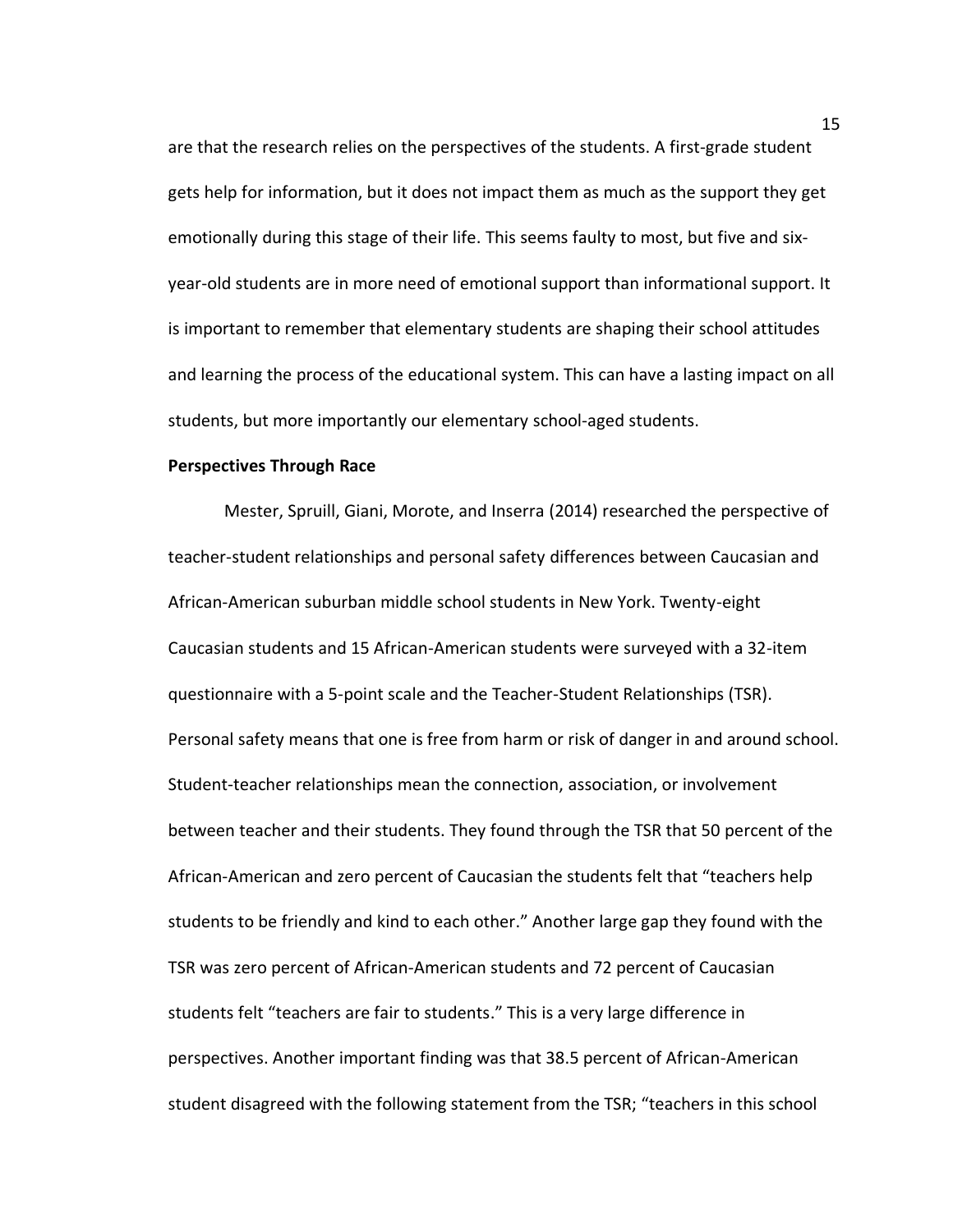are on the side of their students" and only four percent of Caucasians disagreed with this statement. Looking at perspectives through student race gives insight to teachers and school administration to better the relationships to those students who are not feeling supported.

## **Communication**

Personalities are key to understanding students and their motivations. Frymier and Houser (2000) studied students' perceptions about immediacy, teacher communication skills, and differences in perceptions between male and female students. The study included 511 students enrolled in one of two introductory communication courses at a medium-size Midwest university. They measured the communication skills through ten surveys/scale. They also wanted to link communication to twelve variables: confirmation, relational motive, functional motive, excuse-making motive, participatory motive, sycophancy motive, student participation, challenging behavior, cognitive learning, affective learning, state motivation, and student satisfaction. They found that teacher-student relationships are unique, but are very similar to interpersonal relationships and found that communication was the biggest and most useful. Humans communicate in many different ways. They found that "The achievement of those goals depends on the teacher and student's ability to negotiate with one another and resolve conflict" (p. 208). They found that affective learning positively effected student communication by 28 percent. They also found that teachers who taught with confirmation also effected students' perception of communication by 27 percent. Verbal and nonverbal communication is key to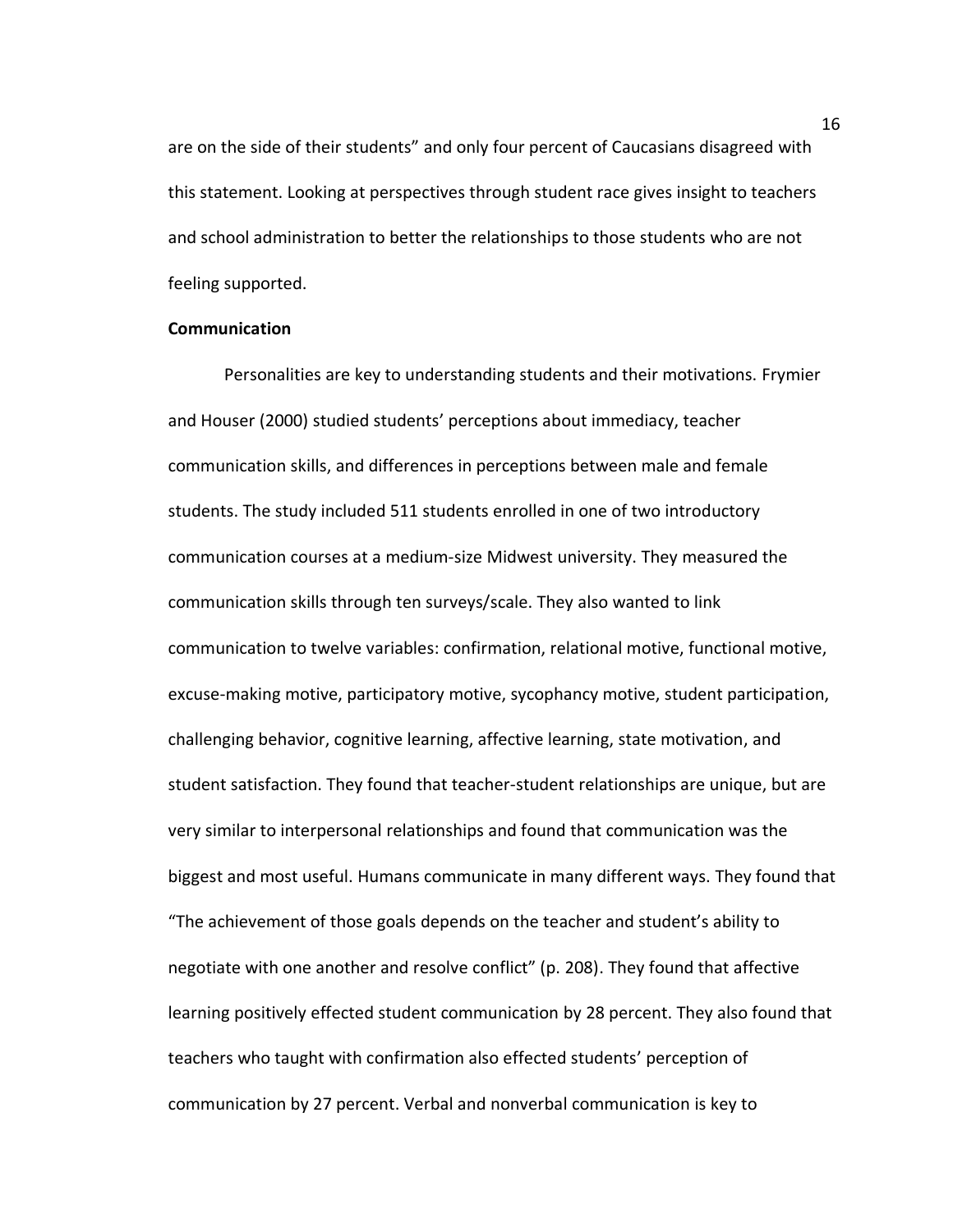relationships of any kind. Frymier and Houser (2000) found that all of the communication skills along with verbal and non-verbal immediacy, except for comforting, were shown to be more important than unimportant. The results of the five highest scored communication skills that were more important were referential, ego support, conflict management, regulative, and conversational skill, meaning that these are the skills that are most important to students when working with their teachers. **Behavior**

Sutherland et al. (2018) wanted to know how interventions were delivered and how they affected student behavior. Their focus group included students at risk for Emotional and Behavior Disability (EBD) attending early childhood programs. They created a tier 2 intervention called BEST in CLASS. This intervention is aimed at reducing chronic behavior problems and improving interactions and relationships between teachers and children. BEST in CLASS's intention was to teach teachers how to use effective rules in the classroom, pre-corrections, opportunity to respond, behaviorspecific praise, corrective feedback, instructive feedback, and linking and mastery. Teachers used the BEST in CLASS manuals and the Student-Teacher Relationship Scale (STRS). They found that teacher-child relationships are typically characterized by "closeness." Students and teachers with established trusted relationships may be more likely to put forth more effort in classroom situations, linked to motivation. This research suggested children who exhibit aggressive and disruptive behaviors are more likely to develop negative relationships with their teachers, resulting in a harmful experience at school. They found that the students who received the BEST in CLASS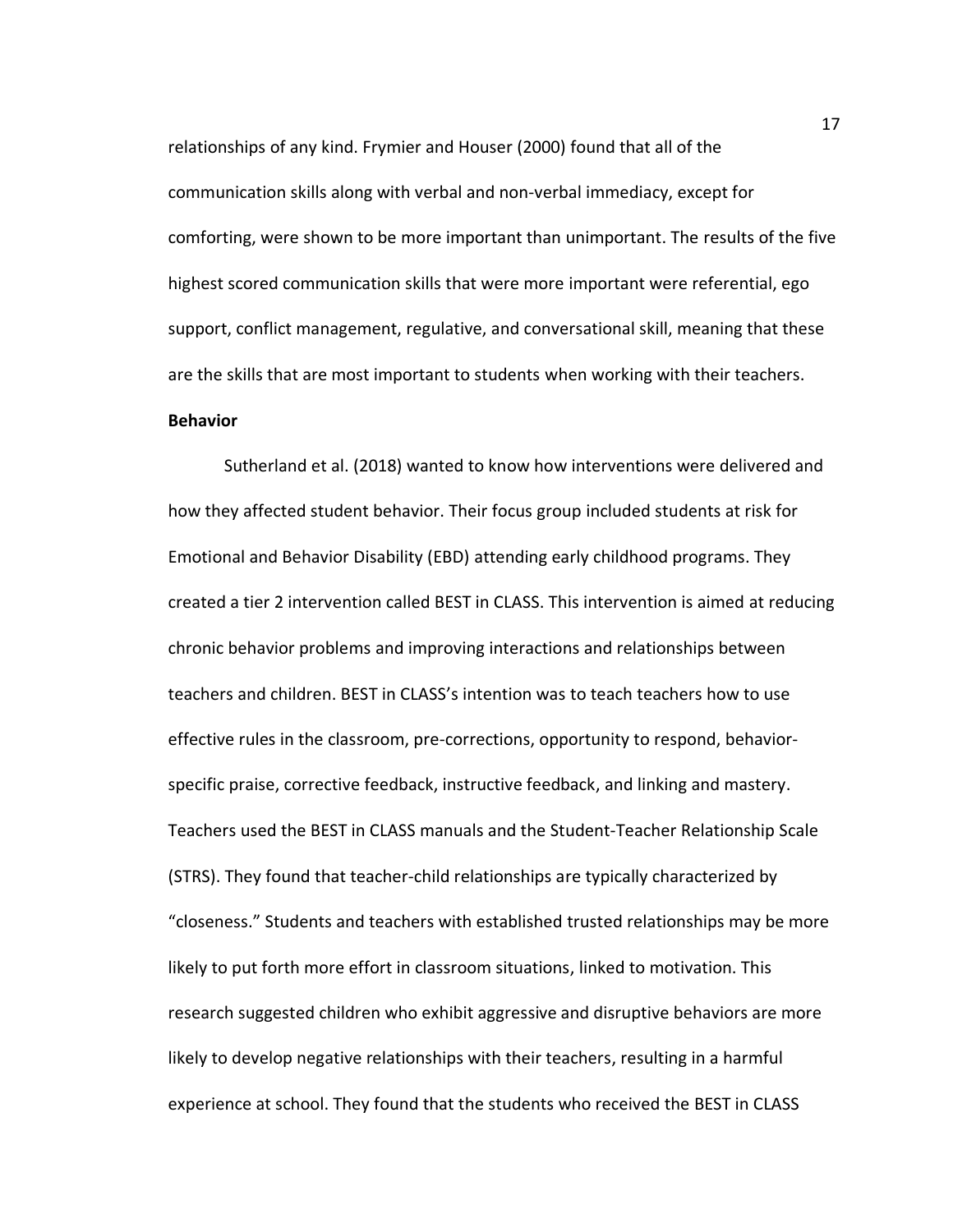intervention were students who had lower levels of total problems and had less externalized behaviors and more internalizing. They found that the teacher-child interactions and relationships with their teachers increase when their teachers used BEST in CLASS. When teachers gave praise and corrective feedback, it allowed students to see and understand what teachers wanted from them. These are ways for teachers to increase and strengthen the relationships with their students who have disruptive behaviors and those students who are at risk for being diagnosed with EBD. When behavior and disruption are high, learning is affected. It is important that teachers build relationships with their students at a young age so they can be built up by the educational system.

## **Student Behavior and Teacher Burnout**

Student behaviors can be exhausting physically and emotionally. Aloe, Shisler, Norris, Nickerson, and Rinker (2014) provided a quantitative review of the relationship between student misbehavior and teacher burnout. The three measurements of burnout are emotional exhaustion, personal accomplishment, and depersonalization. They conducted a multivariate meta-analysis allowing researchers to model the dependence between effect sizes that arise with multiple subscales of instruments. They collected 19 studies with 21 independent samples to review, subsidizing a total of 63 effect sizes. Misbehaviors increased emotional exhaustion in teachers by almost 50 percent. Misbehaviors also significantly increased teachers' depersonalization by almost 40 percent. They also found misbehaviors did not impact personal accomplishment,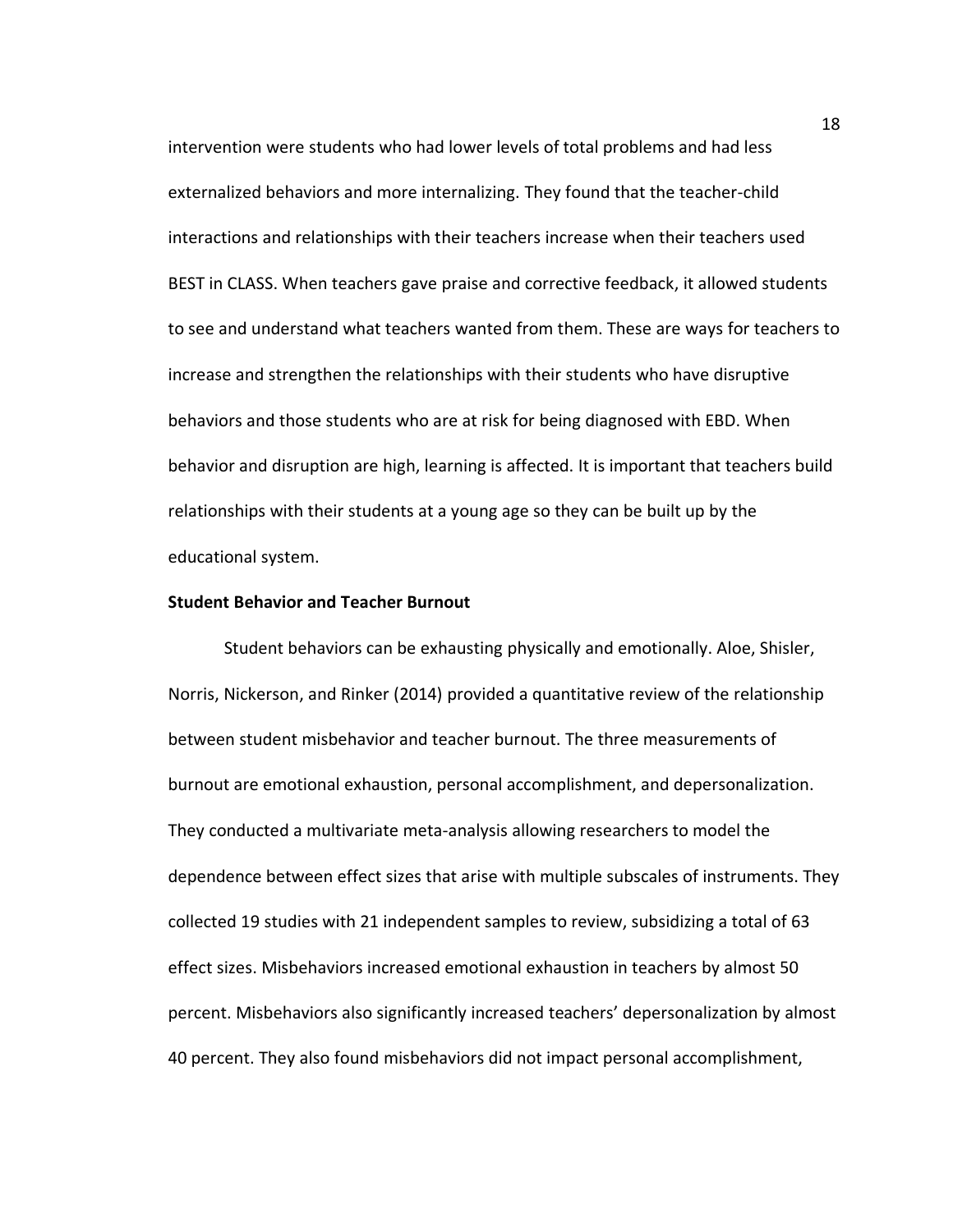meaning that when students misbehave, teachers maintained the same feelings of personal accomplishment.

Aloe et al. (2014) found that student misbehaviors and teacher burnout are strongly correlated. When teachers do not have the emotional resources to give themselves psychologically, it decreases student-teacher rapport and hinders them from being an effective teacher. Schools in the United States are having trouble filling teacher and other school-related jobs, partly because of the increase in students' misbehavior. They found that the largest correlation between misbehavior and teacher burnout was between misbehavior and depersonalization by 90.5 percent. The next correlation they found was misbehavior and emotional exhaustion by 95 percent. These two correlations showed a negative relationship with teacher and student. They found that there was a significantly lower correlation between misbehaviors and older teachers. They compared the three outcomes to female teachers and found that there was a correlation with female teachers between misbehaviors and depersonalization. The researchers suggested that prevention and intervention efforts for both classroom management and stress management should be prioritized for young teachers, especially female teachers who teach at the secondary levels. Students' behavior will increase when students do not feel connected with the teacher, which can increase teacher burn out. If teachers put their time and effort into teacher-student rapport, they will save time and energy when behaviors do arise. When teachers who are burned out stay in the profession, student-teacher rapport is harder to build, which can decrease student motivation and negatively impact the entire school experience.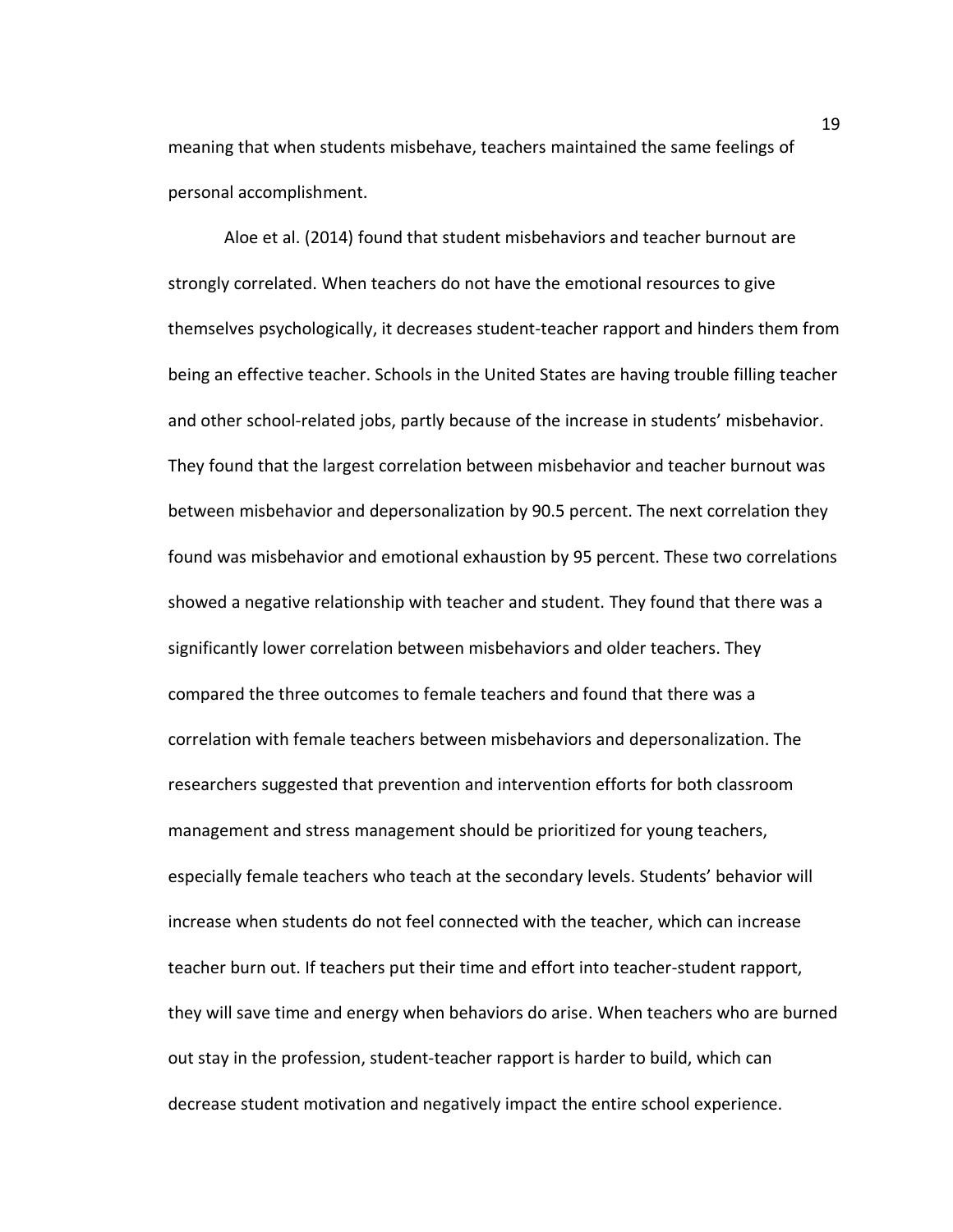## **Mental Health**

Since 2003 student mental health has been an important topic as children's depression, anxiety, and behavioral disorders have grown (CDC, 2020). With the rise of teen suicides, bullying, and school shootings, many ask themselves how they can improve these problems. A relationship can be one simple step away from saving a life or multiple lives down the road. Joyce (2019) researched the connection between teacher-student relationships and depressive symptoms in adolescents. The sample size of this study was 13,120 youth. These students answered questions using a five-point scale to measure closeness and completed the Epidemiologic Studies Depression Scale (CES-D) to measure depressive symptoms. They found that when high school students felt like they had a connection in school, including a teacher relationship, students had fewer depressive symptoms. The following is what Joyce found in what makes a student feel connected to a teacher: active involvement, open communication, responsiveness, clear rules, positive feedback, and warmth. Those are the areas that allow students to feel connected to their teachers, which decreased their depressive symptoms. Teachers' relationships should be cultivated and cared for because it has so much power. Teacherstudent relationships can improve the mental health development of youth. Increasing student closeness and school connection can also decrease other vulnerable problems that youth have like, risky-behavior and other mental health problems.

A relationship can improve students' mental health for those who suffer from an anxiety disorder called Selective Mutism (SM). In Northwest Italy, Longobardi, Badenes, Gastaldi, and Prino (2019) studied the effects of student-teacher relationships and how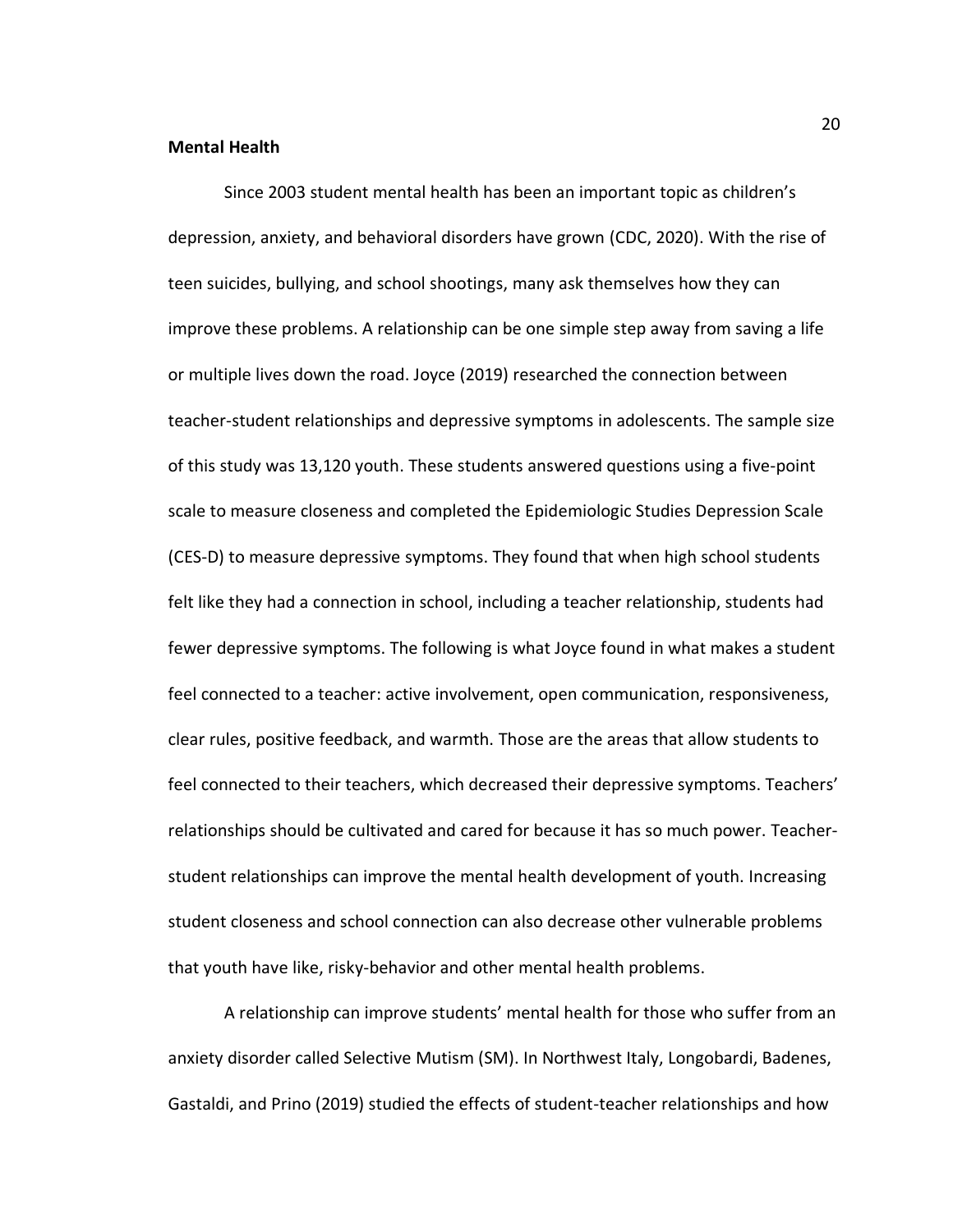it impacts behavior, work, social, and relational skills. They wanted to know if there was a difference in student-teacher relationships between students with SM and without SM. They analyzed 75 children between the ages of four and ten, 48% of whom where male. They also analyzed 15 teachers with the mean age of 50.57 and 35% of them were female. The teachers who spend at least 18 hours per week with the student with SM, completed five questionnaires, one with a clinical diagnosis of SM and four typical development. The students completed an anonymous questionnaire during class. Students older than 7 years old, filled out the questionnaire paper/pencil with the help of the researcher if needed. It was administered orally by the researcher for younger students. They measured warmth, autonomy, support, and conflict. They also used the peer nomination questionnaire to find interpersonal relationship representations that were answered with nominations. The answers given were categorized into five peer groups, popular, neglected, rejected, controversial, and average. They also used the Strength and Difficulties Questionnaire (SDQ) to look at behavioral screening, with 25 items with a three-point scale. Lastly, they used the Student-Teacher Relationship Scale (STRS) to assess the attachment theory with 28 items with a five-point scale. They found was that the students with SM perceived their teachers as a stressor, giving them more anxiety, but not as unfriendly. All children reported they felt included and were well liked by their peers. Students with SM reported feeling supported and felt their teacher had respect for their interests. Teachers reported they could get to know the students without SM in a closer way, perhaps because of the lack of eye contact, or smiles which is part of establishing a relationship. Teachers can connect with students in many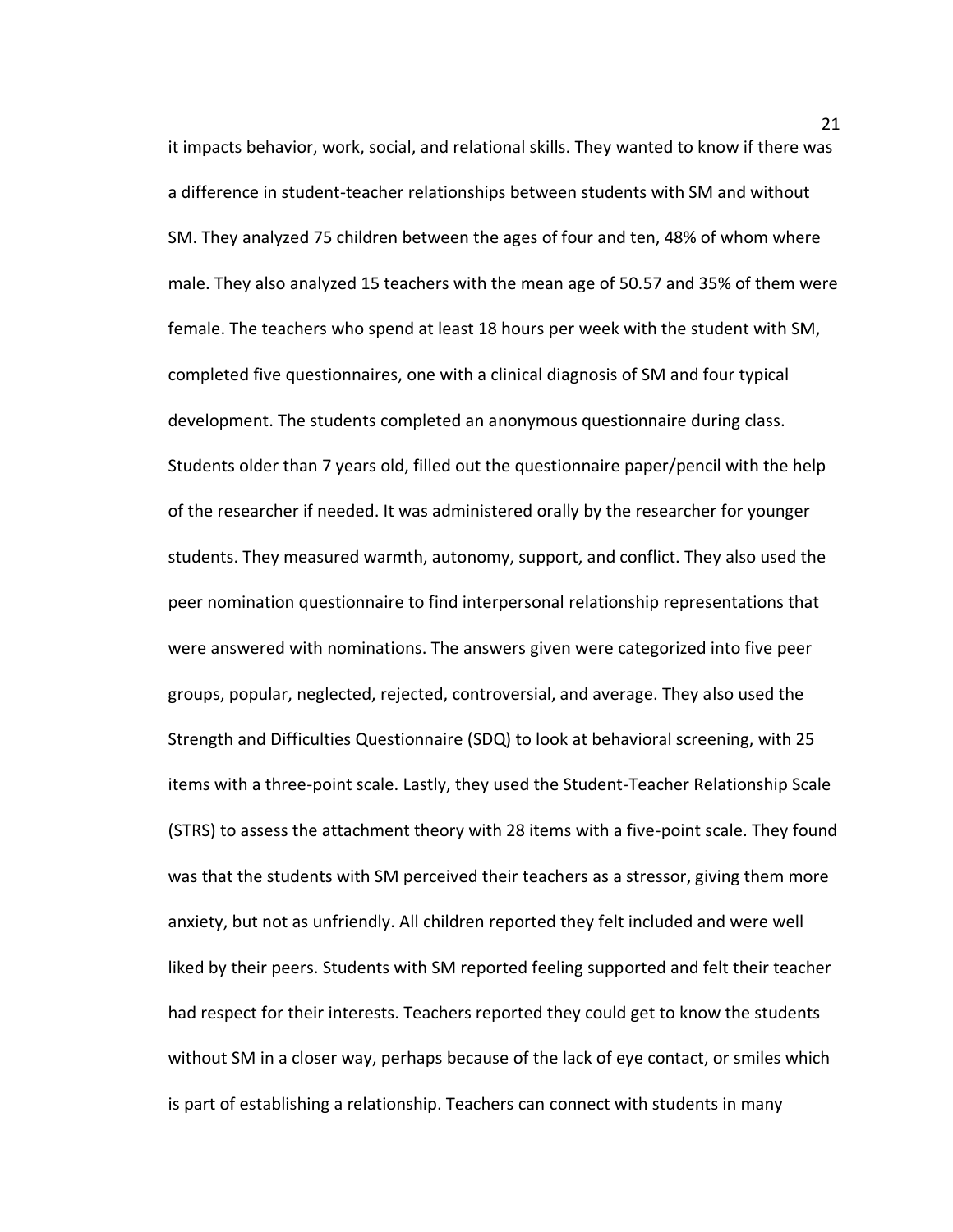different ways. When working with students with SM, teachers may have to get more creative to feel connected. The researchers suggested many variables play a role in a relationship, including through appropriate questioning, going beyond the nonverbal signs, using more pictures, and using examples of your life. These are all ways to improve relationships with students who may have disabilities such as Autism Spectrum in which there is a lack of social cues such as eye contact or smiling.

Teachers have at least one student in their classroom who has trauma in their life and has experienced hardship in some shape or form. The distress students may live with shapes who they are, how they react to situations, attach to people or things, their self-esteem, and how they socialize. Teachers can spend up to seven to eight hours with students a day. During this time teachers can be a positive interaction that some students may not get anywhere else. Teachers can nourish students as a whole child not only as a student academically. Craig (2008) stated that positive relationships with teachers help children develop the "emotional stick-to-itiveness" which is at the heart of resiliency (p. 88). Teaching students how to be resilient can be the first step in helping them recover. Davies and Berger (2019) researched teachers' experiences with students and exposure to domestic violence. They gave 11 teachers from seven primary schools and four secondary schools online questionnaires to fill out about their experience and the training needed regarding student trauma and domestic violence, then interviewed them. A data analysis was then done in a thematic analysis approach. They found four main themes from the teacher: the impacts of domestic violence exposure, resources for teachers, limitations to supporting students, and future needs for teachers. The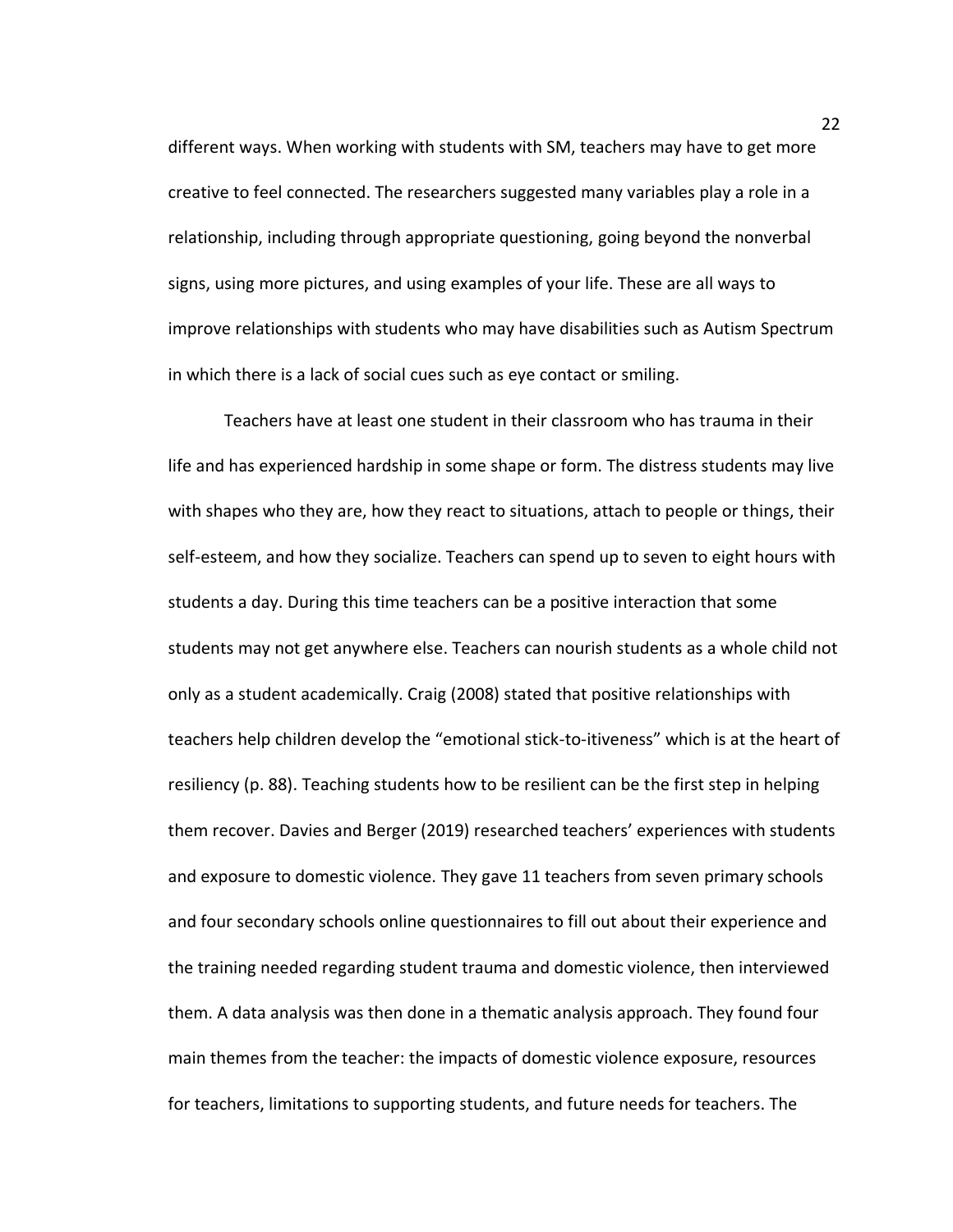scope of this paper includes the impact on the students and teachers while excluding the community and homelife contexts. The impact domestic violence exposure had on the students included anxiety, withdrawal, self-soothing behaviors, agitation and aggressive outbursts, difficulty concentrating and learning, generally lower academic achievement and engagement, difficulties developing healthy peer relationships, lack of trust, low self-esteem, inability to problem-solve, and fear of failure. The impact it had on teachers included managing classroom behaviors and self-regulation in students, modifying curriculum or teaching, liaising with families, well-being teams or external agencies, and supplying food and clothing.

## **Early Intervention**

Teacher-student interactions impact students positively. Schools and teachers need to nurture student relationships in the very beginning. Poulou (2017) studied how Social and Emotional Learning (SEL) play a role in preschool teachers and their students. This study investigated preschool teachers from 92 public schools in Greece. These teachers completed four self-rating scales for 238 students. Using the Young Children's Appraisal of Teacher Support, they interviewed 170 students. They found that when teachers and school staff give a first good impression with students during preschool and nurture and form their social and emotional learning it sets positive ambiance to the student learning, well being, and overall attitude towards school. Poulou (2017) researched teacher perceptions on warmth, conflict, and autonomy. They found the teacher warmth was not the most significant contributor, but instead, comfort and commitment were the two highest contributors to teacher-student relationships and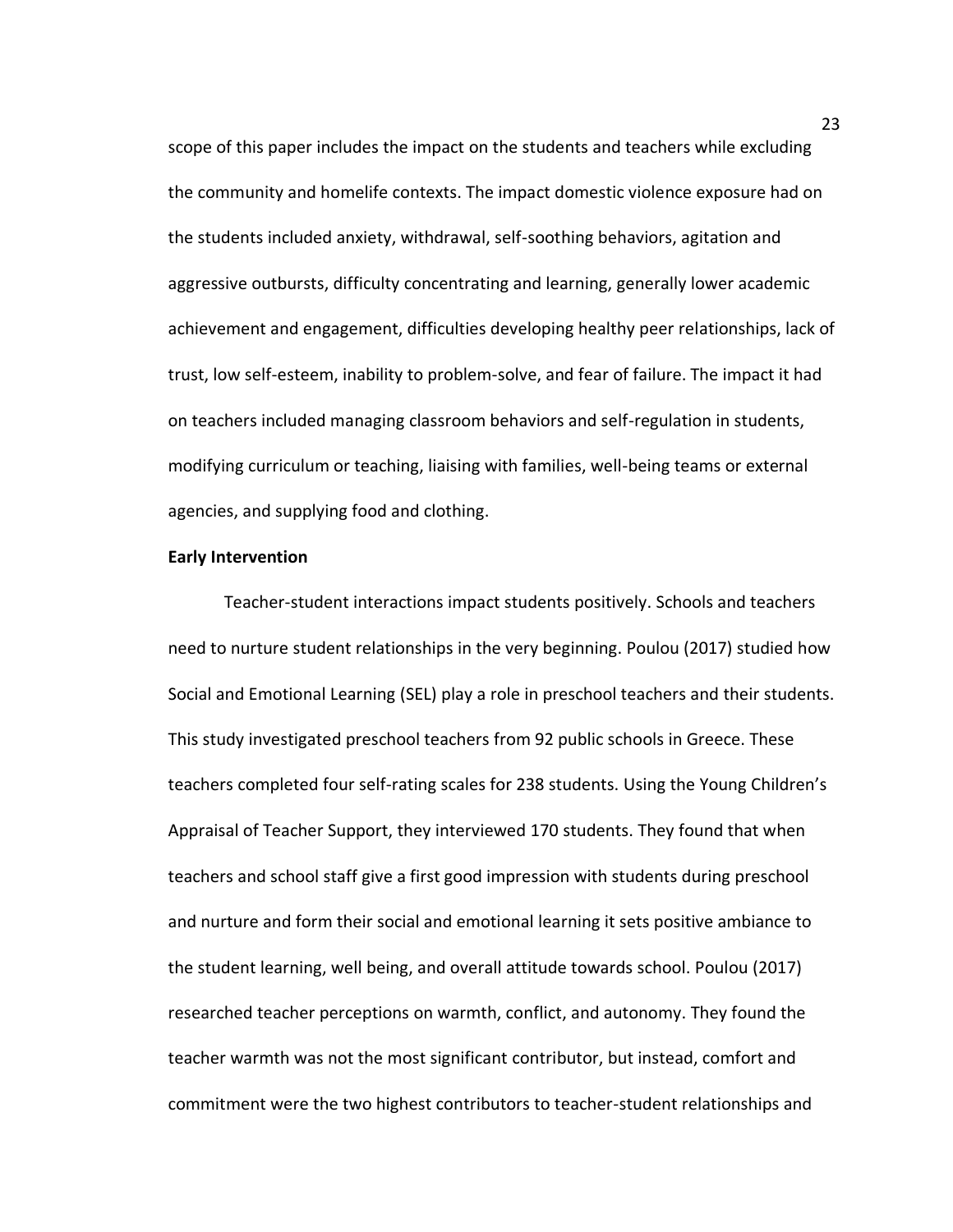SEL in five to six-year olds. Teachers who implemented comfort in SEL were rated higher in teacher-student relationships. However, it was unexpected that students felt warmth when teachers did not commit to improving SEL skills. This means that students who felt warmth still enjoyed their teachers even though they did not commit to improving students' SEL skills. Teachers reported that SEL did not contribute to their relationships with their students. They also found that teachers had a hard time establishing good relationships with students who were unable to perceive, understand, and manage emotions. They found that improving teacher's sensitivity and emotional involvement with a student is a key factor when working with young students in preschool. Helping students learn how to perceive, understand, and manage emotions will allow them to not only establish relationships with teachers, but other adults and peers as they grow and develop.

## **Social Status**

Bullying has changed as the world of technology has changed. With social media being readily accessible to students of any age, bullying, peer pressure, and cyberbulling have a new look. With the increase of bullying, students may turn towards teachers as trusted adults for help. Teachers can become mentors and role models in how to handle bullying situations. There is an abundance of research on how teacherstudent relationships affect student development. Longobarbi, Lotti, Jungert, and Settanni (2017) studied how student-teacher relationships on bullying-related behaviors differ with social statuses. They looked at 435 Italian middle school students from 18 different classrooms, 48.7 percent of the students were female. They used three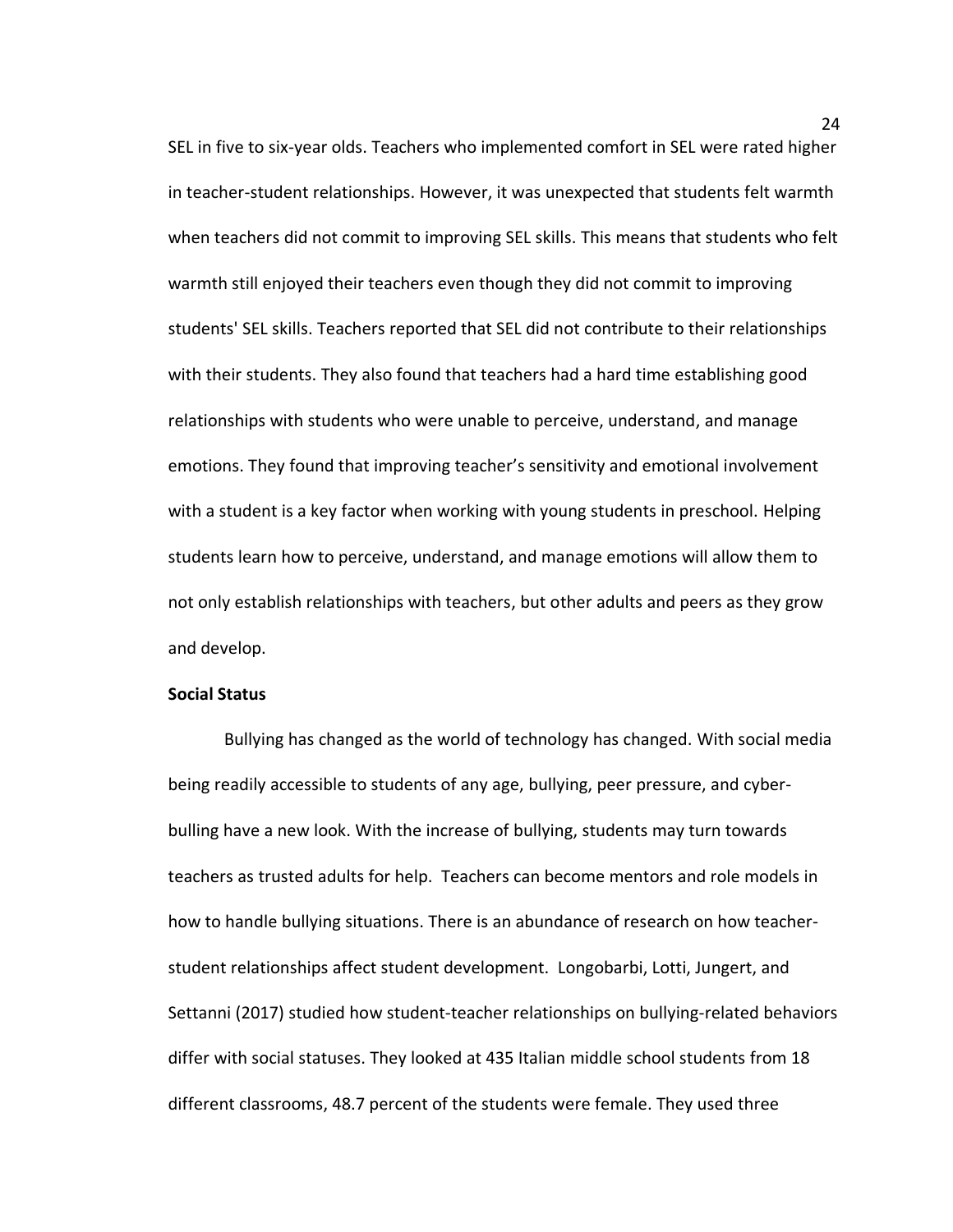different self-reporting five-point scales with 25 items and a questionnaire. Lastly, they used the peer nomination technique, to gather data on the representation of the interpersonal relationships. Researchers categorized students into three social statuses: popular, neglected, and average students. They found that the students who had higher conflicts with teachers also associated with a lower social status, as higher levels of closeness did not always reveal a student's standing amongst their peers. They found that rejected students were more prone to take part in active bullying and pro-bullying behaviors compared to the other social status. Students who are generally more aggressive are disliked by their peers and are rejected (having a low likability score). They found the association between student teacher relationships are linked to academic achievement, but also prosocial behaviors and lower levels of peer victimization. With a negative student teacher relationship one saw both active bullying and pro-bullying behaviors. They found the rejected students (who are more disliked by peers) seem to identify themselves in active behavior situations by enjoying conflicts with teachers and starting bully behavior. These rejected students wanted to gain social status, as they felt they have less to lose than other students. The students who were liked by their peers and had a relationship with their teachers felt more secure and did not want to risk being disliked. To stop bullying, teachers must get students who are disliked and rejected to be liked and accepted by their peers. Teacher-student relationships are influential and will decrease bullying behaviors in significant ways, especially in the lower grades. Schools that implement anti-bullying programs need to consider the importance of teacher-student relationships. Building a trusting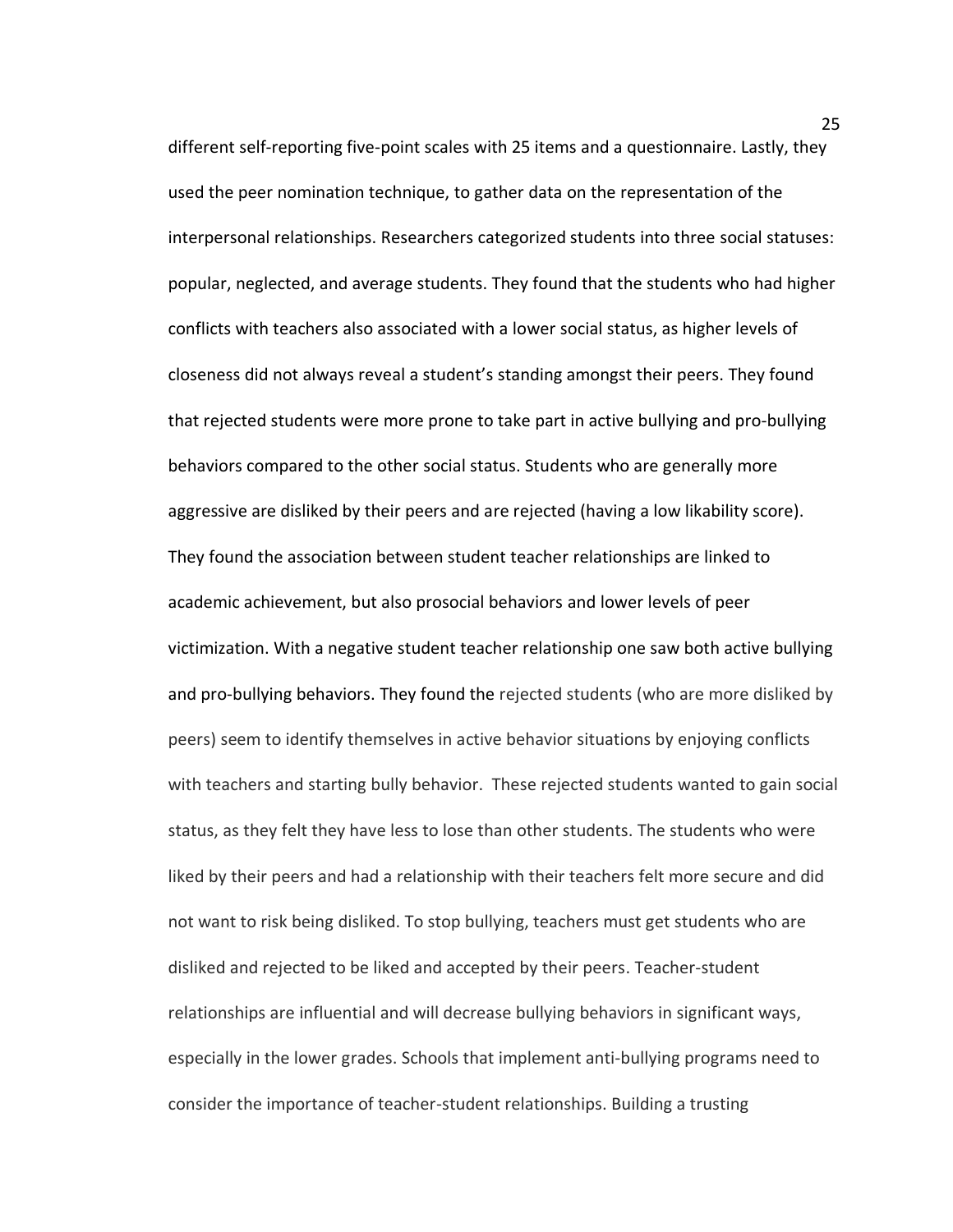environment for students who are rejected and neglected can be a lifesaver down the road.

## **Emotional Motivation**

Understanding student motivation is a hard and complicated topic in the world of education. Most students want to please their teachers and be liked by their peers. The experience in the classroom is what gives students the likeness or dislikeness in their school experience. Ruzek et al. (2016) studied the link between teacher emotional support and student motivation. They analyzed 960 students in 68 middle school classrooms and four high school classrooms. Teachers were randomly split into two groups: coaching intervention and a control group. The coached intervention group participated in eight sessions of structured meetings to improve their interactions with students aligned with the CLASS-S. This group of teachers were also asked to submit 40 minute videos every two to three weeks and participated in three student surveys, one in the fall, one in mid-year, and one at the end of the year. They coded the behaviors and gave them dimension scores. They looked at the needs of satisfaction, autonomy, relatedness, and competence and the link to motivation and engagement. They reported emotional support as the following: genuine concern for and care about their students, respect for their students, desire to understand students' feelings and points of view, and dependability.

Ruzek et al. (2016) found that the autonomy and peer experience played a significant part in the teacher's emotional support and students' changing engagement and mastery motivation. They found that students were more behaviorally motivated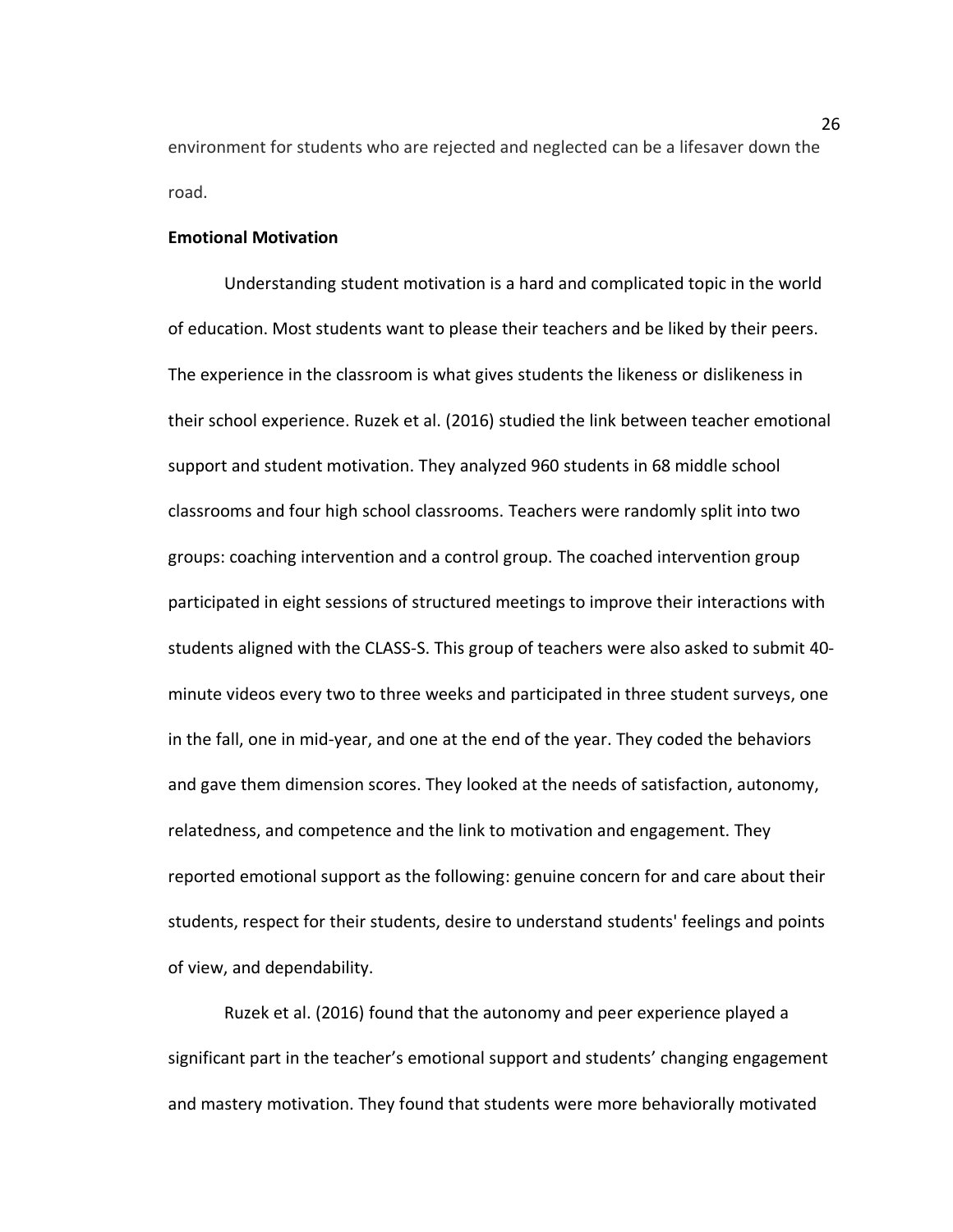and engaged in the emotionally supportive classroom because of the autonomy and positive peer relationships in the classroom experience. The correlation between the students' mastery motivation and behavioral engagement to an emotionally supportive classroom was key to find. The importance of peer relationships should not be forgotten. Peer influence is often thought of in a negative light; however, this research showed that peer influences can also relate to positive social goals, interests, and motivations. Peers help each other out and are there through their failures and their victories. Peers can lead by example and be emotional support for one another. Peer relations are powerful and teachers create a safe place for positive peer relationships to foster.

#### **How Teacher-Student Rapport Impacts Student Achievement**

Estepp and Roberts (2015) found that the quality of a professor-student rapport can predict student motivation and engagement. In this study, 306 undergraduates from eight self-selected College of Agricultural and Life Science courses completed three instruments to collect data: the immediacy behavior scale, the professor/student rapport scale, and the motivated strategies for learning questionnaire (MSLQ). The instruments were administered during three separate class sessions in the same order as above. Nonverbal immediacy consists of behaviors, such as smiling at students, gestures while talking and looking at the class while talking. The researchers assumed that these behaviors might be easier for instructors to implement than verbal immediacy behaviors, such as calling students by name, praising students' work, sharing personal stories and using humor while teaching. The participants in this study agreed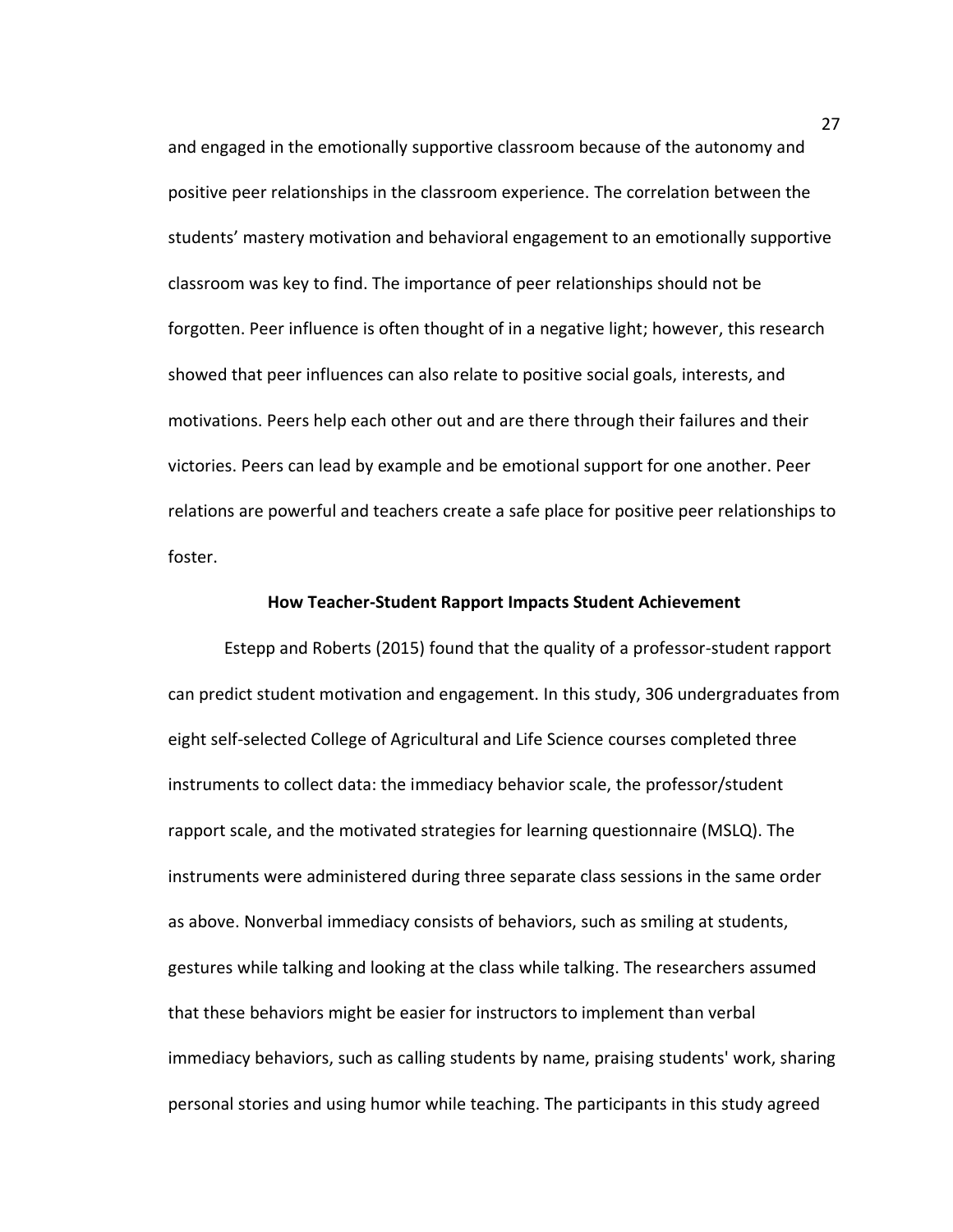they had a good rapport with their professors because those professors since they utilized nonverbal and verbal immediacy behaviors. They found that the correlation between immediacy/rapport and motivation were important variables for a positive student outcome. The students reported their professors used nonverbal immediacy more often than verbal immediacy. The students who reported having a satisfying grade also reported having a good rapport with their teachers. They found that 38.9 percent of students reported immediacy/rapport strongly affected their motivation. They also found that 15.4 percent shared a correlation between independent influence and student engagement. The students reported that they had high levels of values for their course. It is unclear if it was because this was an upper-level course or if the students had an inherent interest in the subject. Estepp and Roberts (2015) found that culture plays a large role in verbal and nonverbal immediacy and in how the students perceived those behaviors, which is an interesting concept when it comes to human behaviors and human motives.

#### **Communication in the Classroom**

Communication affects student behaviors which influences their academic outcomes. Goodboy and Myers (2008) reported five student motives for communicating with their instructors: relational, functional, participatory, excuse making and sycophancy. Communication is associated with class participation, challenging behaviors, and learning outcomes. Goodboy and Myers (2008) hypothesize that students who perceive an instructor as confirming are motivated to communicate with their instructor at a higher rate, participate in class at a higher rate; use challenge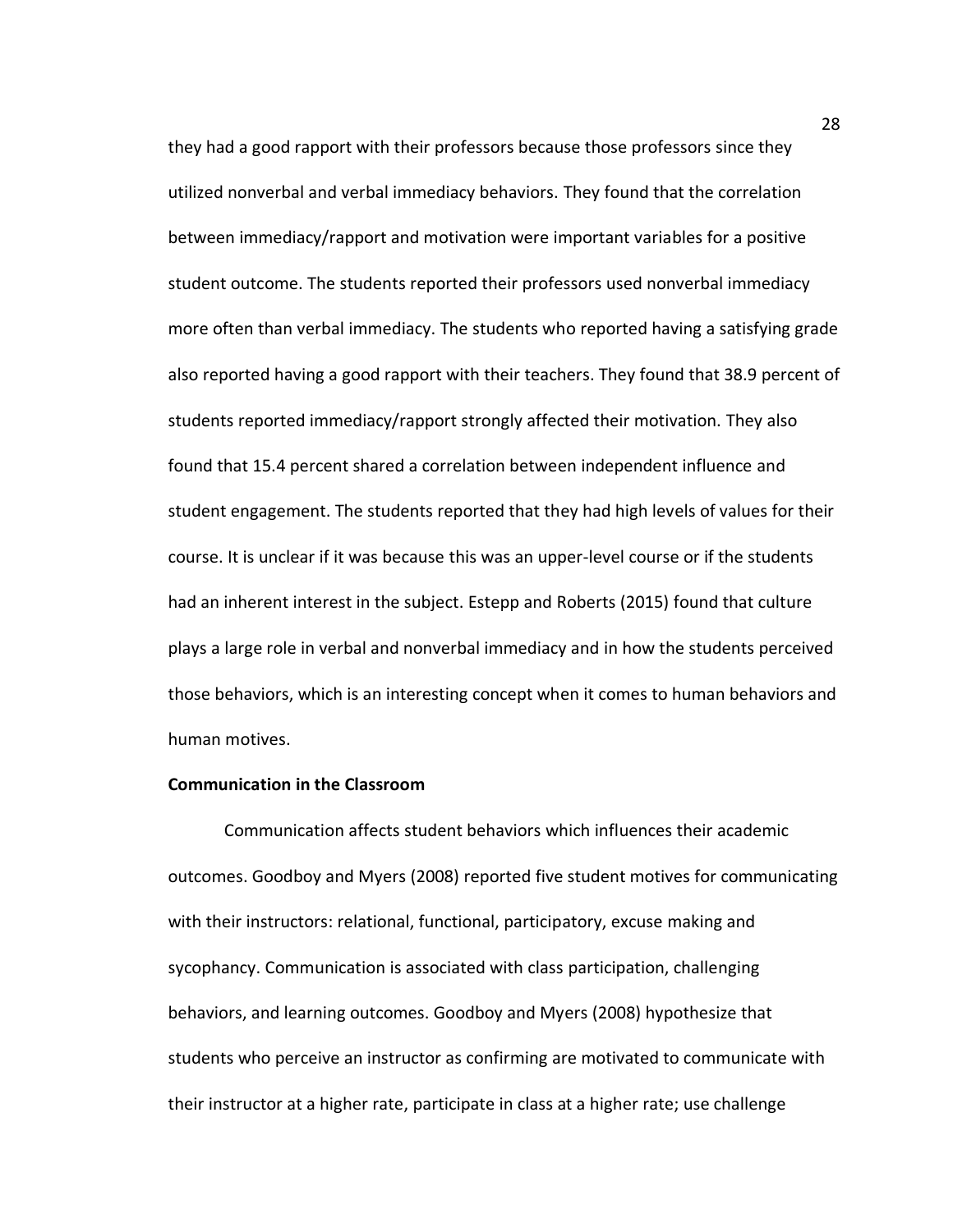behaviors at a lower rate, and have a greater level of cognitive learning, state motivation, and satisfaction.

Goodboy and Myers (2008) conducted a study with two groups of students, over a four-weeks period of time. one group consisted of 108 students (50% men) enrolled in three sections of a sophomore-level communication course and the second group was comprised of 403 students from an introductory communication course. The researchers manipulated the teacher confirmation while the teaching material remained the same. The confirmation was categorized into three sections: not confirming (just contained the lecture material), somewhat confirming (contained the same lecture material, but included one dimension of teacher confirmation), and confirming (contained the same lecture material, but included responding to questions, demonstrating interest and a positive teacher style). After four weeks of the course, the students were given the five-point Teacher Confirmation Scale. Goodboy and Myers (2008) found that students from the confirming category provided more positive feedback towards their professors. In other words, students who perceived their instructor to be confirming participated more and had higher levels of cognitive learning, affective learning, and satisfaction. They found that students who communicated with their instructors about the functional motive more than any other, remained at the same level of participation. There was no significant difference in challenging behaviors, and students did report of a greater level of cognitive learning, affective learning, and satisfaction.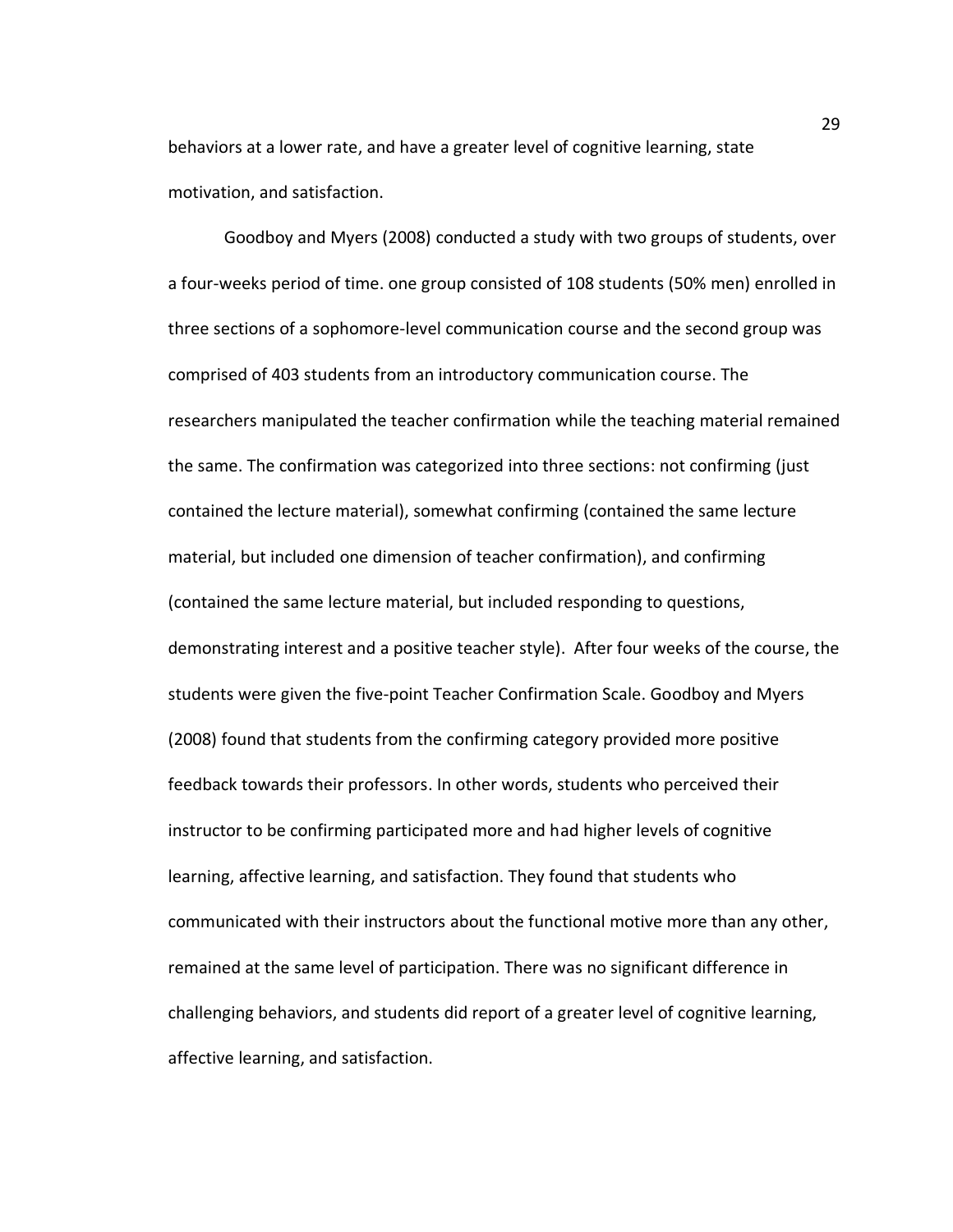The hypothesis did not necessarily match the result, but the two mediating variables were caring and understanding (Goodboy & Myers, 2008). This research did confirm that communicating one's care for students creates positive communication in the classroom. It also confirmed that communication can influence student motives, participation and learning outcomes. Goodboy and Myers (2008) confirmed their hypothesis; instructor confirmation leads to student communication motives, participation, and challenging behaviors. Student motives are dependent on teachers' communication and the perception they receive. They found caring is a strong correlation to positive student participation, cooperation, and understanding. Students who perceived feelings of caring also exhibited a reduced number of challenging behaviors.

#### **Gender**

There are various theories that propose that men and women think and communicate differently. Leraas, Kippen, and Larson (2018) researched course participation related to sex and gender, the gender of the instructor, the classroom connectedness (between students and rapport with professors), and if connectedness and rapport moderate the relationships between gender and participation. They used the Bem Sex Role Inventory-Short Form (BSRI-S) and the Connected Classroom Climate Inventory (CCCI) with 243 undergraduate students. Students completed a self-report during class while being observed. They found males and more masculine students participated in class more than females and more feminine students. However, females, and more feminine students, communicated with each other outside of the classroom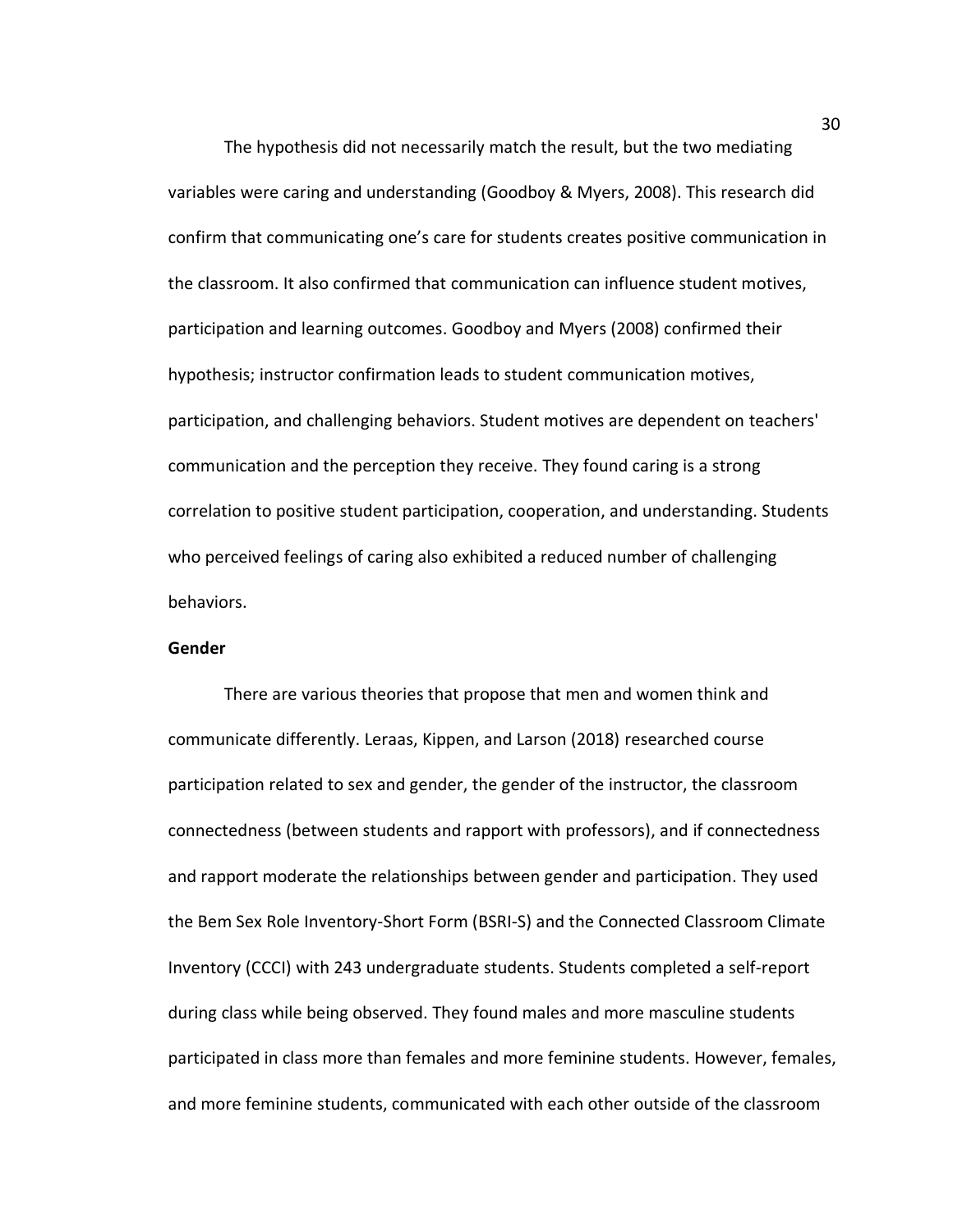more frequently than males or more masculine students. The students who were strong participants during class felt a connectedness and rapport with their professors. This can be a disadvantage to the more feminine students. Teachers must be aware of this, creating a classroom environment that encourages participation and engagement from all students, pushing those who are more feminine to engage.

A warm classroom atmosphere helps students feel safe and supports relationship-building and academic growth. Spilts, Hughes, Wu, and Kwok (2012) researched classroom warmth, chronic conflict, race, and the influence on academic success. They researched 657 academically at-risk students from 35 different schools. The sample population of students had chronic conflict strongly associated with underachievement, early behavioral academic, and social risks. The researchers used the Teacher-Student Relationship Quality (TSRQ) survey, Woodcock-Johnson III Test of Achievement, the strengths and difficulties questionnaire, IQ testing, and their socioeconomic status (SES) to access how warmth affects academic performance.

Spilts et al. (2012) also found that low academic performance was linked with chronic conflict with male students. They found that in classrooms with low warmth, it associated with lower academic growth for males but not females. Girls were more supportive and less conflictive with the teacher than boys in this environment. The researchers found that boys are more dependent on relational support, making them vulnerable when society pushes them to be independent and powerful. It was also confirmed that girls are more socialized to seek affiliation from teachers, which is why they are more affected by the warmth of a teacher than boys. This study highlights the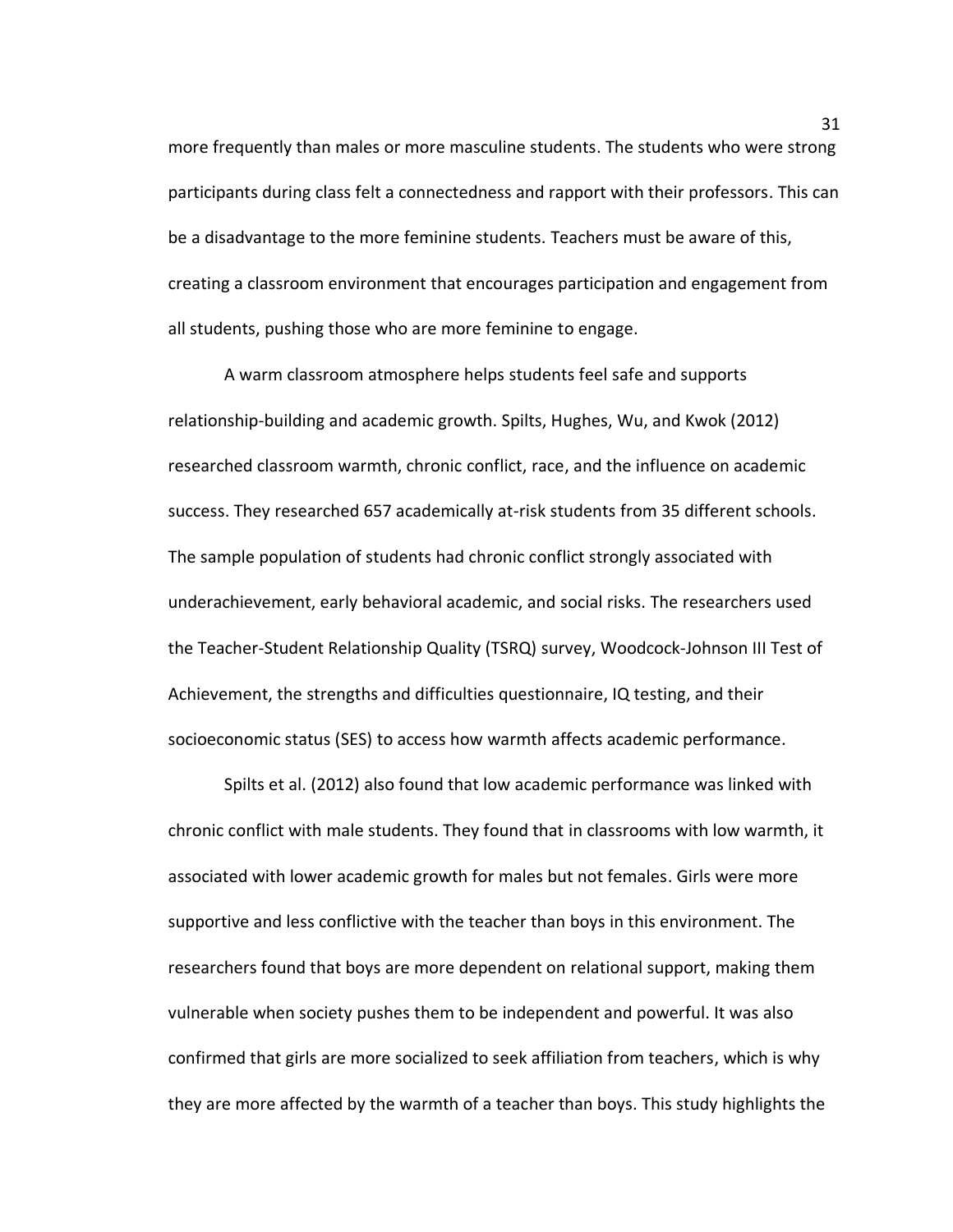importance for teachers to find a compromise and a balance to reach both males and females during class.

Teachers much build a relationship with their students in order to know what they need. Spilts et al. (2012) also found that when the level of warmth was low, the African American boys and girls were more likely to be in conflict groups, which is a very vulnerable population in U.S. schools today. A warm environment influences students' emotional security and self-esteem, affecting their confidence in academics. Teachers need to understand that they hold the power and control of student academic achievement merely by creating a warm environment and positive relationships with students. Districts who are trying to close the achievement gap need to understand that teacher-student relationships can play a major role in student success.

Teachers get to know their students at different rates. It takes time to build a relationship, just like a friendship. Student-teacher rapports can change though out the year, the sooner teachers build the relationship, the sooner and greater the growth curve. Lammers, Gillaspy, and Hancock (2017) used the Student-Instructor Relationship Scale (SIRS-9) and end of the semester grades to determine if final grades were linked to student-teacher rapport. One hundred one students enrolled in a general psychology course and received participation credit for participating in the study. They found that there is a stable increase in final grades as the mean rapport score goes up. On average, the more a student felt they had a rapport with their teacher, the higher their final course grade was. When teachers have a high rapport with their students, they have higher expectations by pushing them harder.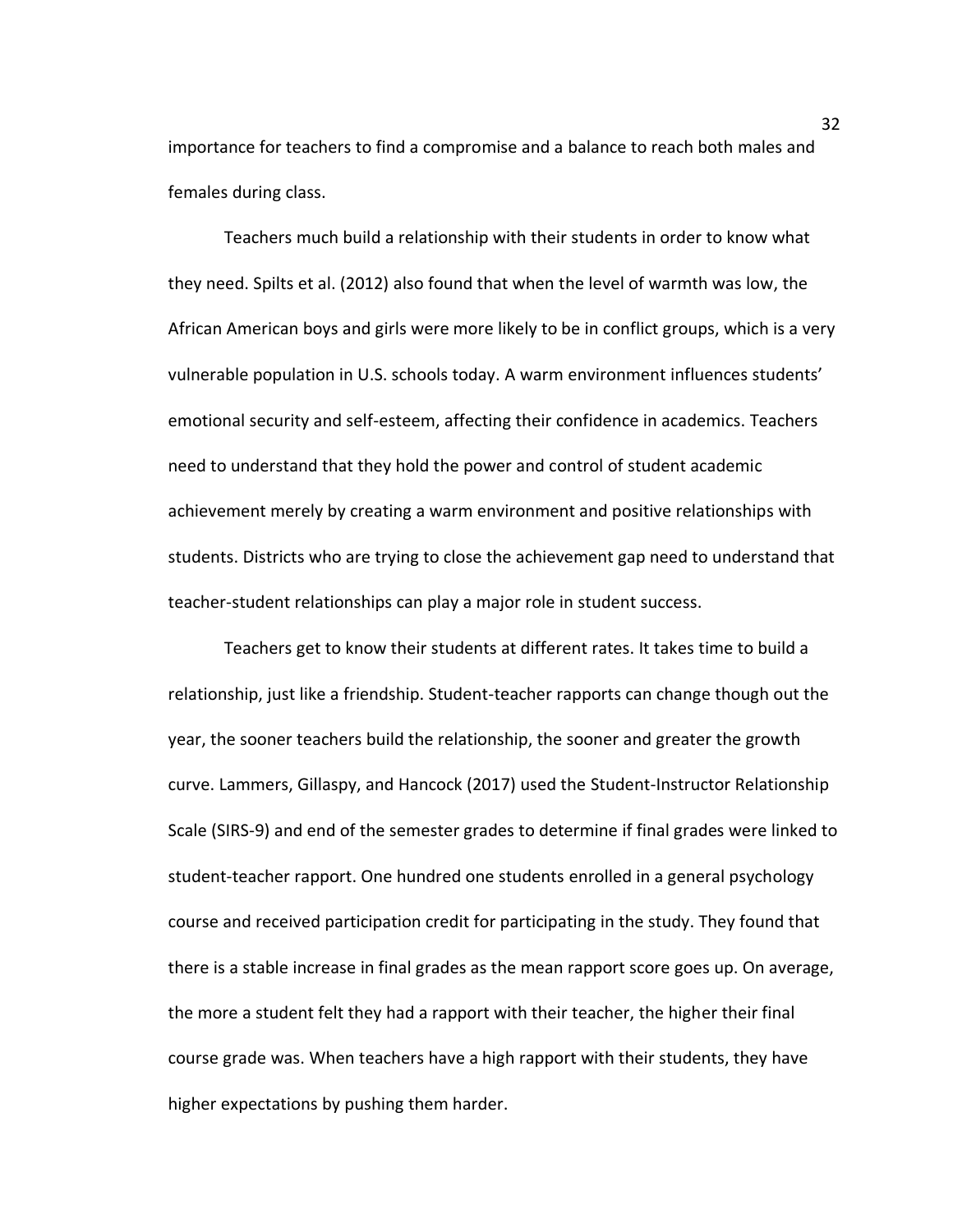Teachers have subconscious ideas and notions of their students the minute they walk in the doors and their expectations are found on that first impression. Lammers et al. (2017) found that the stronger a teacher's rapport with their students, the higher the expectations, and the greater the academic outcome. They found that when teachers encourage, smile, create eye contact and have a more positive body language with students, they believe their students are higher-level learners. If teachers do not have high expectations, they are setting their students up for failure (Tkatchov & Pollnow, 2008). Teachers must be conscious of their nonverbal gestures, eye contact, smiles, and encouragement. Telling students they can do it, allowing them to stop and think, giving them wise and useful feedback, and differentiating for them can help the student succeed.

#### **Rapport**

Human connection gives life to our souls and makes life more enjoyable. Wilson, Ryan, and Pugh (2010) created a scale to measure professor-student rapport to predict student outcomes. This scale included professor friendliness, flexibility, and nonverbal behaviors. In this study, 51 undergraduates created 34 questions on a five-point scale to measure professor-student rapport. The participants were 195 different undergraduate students that completed the rating scale based on the experience with their professor. Wilson et al. (2010) found that immediacy factors strongly correlate with teacherstudent rapport. Students' attitudes about their professors' qualities is a large factor when it comes to rapport. Professors who maked eye contact, or smiled, made students feel warmer towards their professor which increased their participation in class

33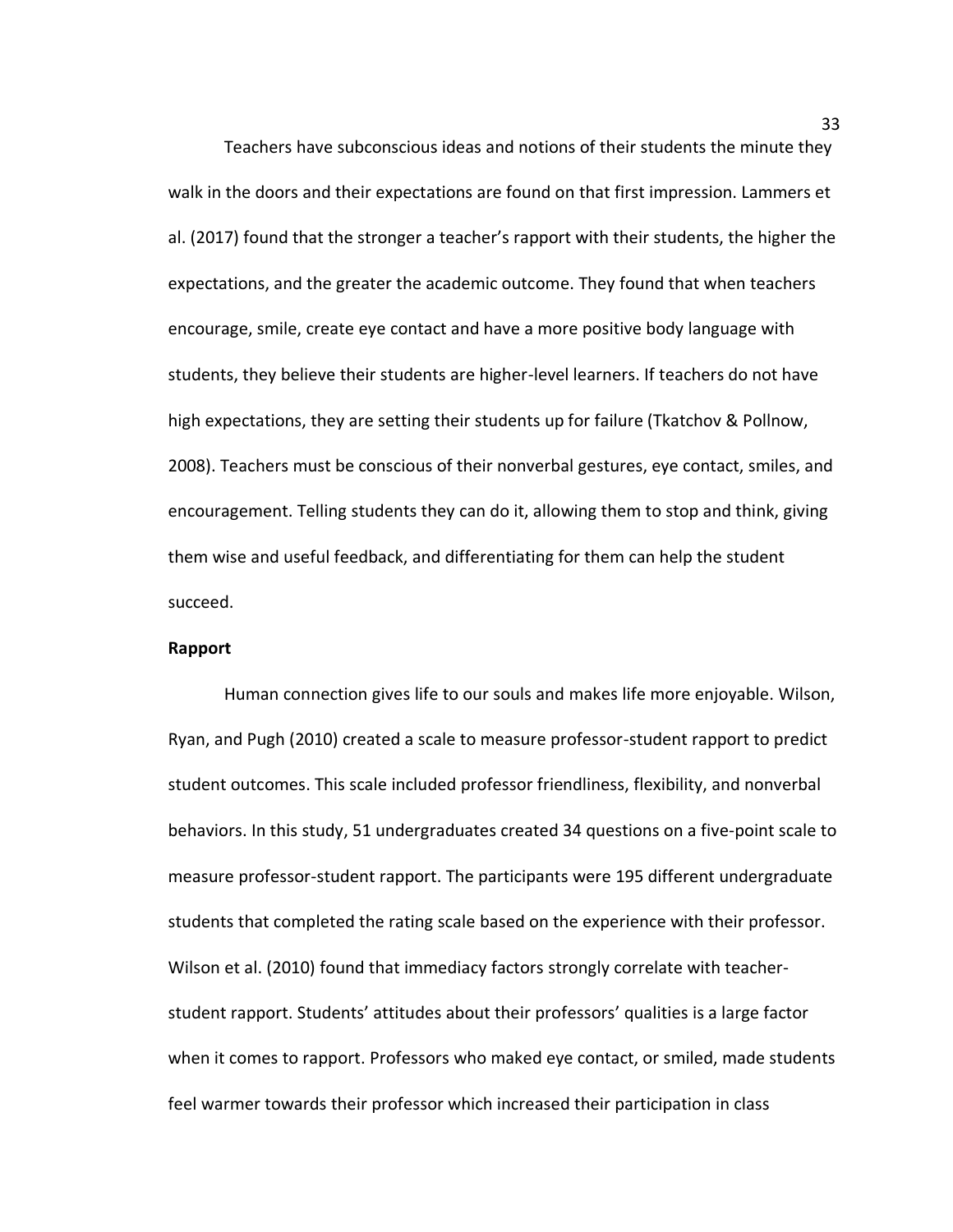resulting in better success academically. With rapport, students can let their walls down, become more comfortable and have an open mind in a safe place. Creating a safe place allows minds to not become defensive and negative. They report that teachers have the responsibility to create an environment that is comfortable, warm, and harmonious. They found that teachers who are friendly, flexible, have high expectations, and a positive nonverbal immediacy is what attracts students, allowing students to trust and work hard.

## **Culture**

Culture makes up social behaviors and norms that are found in human societies. Frisby, Slone, and Bengu (2017) studied school rapport in the U.S. culture compared to Turkish Culture. They observed 143 U.S. undergraduate students, and 185 Turkish undergraduates. They measured rapport, state motivation, participation and perceptions of learning. They found teachers who reported to have greater student participation also reported to have a higher rapport with the student. American students were found to have much more rapport with their professors than Turkish students because American students participate more. American students were more motivated and their perception of learning is more positive. Culturally, America has a lower power-distance than the culture in Turkey, allowing American students to be more comfortable with their professors. In the U.S. educators are not seen as someone with high power allowing professors to be more approachable and warm. This research is important because for the cultures where the power distance is higher, teachers are going to have to work harder in building rapport with their students.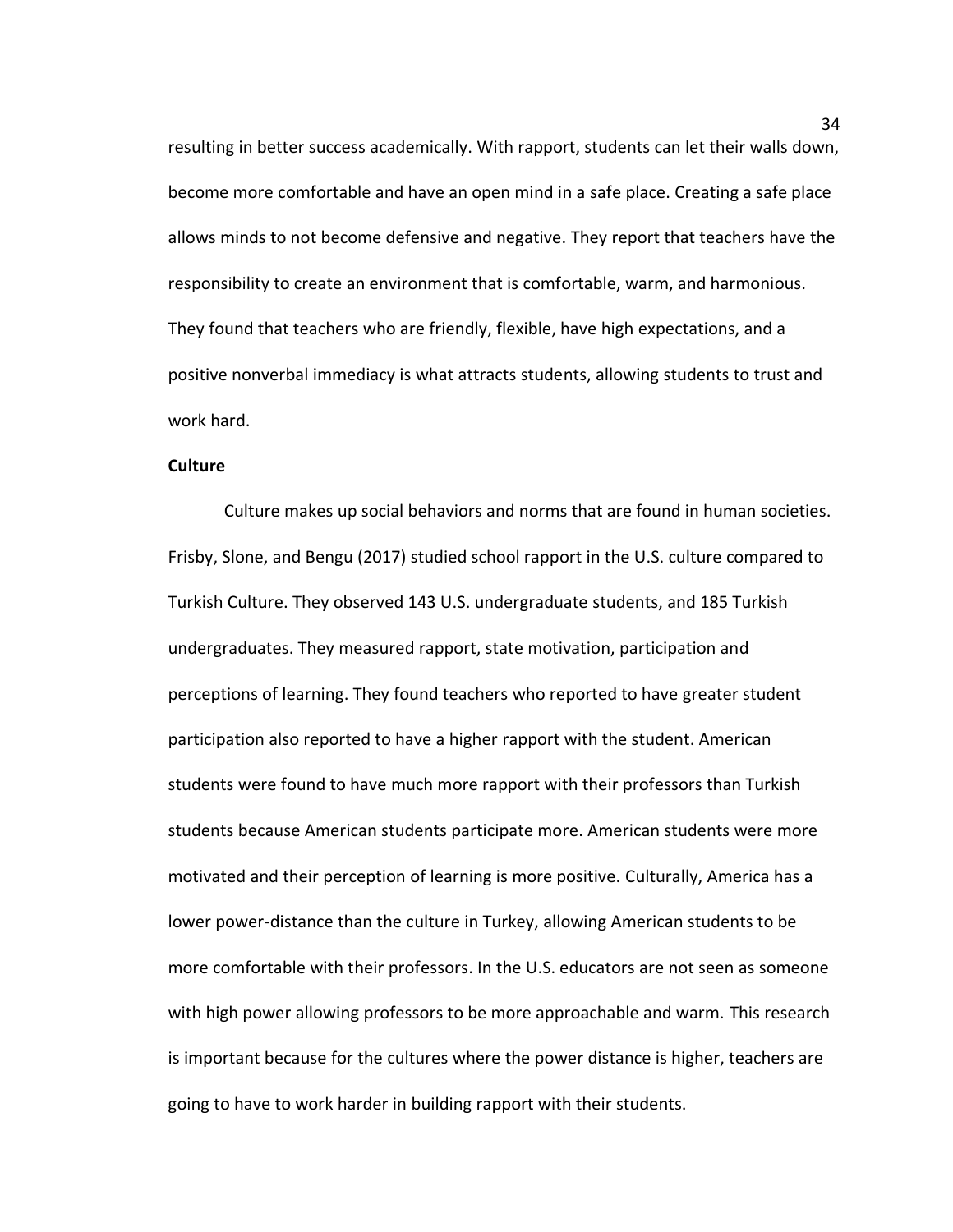#### **Classroom Anxiety**

Anxiety disorders are an unhealthy, sometimes crippling disease that can affect many children. Kurdi and Archambault (2018) researched how student-teacher relationships affect anxiety and how that influences academic achievement. They sampled French-speaking students for three years. The study included 350 students from third and fourth grade classrooms. The teachers and students were given the same questionnaire in the fall and the spring. They found that Elementary-school-aged female students are drawn closer to warm, adult with pleasing behaviors. These female students less conflict than their male counterparts, which can result in feeling disregarded and increased anxiety. Kurdi and Archambault (2018) found that girls are more influenced by their relationships with their teachers and adults, which impacts their academic success. Student anxiety and student teacher relationships are greatly linked; teachers can help positively impact both boys' and girls' performance academically. They found that there was a significant interaction between academic achievement and conflict. They found a three way link between conflict, sex, and academic achievement. They found that when they linked sex, academic achievement and warmth, anxiety decreased by 3.7 percent.

Gorham (1988) researched how teachers' nonverbal behaviors, such as smiling, vocal expressions, movement around the room and with a relaxed body position, relate to cognitive and affective learning. A questionnaire was used to measure immediacy. Forty-seven upper-undergraduate students enrolled in an advanced communication course. Students came up with a 34 (20 verbal and 14 nonverbal) item questionnaire,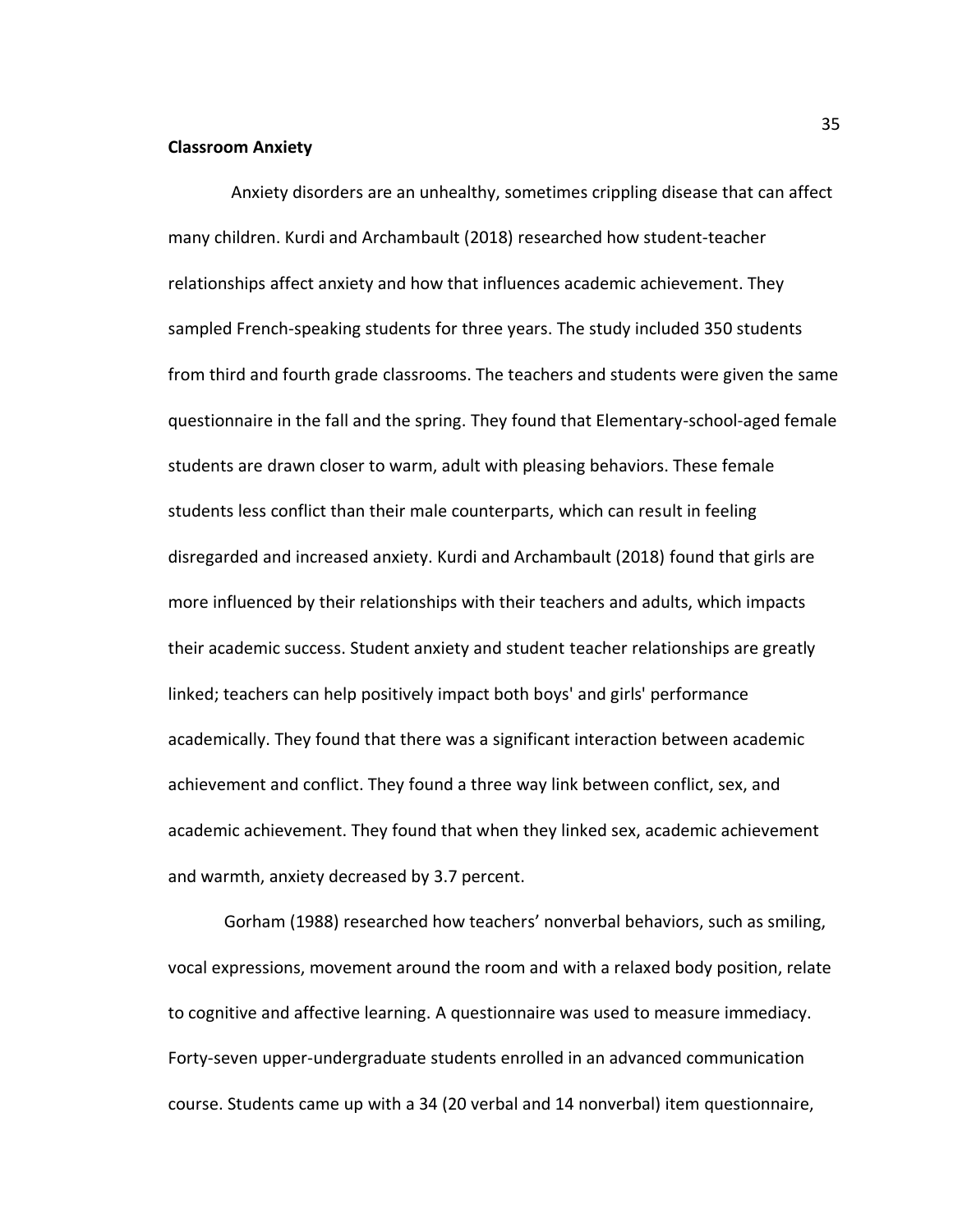and 387 other undergraduates filled out. They found that when teachers have some degree of immediacy with their students, the power status goes down and the pleasure goes up. When students felt more relaxed and less stressed, students increased their cognitive learning. They found that both the total of verbal and nonverbal immediacy scores significantly increased affective learning and the perceptions of cognitive learning. Gorham (1988) found that there was not much correlation between perceived teacher talk time and learning. Researchers found that verbal immediacy decreased significantly when the class was small. With good high-inference quality, immediacy can be observed and understood, and later linked to student learning. Teachers' nonverbal gestures have more influence on students than thought of. Gorham (1988) reports that the use of humor in the classroom is just as important of praising student work, actions or comments and humor can also make students more engaged in conversations with their teacher.

#### **It is a Cycle**

Student-teacher relationships increase when cooperative learning is increased, activities are implemented, all types of intelligences are utilized, and teachers help students find motivation. Komarchuk, Swenson, and Warkocki (2000) researched how secondary students achieve academic success with different motivational strategies. They accessed teachers' grade books for assignments, and teachers recorded observations and commented in journals form throughout the research. Students were surveyed twice about attitudes concerning motivation, one survey before the intervention and one after the intervention. Data was collected from three different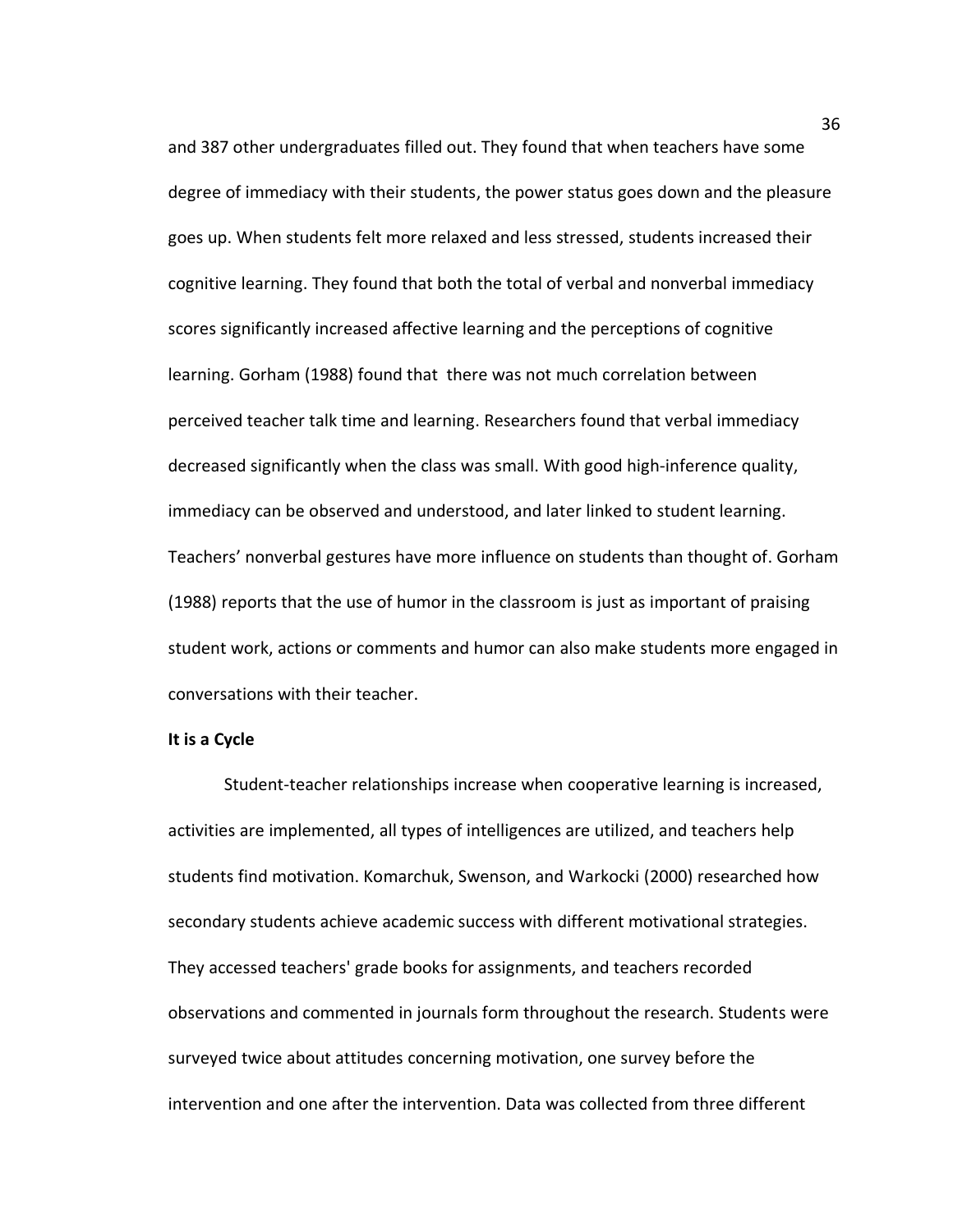high schools. The target population was all students attending three high schools, in the south suburb of Chicago totaling 5,617 students. Researchers observed behaviors from the students at every school through behavior referrals. Komarchuk et al. (2000)found in the schools where there were more classes with variety in choice (elective classes) almost half the students claimed to say they were more motivated. The school that had the most vocational classes, but the highest population in the low-income category had the highest percentage of completion of assignments and participation in class and the lowest population of disruptive behaviors.

Teachers cannot control the home life of their students, but they can show compassion to their students. Komarchuk et al. (2000) observed the group of students who were unwilling to participate were also the group with the highest disruptive behaviors. Implementing more activities that were interesting to those students in the margins would decrease behaviors and increase learning. Researchers found the lack of motivation stemmed from their home and school environment and the boredom that is learned. Students are enlightened by new adventures and discoveries. They found that using multi-intelligence is what pulls students in. Komarchuk et al. (2000) also found that incorporating cooperative learning groups also increases student involvement and learning. Altering student attitudes towards school overall can help their long term success as a student, and high school graduation rates. Understanding students' preferred way of learning helps teachers get to know them and build rapport.

## **Recognizing the Positive**

37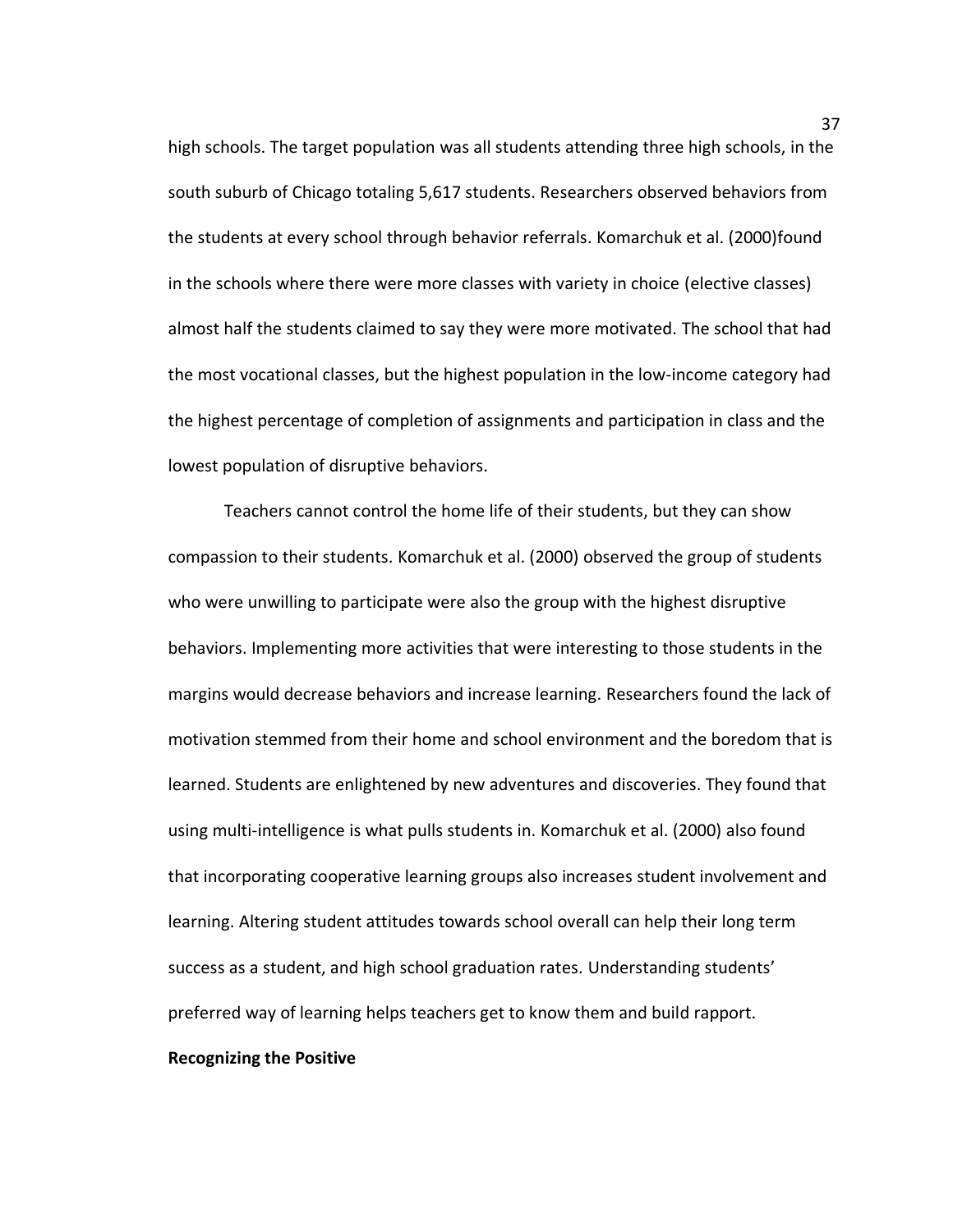In 2015, Teacher-Child Interaction Training (TCIT), a training for teachers was developed to help improve student behavior by fostering teacher-student relationships and create a more constructive classroom environment. Fernandes et al. (2015) piloted TCIT in Manhattan at three urban schools, five public schools and six schools without TCIT control conditions. Classrooms were randomly selected, totaling 11 classrooms received TCIT and six classrooms were in the control group. A total of 118 students' parents consented and were randomized into classrooms. TCIT targets positive attention towards students' appropriate behaviors and decreases negative attention to misbehavior. Within TCIT, teachers teach students how to ignore behaviors, identify behaviors to avoid, avoid negative talk, and prevent unnecessary questioning and commands. Teachers also used direct and positive statements, gave specific commands one at a time, and used "if-then" and "try again" statements. Students were observed during a variety of activities, such as circle time, lessons, free play, transitions, and almost always on Fridays.

Fernandes et al. (2015) found that the teachers who used TCIT in their classroom found a significant reduction in disruptive behaviors. With the decreased "negative talk", students' behaviors decreased by 25 percent and teachers promoted learning. Although TCIT consumes a lot of time to train, once the teachers were trained, students are more on-task and have lower disruptive behaviors in the classroom emotionally and behaviorally. Using PRIDE (Praise, Reflect, Imitate, Describe, Enthusiasm), parents and teachers can use the same techniques to deepen the intervention. With TCIT, parents and teachers are encouraged to not question, command or give criticism. TCTI relies on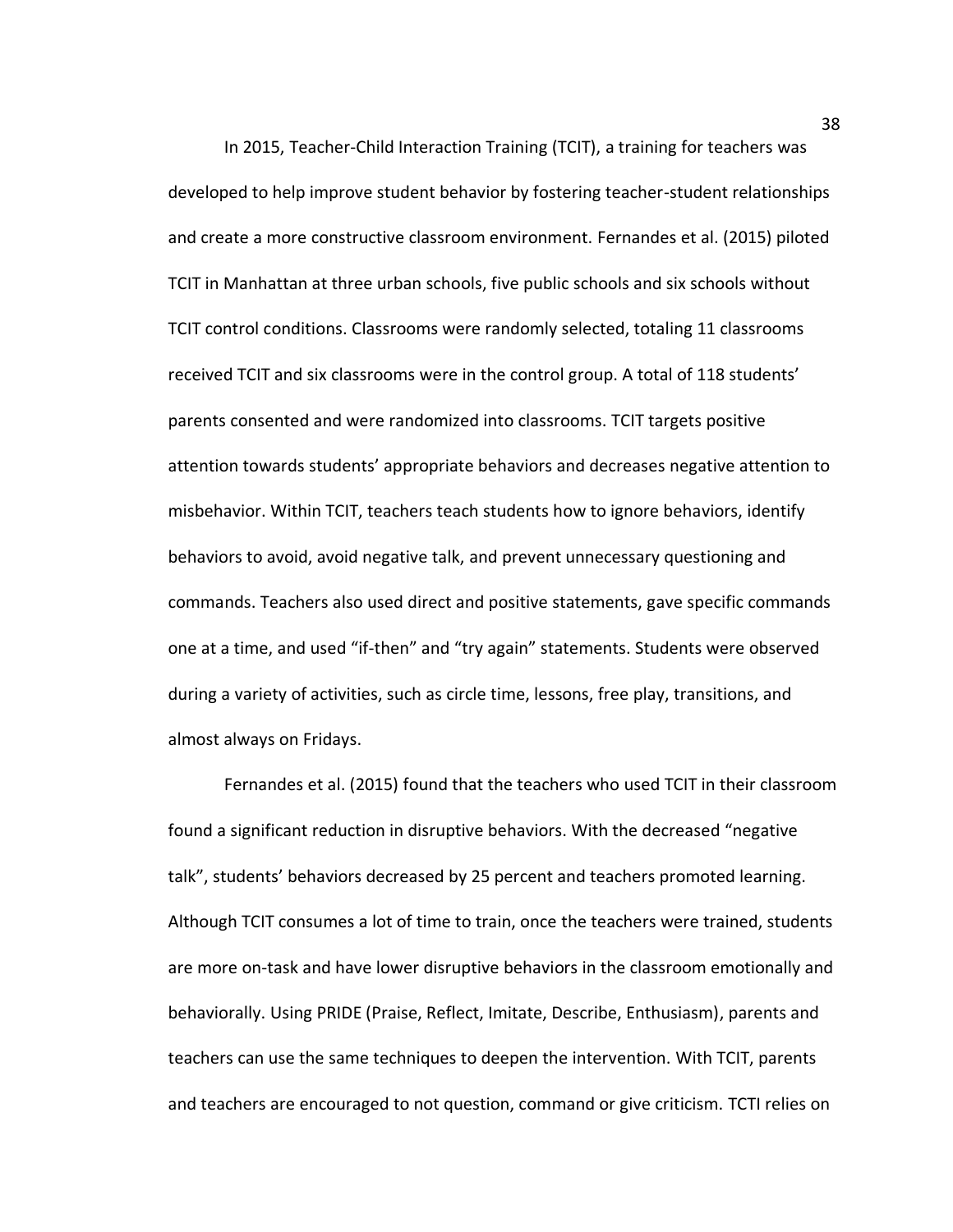the teacher's satisfaction of the training, buying into the information and following through with the strategy. They found that TCIT did increase student academics, by improving teacher classroom management and decreased disruptive behaviors.

## **Person-Centered**

Cornelius-White (2007) researched the correlations between person-centered teacher variables and student outcomes. The variables examined included: nondirectivity, empathy, warmth, encouragement of higher-order thinking, encouraging learning, adapting to differences, genuineness, learner-centered beliefs. Cornelius-White reviewed 1,000 articles to synthesize 119 studies from 1948-2004 with 1,450 findings and 355,325 students, 14,851 teachers and 2,439 schools. Cornelius-White (2007) decoded nine independent and eight dependent variables, nine cognitive and nine behavioral. He found the link between person-centered teacher variables and achievement outcomes were critical and creative thinking, math, verbal, and grades.

In a classroom with a person-centered teacher, the classroom has more encouragement, more respect for self and others, fewer resistant behaviors, higher achievement outcomes, and greater non-directivity (student regulated activities). Cornelius-White (2007) states that the students who dislike school or students who do not like coming to school are the students who dislike their teacher. When teachers demonstrated they care for the learning of each student as a person, the students felt valued and cared for. They found that when teachers empathized with students, heard their perspective, communicated with them, made them feel safe, and listened to their interests and concerns, students felt valued as a whole person not just a student.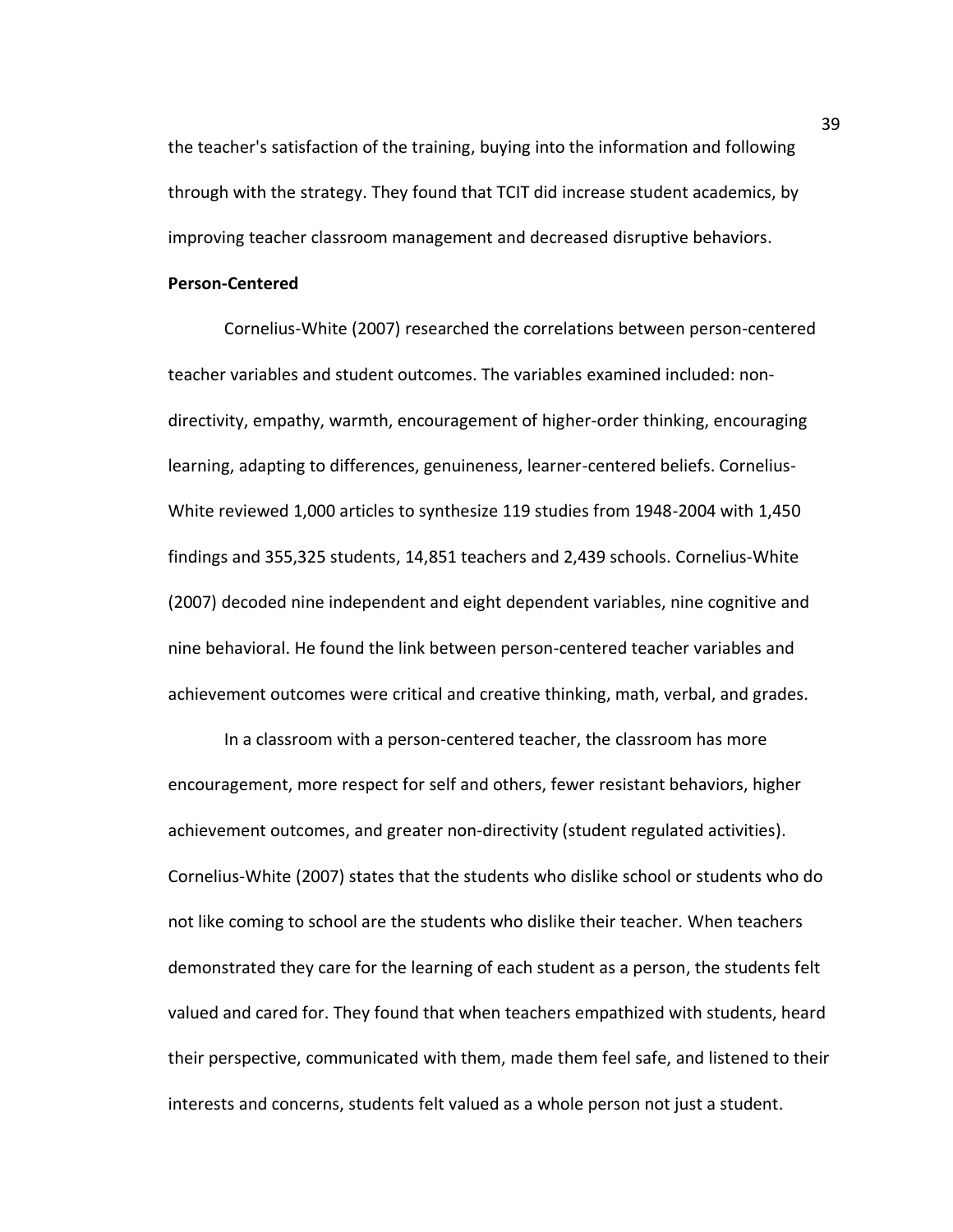## **Expectations**

Harris, Rosenthal, and Snodgrass (1986) researched the effects of teacher expectations, gender, and behavior on student academic performance and self-concept. They researched teacher warmth (emotional climate) and how it plays a crucial role in student achievement and self-concept in non-anticipated situations. Ten professional teachers and ten peer teachers were videotaped while teaching a short lesson to 80 students. Harris et al. (1986) found that when teachers created an environment with high expectations with a warm socioemotional environment, using positive nonverbal cues, the classroom culture changes and students were also warmer and happier. They found that if students do not respect their teachers their listening decreasing, resulting in not understanding the material. Researchers found the main difference between peer teachers and professional teachers, was that teachers have more peer behaviors. They found that sex differences among teachers and students, only mattered when the student assumes a "good teacher" was a female peer teacher. Harris et al. (1986) found task orientation was the largest impact on student achievement, warmth being the biggest contributor to positive student outcomes. Teacher warmth is only a contributor when a certain level of task orientation already exists. The example given from Harris et al. (1986), when giving a test, warm could actually hinder student achievement. When teachers have too much warmth, students do not respect them and begin to see teachers like a friend rather than a respectable adult.

## **Perception on Students**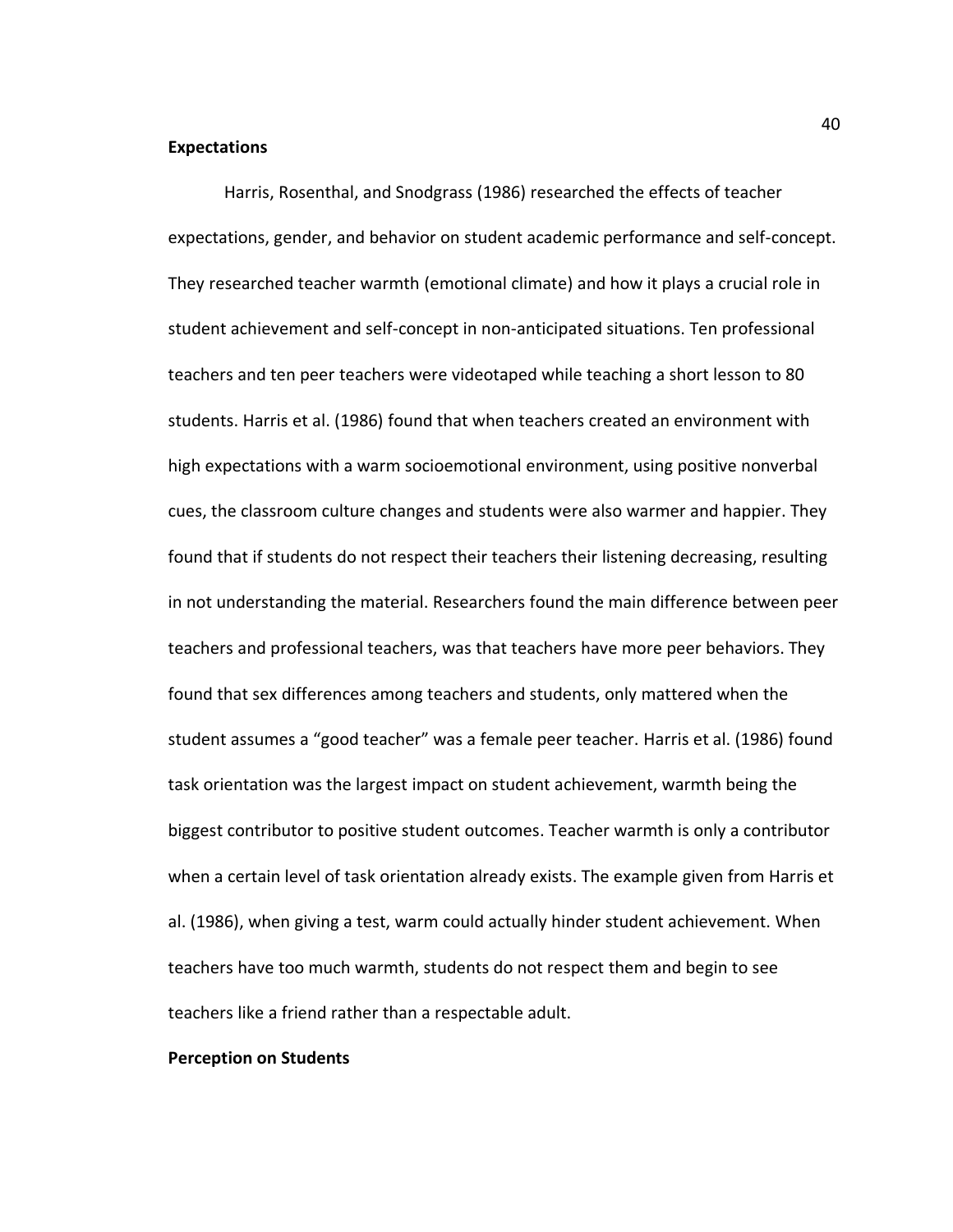Caballero (2010) studied how student perceptions of the teacher-student relationship and the effects on students' academic growth. The participants in this study included seventh and eighth-grade students from Fontana Middle School during the 2008-2009 school year. Students completed a student scale, with 60 items in the instrument. The results showed a strong link between student perceptions of relationships and academic success. Caballero (2010) found that when teachers have a positive interpersonal relationship with students, the learning is deeper and richer because the students gain trust and respect. Researchers found that positive student relationships and culturally-relevance grow by 11.9 percent overall. When comparing student growth in classes and positive relationships with their teacher there was a 1 percent increase of growth compared to poor student relationships, but when they compared student relationships with two teachers student growth grew by four percent. They found that the variety of interactions teachers had with students, families and other adults is an important insight into student success.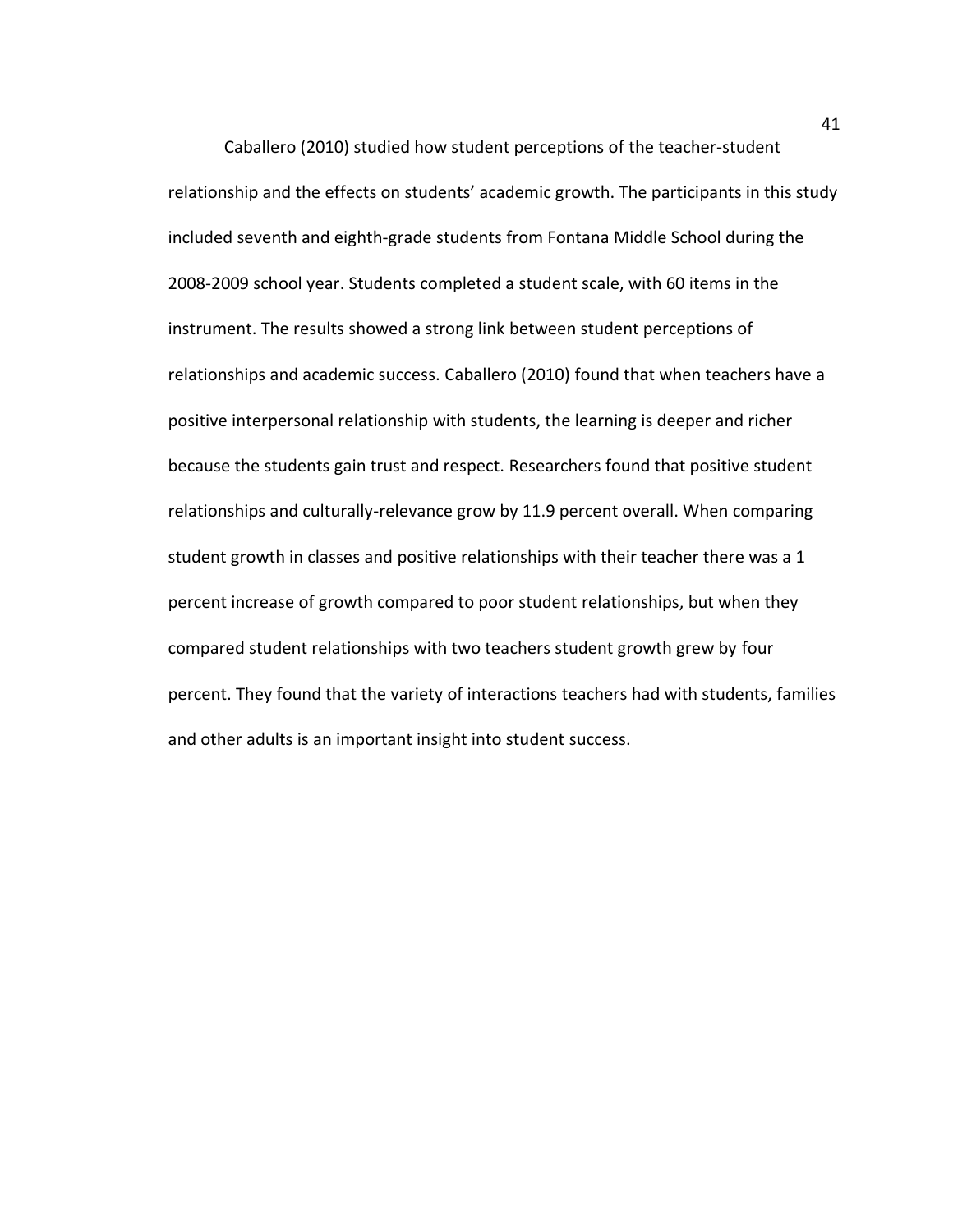#### **CHAPTER III: DISCUSSION AND SUMMARY**

#### **Summary of Literature**

In summarizing the literature from Chapter II, one will find the importance of teacher-student rapport. Educators have the opportunity to positively alter their students' academic objectives and their education journey. The researchers found how teacher-student rapport can influence a student as a whole person. Many researchers found that teacher's immediacy positively influences student outcomes. Studies showed that a teacher's immediacy positively influences students' academic success (Jiang-yuan & Wei, 2012), motivation and engagement (Estepp & Roberts, 2015), perception (Frymier & Houser, 2000), participation (Wilson et al., 2010), and effective learning and cognitive learning (Gorham, 1988). Building a rapport with students can also lower anxiety (Kurdi & Archambault, 2018), improve students mental health by reducing depressive behaviors (Joyce, 2019), disabilities such as Selective Mutism (Longobardi et al., 2019) and reduce the impact of bullying behaviors (Longobardo et al., 2018). There are cultural norms in society and the perception of teacher-student rapport differs in different cultures when students had the perception of having a rapport with their teacher they were more motivated (Frisby et al., 2017) and had better self-esteem (Jiang-yuan & Wei, 2012). When teachers have a warm and welcoming environment in their classroom, students have less disruptive behaviors (Oz & Dolapciglu, 2019) and less conflict (Poulou, 2017).

Student-teacher relationships positively impacts academic achievements (Komarchuk et al., 2000). Teachers can predict student outcomes based on the rapport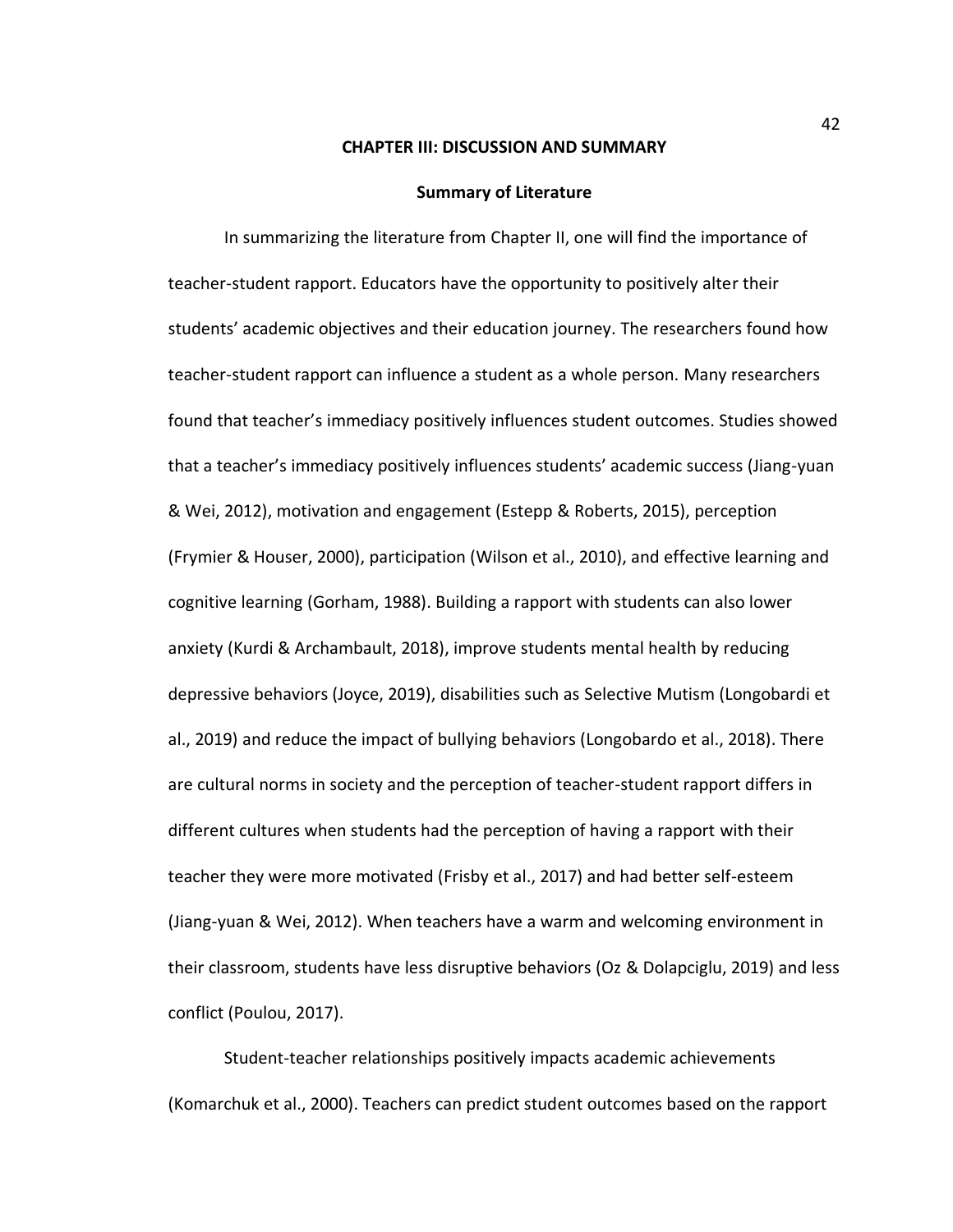with their students (Estepp & Roberts, 2015) and can change the students' academic achievements throughout the semester (Lammers et al., 2017). Student success is also influenced by teacher-student relationships when the classroom is warm and enjoyable (Wilson et al., 2010) and can grow through the semester or year (Lammers et al., 2017). Students are more motivated and participation was significantly influenced when teachers had a relationship with their students (Frisby et al., 2017), gender also influences participation depending on the strength of the rapport with students (Leraas et al., 2018). The research showed the expectations teachers have on students can also impact students' academic outcomes (Harris et al., 1986) and student assumption on themselves (Tkatchov & Pollnow, 2008).

Teachers have power in how they influence their students through the way they talk with their students and create a learner-centered environment. When teachers change the way they communicate with their students it can create a more positive classroom that can improve teacher-student rapport and student outcomes (Fernandes et al., 2015), and giving students more control over their learning motivate them (Cornelius-White & Harbaugh, 2010). When teachers have relaxed body language it lower anxiety (Gorham, 1988) and builds rapport (Jiang-yuan & Wei, 2012) positively influence student success and students' academics. Teachers impact student academic success by having the power to influence the social status of students (Spilts et al. 2012) and the peer experience they have in school (Ruzek et al., 2016).

The research also showed that teacher-student rapport can benefit students who are at-risk behaviorally (Sutherland et al., 2018), are who have mental health issues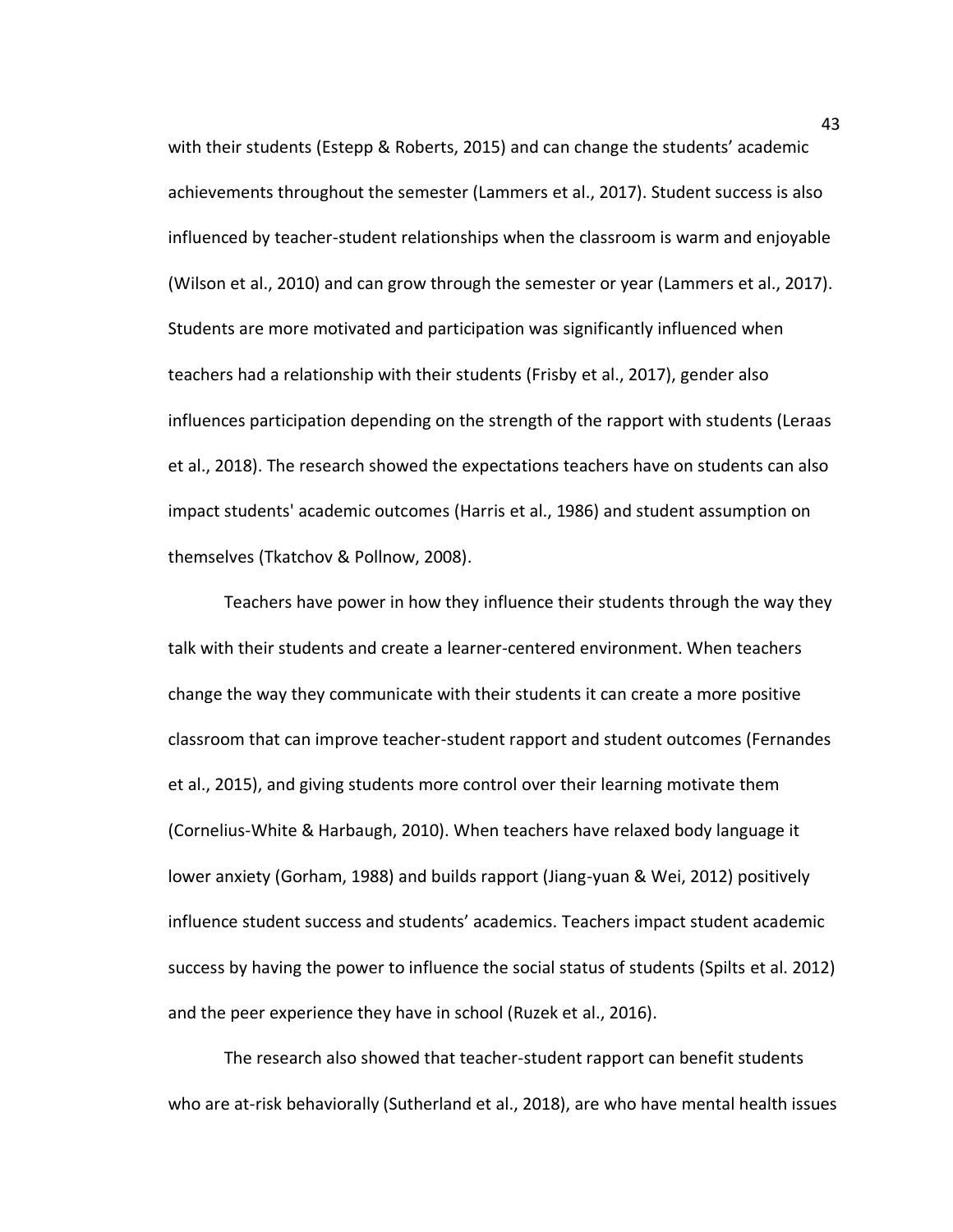that can lead to risky-behaviors (Joyce, 2019) and improve their students overall psychological wellbeing (Dolapciglu, 2019). Teacher-student rapport also influences students' academic outcomes depending on the students' gender (Leraas et al., 2018) and race (Mester et al., 2014). When students feel supported academically (Ambrosetti et al., 2009), socially (Dolapciglu, 2019), and psychologically (Davies & Berger, 2019) they enjoy school in a more positive way which influences their academic success.

The way teachers communicate affects student outcomes by understanding different ways of communicating and the point of communication between teachers and students (Frymier & Houser, 2000) and how communication between teachers and students may affect student motivation and participation (Goodboy & Myers, 2008). The way and the amount that students communicate also influences their academic outcomes (Leraas et al., 2018), and the students' motivations when communicating can influence the teacher-student rapport (Goodboy & Myers, 2008).

#### **Limitations of the Research**

This research was limited by research that only linked how teacher-student rapport/relationship influenced students' wellbeing and/or students' academics. This research was also driven by wanting to understand what makes some students succeed in school and others fail, and how much teachers have an influence on students' lives. Putting parameters on this study allowed for the research to show how students are impacted inside and outside of school from teacher-student relationships. The limitations to these search parameters were that many studies included secondary students and professors and fewer K-12 populations. Another limitation is that every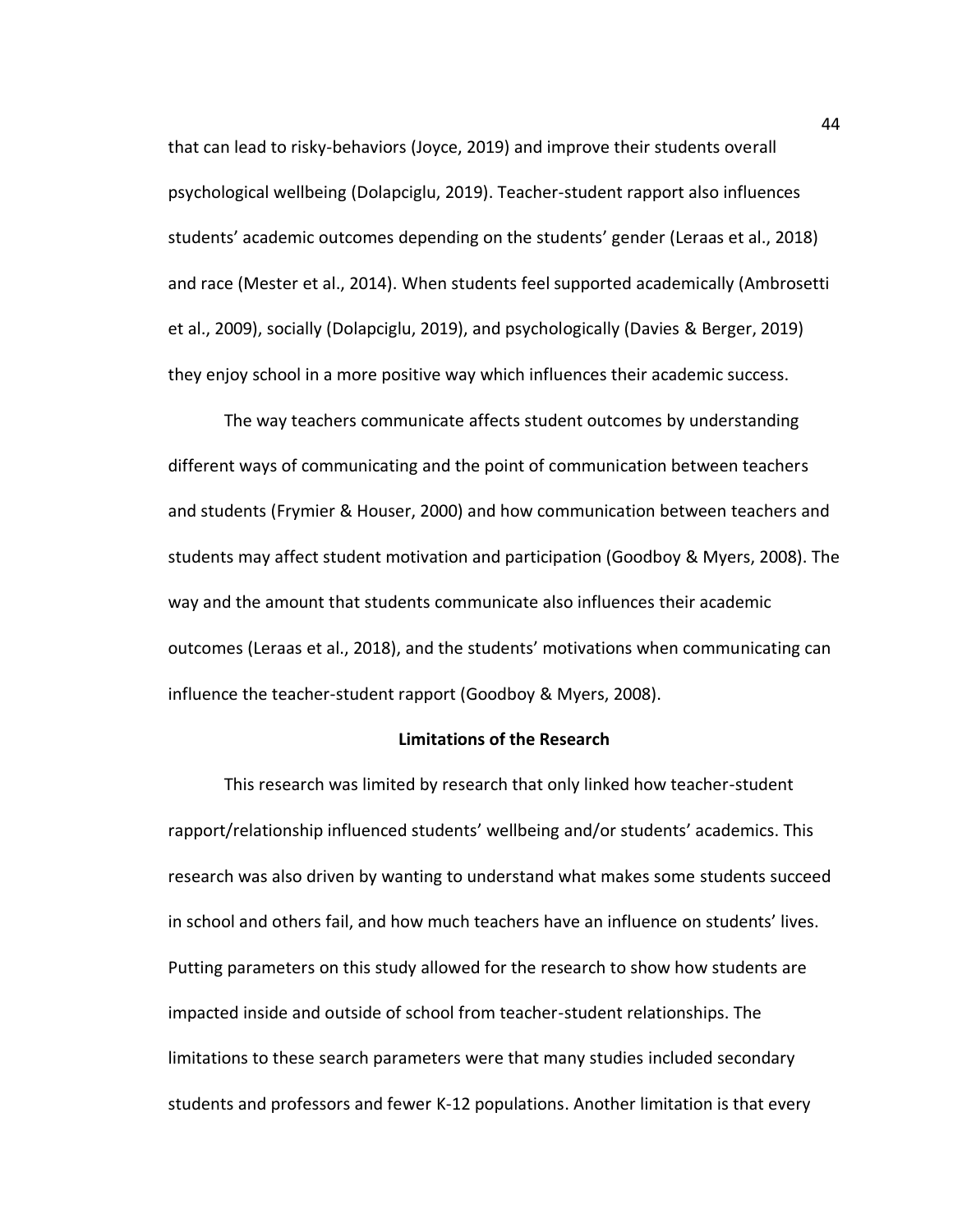scale that is created relies on teacher participation and students' opinion and emotions, which can be very subjective. Researchers creating scales can lead to bias. Researchers are relying on students with underdeveloped decision-making brains.

Another limitation to this research is that the history of behavior is not directly linked to any acts or law, but affected by acts and laws that congress passes. When teachers are told to use specific teaching strategies, they may have to shift their personalities. For example when teachers were pushed to get kids to do better on testing (No Child Left Behind Act) teachers stopped being creative and pushed testing and memorization rather than using multi-intelligence learning. The world of education deeply impacts students' behaviors which influences teacher-student rapport.

## **Implications for Future Research**

There is a great deal of research about the importance of student-teacher rapport and how it impacts student academics, however, there are some gaps. One gap is how teachers and school staff need to build relationships with students with disabilities, the hardest of those students are students with EBD and OHD. Teachers need to research how to better build relationships with students with disabilities. It is also important to know if gender plays a role in students' lives. In the world of K-12, there are not that many male teachers and we do not know the full effect of this on our male or female students. There is not much research on the race of a teacher and how that impacts student-teacher relationships and student academic achievement. It would be interesting to find research on students who are beyond schooling to see how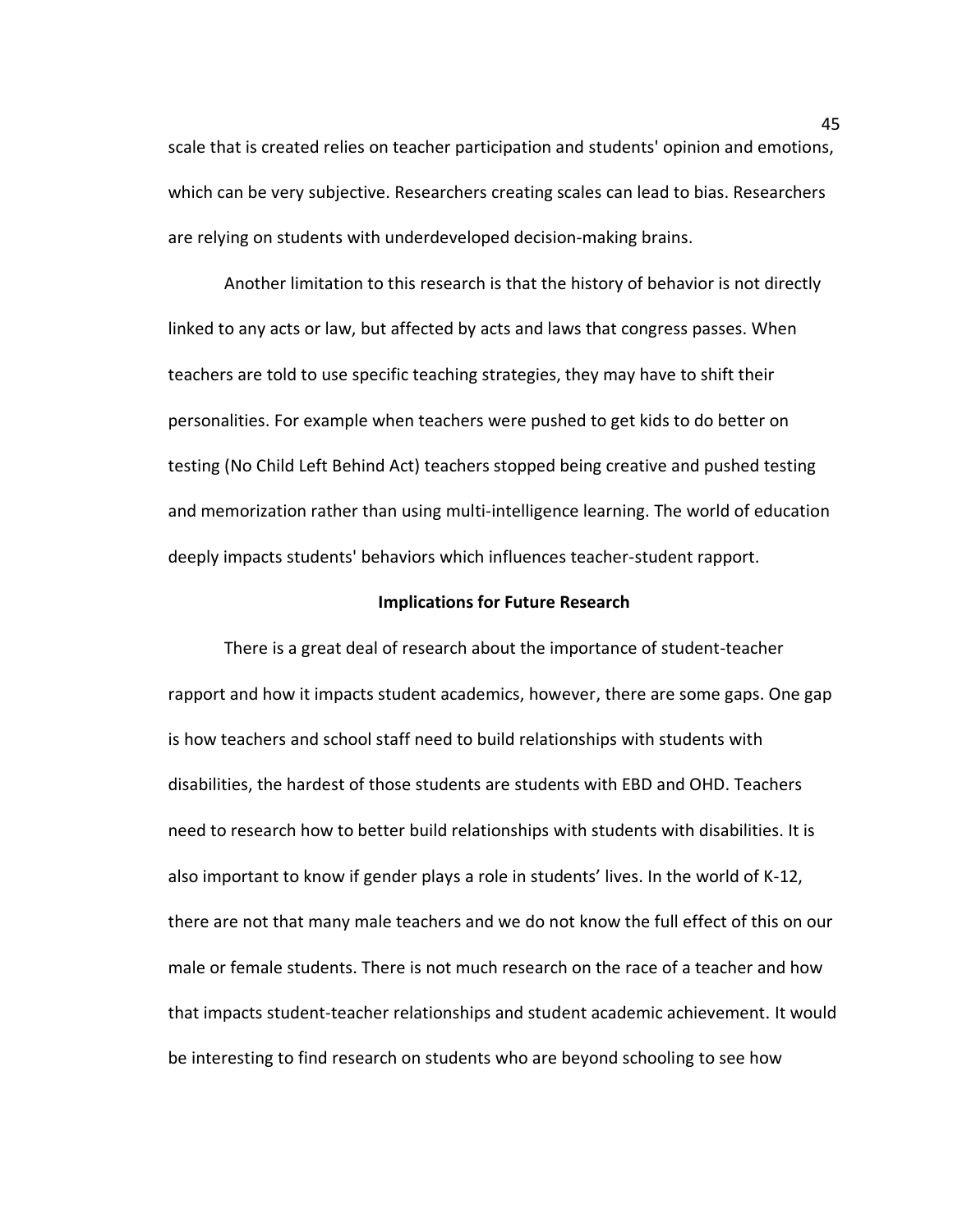teacher-student rapport has shaped them as they grow older. I would like to learn the long-term effects of teacher-student rapport.

## **Implications for Professional Application**

This research is crucial to understand that teachers have a huge impact on students academically, emotionally, and socially. Our students come in with a lot of baggage and trauma that we cannot control, but we can control how we treat them and how to get to know them as a student and a person. Teachers need to remember that our students are not fully developed and they are *learning*. Teachers can spend up to seven hours a day with these humans, we have a lot of power in how to shape them. If teachers knew how important it is to get to know their students in ways that no one else can, we can shape them differently than anyone else can. If teachers are warm, confident, use humor, have high expectations, suppress judgment, boost ego, foster emotions, find individual motivations, praise positive behaviors, give choice in learning, and use positive non-verbal immediacy our students will be in a much better spot and our jobs will be much more enjoyable. Despite what laws are passed or what our districts are telling us to do, if teachers have the relationship part of teaching their teaching will go a lot further than those teachers who do not have relationships with their students. Having these skills has to be the heart and soul of teaching because having a rapport with our students has such big and long-lasting impressions. Our students' mental health is so fragile that our teachers and school staff are the core of getting students the help them need. Teachers are resources and when students and

46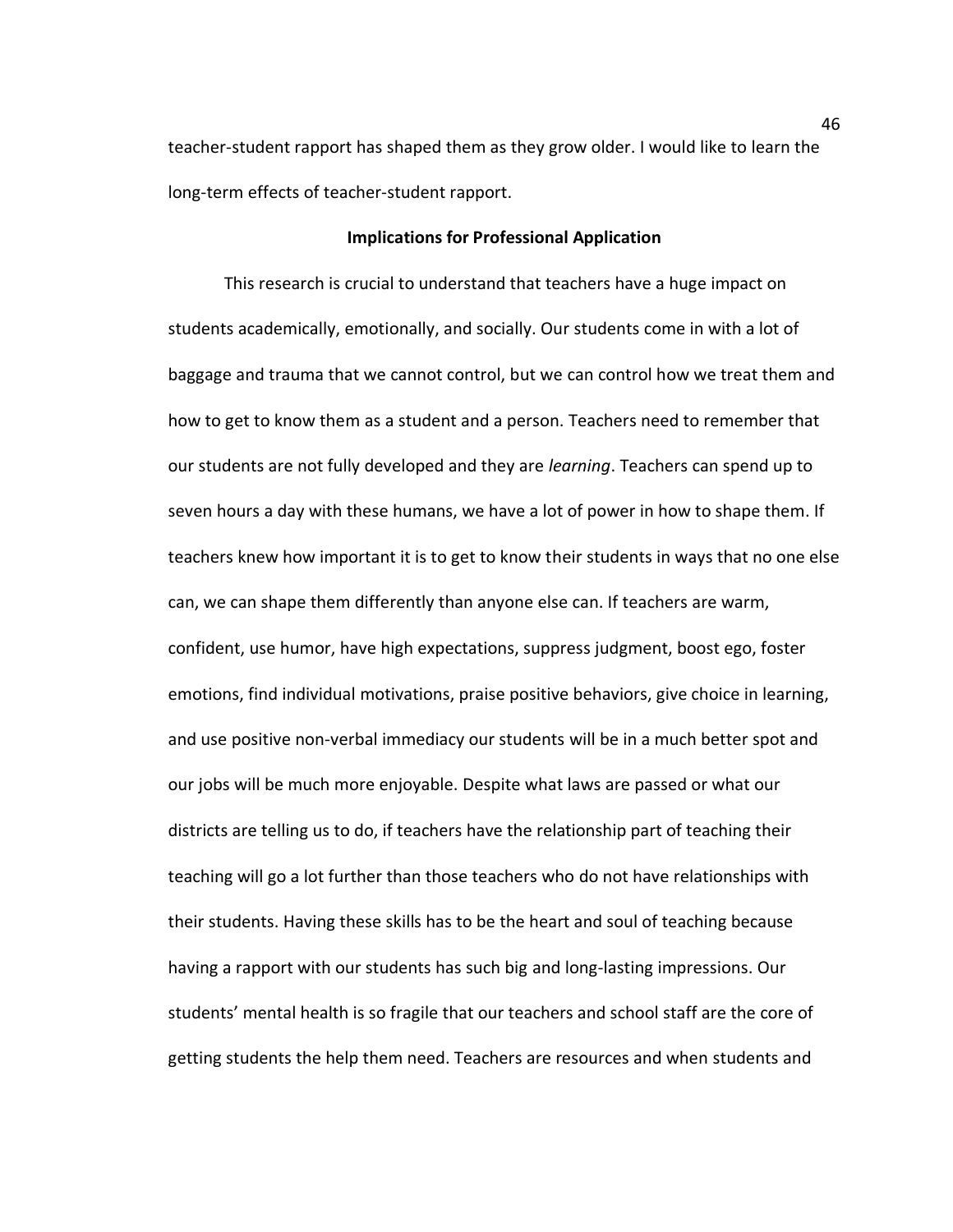families are transparent teachers can influence them, but it all starts by getting to know the students and families they are working with.

## **Conclusion**

Positive teacher-student rapport plays a major role in student achievement. The most crucial factors that affect student achievement with teacher-student rapport are teacher non-verbal immediacy, sharing concern or interest in students, communication, and having a warm classroom with structure. When a teacher shows their students these things, their students worked harder, were more motivated and had fewer disruptive behaviors in the classroom allowing for more learning and participation.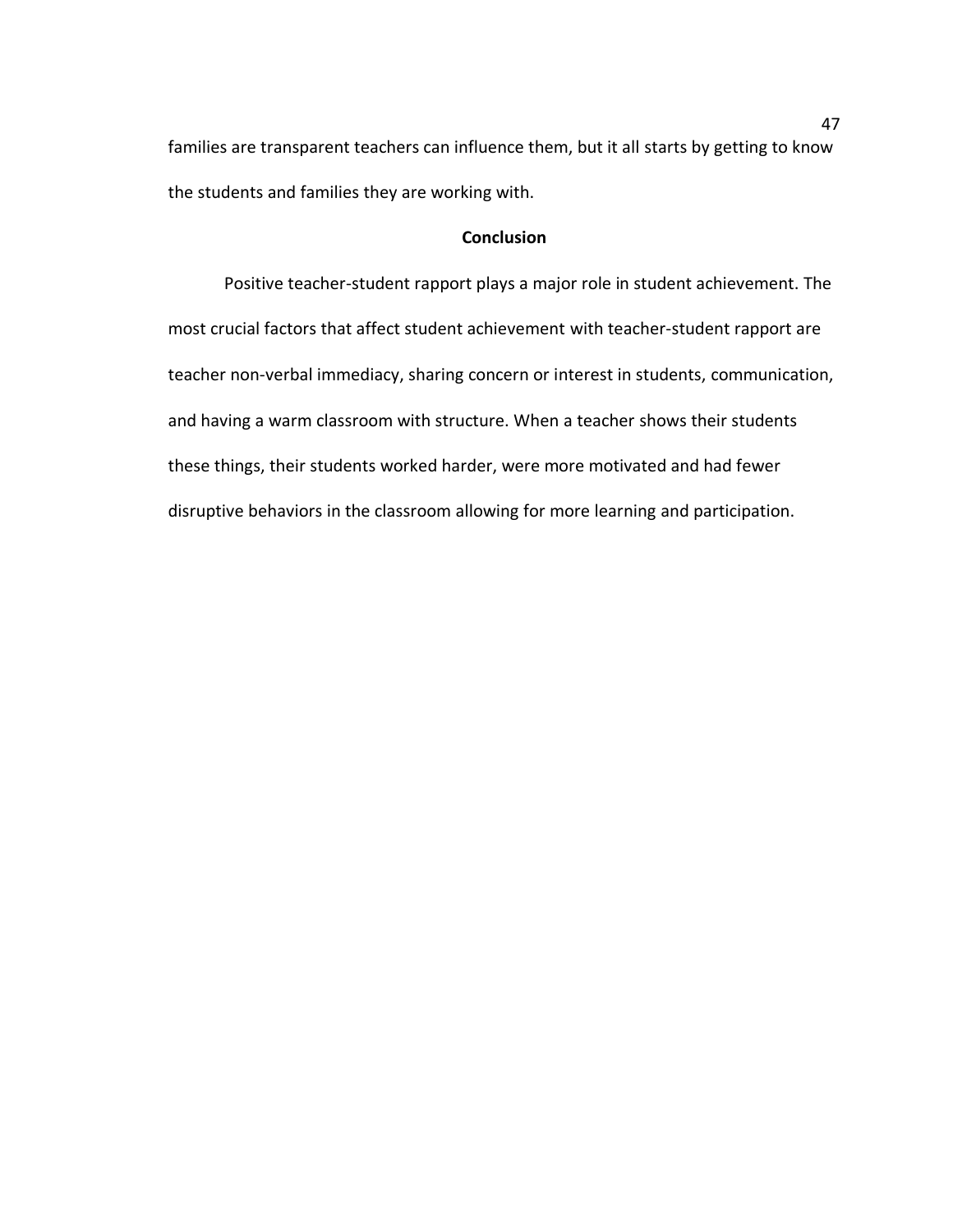#### References

Aloe, A. M., Shisler, S. M., Norris, B. D., Nickerson, A. B., & Rinker, T. W. (2014). A multivariate meta-analysis of student misbehavior and teacher burnout. *Educational Research Review. 12,* 30-44. Retrieved from [https://www.sciencedirect.com/science/article/pii/S1747938X14000141?via=ihu](https://www.sciencedirect.com/science/article/pii/S1747938X14000141?via=ihub) [b](https://www.sciencedirect.com/science/article/pii/S1747938X14000141?via=ihub)

Ambrosetti, D., Cho, G., & Slate, J. R. (2009). A grassroots approach: Voicing the students' perspective to create a positive school climate. *International Journal of Educational Leadership Preparation, 4*(4), 1-10. Retrieved from [http://ezproxy.bethel.edu/login?url=https://search.ebscohost.com/login.asp](http://ezproxy.bethel.edu/login?url=https://search.ebscohost.com/login.aspx?direct=true&db=eric&AN=EJ1071381&site=ehost-live&scope=site) [x?direct=true&db=eric&AN=EJ1071381&site=ehost-live&scope=site](http://ezproxy.bethel.edu/login?url=https://search.ebscohost.com/login.aspx?direct=true&db=eric&AN=EJ1071381&site=ehost-live&scope=site)

Archambault, I., Vandenbossche-Makombo, J., & Fraser, S. (2017). Students' oppositional behaviors and engagement in school: The differential role of the student-teacher relationship. *Journal of Child & Family Studies*, *26*(6), 1702–1712. <https://doi-org.ezproxy.bethel.edu/10.1007/s10826-017-0691-y>

Caballero, J. A. R. (2010). The effects of the teacher-student relationship, teacher expectancy, and culturally-relevant pedagogy on student academic achievement*.*  Available from Education Database. Retrieved from [https://ezproxy.bethel.edu/login?url=https://search-proquest](https://ezproxy.bethel.edu/login?url=https://search-proquest-com.ezproxy.bethel.edu/docview/897551383?accountid=8593)[com.ezproxy.bethel.edu/docview/897551383?accountid=8593](https://ezproxy.bethel.edu/login?url=https://search-proquest-com.ezproxy.bethel.edu/docview/897551383?accountid=8593)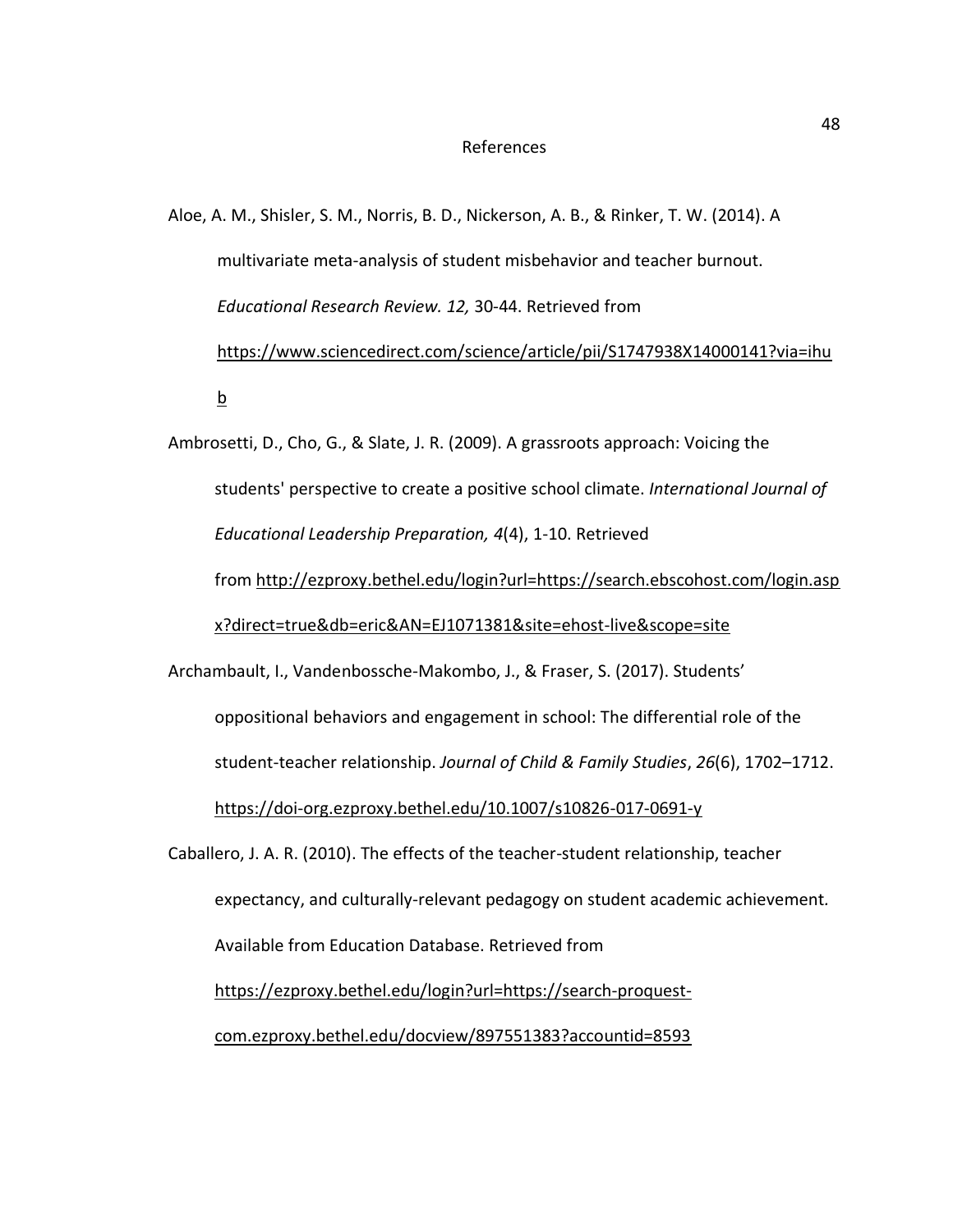CDC. (2020). Data and statistics on children's mental health. Retrieved from

<https://www.cdc.gov/childrensmentalhealth/data.html>

Clark, J. (2017). Where corporal punishment is still used in schools, its roots run deep. Retrieved from

https://www.npr.org/sections/ed/2017/04/12/521944429/where-corporalpunishment-is-still-used-its-roots-go-deep

- Cornelius-White, J. H. D., & Harbaugh, A. P. (2010). Learner-centered instruction: Building relationships for student success. SAGE Publications (CA). <https://eric.ed.gov/?id=ED512188>
- Craig, S. E. (2008). Reaching and teaching children who hurt: Strategies for your classroom. Baltimore: Paul H. Brookes Publishing Co.
- Davies, S., & Berger, E. (2019). Teachers' experiences in responding to students' exposure to domestic violence. *Australian Journal of Teacher Education, 44*(11). Retrieved from https://ro.ecu.edu.au/ajte/vol44/iss11/6
- Estepp, C.M., and T.G. Roberts. (2015). Teacher immediacy and professor/student rapport as predictors of motivation and engagement. *NACTA Journal Gale OneFile: Educator's Reference Complete*, *59*(2), 155-163. Retrieved from https://link-galecom.ezproxy.bethel.edu/apps/doc/A416403004/PROF?u=clic\_bethel&sid=PROF& xid=397eac1f
- Fernandez M.A., Adelstein J.S., Miller S.P., Areizaga M.J., Gold D.C., Sanchez A.L., Rothschild S.A., Hirsch E., & Gudino O.G. (2015). Teacher-child interaction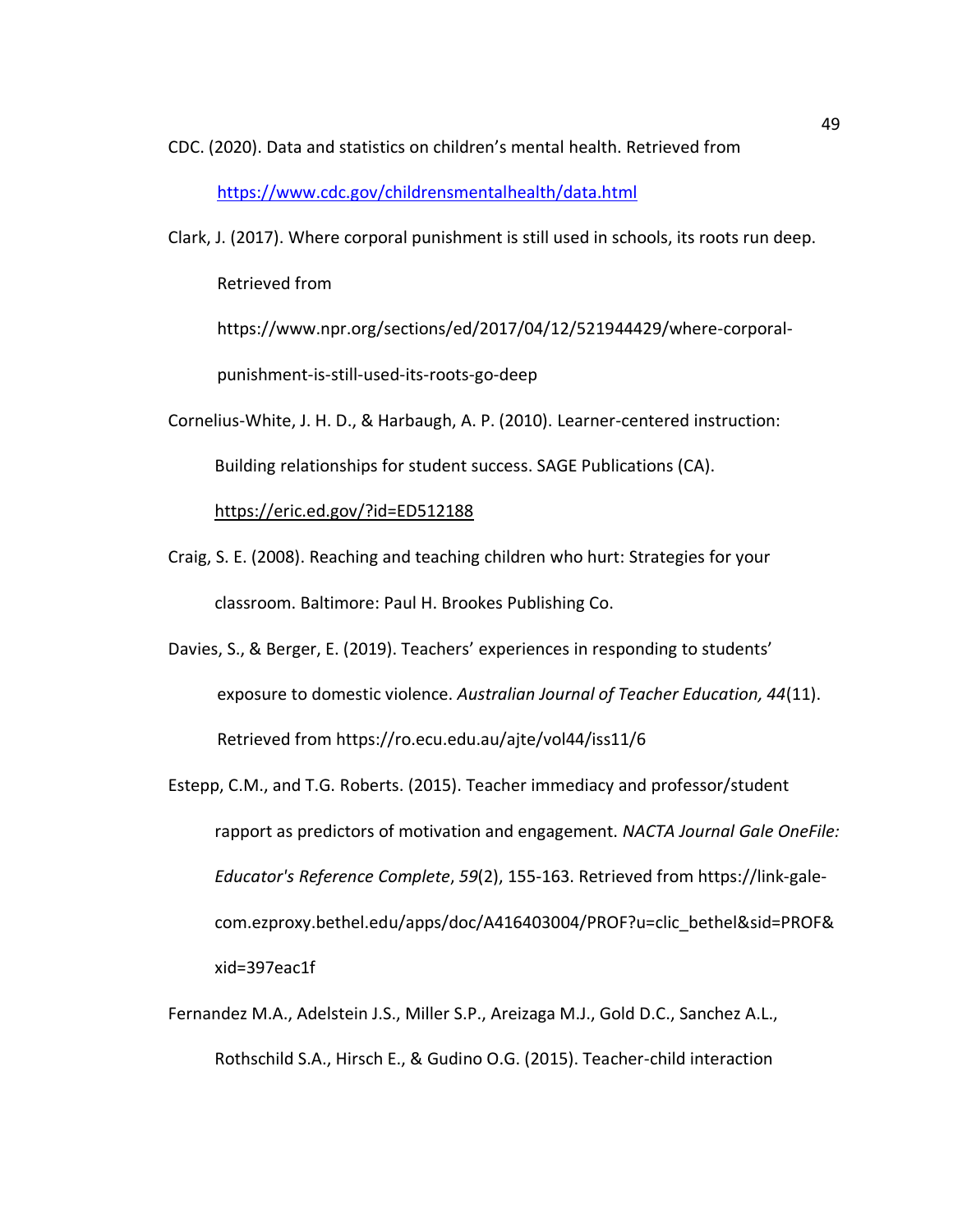training: A pilot study with random assignment. *Behavior Therapy*, *46*(4), 463–

## 477. [https://doi.org/10.1016/j.beth.2015.02.002](https://doi-org.ezproxy.bethel.edu/10.1016/j.beth.2015.02.002)

- Frisby, B. N., Slone, A. R., & Bengu, E. (2017). Rapport, motivation, participation, and perceptions of learning in U.S. and Turkish student classrooms: A replication and cultural comparison. Communication Education, 66(2), 183–195. [https://doi](https://doi-org.ezproxy.bethel.edu/10.1080/03634523.2016.1208259)[org.ezproxy.bethel.edu/10.1080/03634523.2016.1208259](https://doi-org.ezproxy.bethel.edu/10.1080/03634523.2016.1208259)
- Frymier, A. B., & Houser, M. L. (2000). The teacher-student relationship as an interpersonal relationship. *Communication Education*, *49*(3), 207–219. <https://doi-org.ezproxy.bethel.edu/10.1080/03634520009379209>
- Gershoff, E. T., & Font, S. A. (2016). Corporal punishment in U.S. public schools: prevalence, disparities in use, and status in state and federal policy. *Social policy report*, *30*, 1.
- Gershoff, E., Sattler, K. M. P., & Holden, G. W. (2019). School corporal punishment and its associations with achievement and adjustment. Retrieved from doi[:https://doi-org.ezproxy.bethel.edu/10.1016/j.appdev.2019.05.004](https://doi-org.ezproxy.bethel.edu/10.1016/j.appdev.2019.05.004)
- Goodboy, A.K. and Myers, S.A. (2008). The effect of teacher confirmation on student communication and learning outcomes. *Communication Education, 57*, 153–179. Retrieved from https://doi.org/10.1080/03634520701787777
- Gorham, J. (1988). The relationship between verbal teacher immediacy behaviors and student learning. *Communication Education, 37*: 40–53. Retrieved from https://doi.org/10.1080/03634528809378702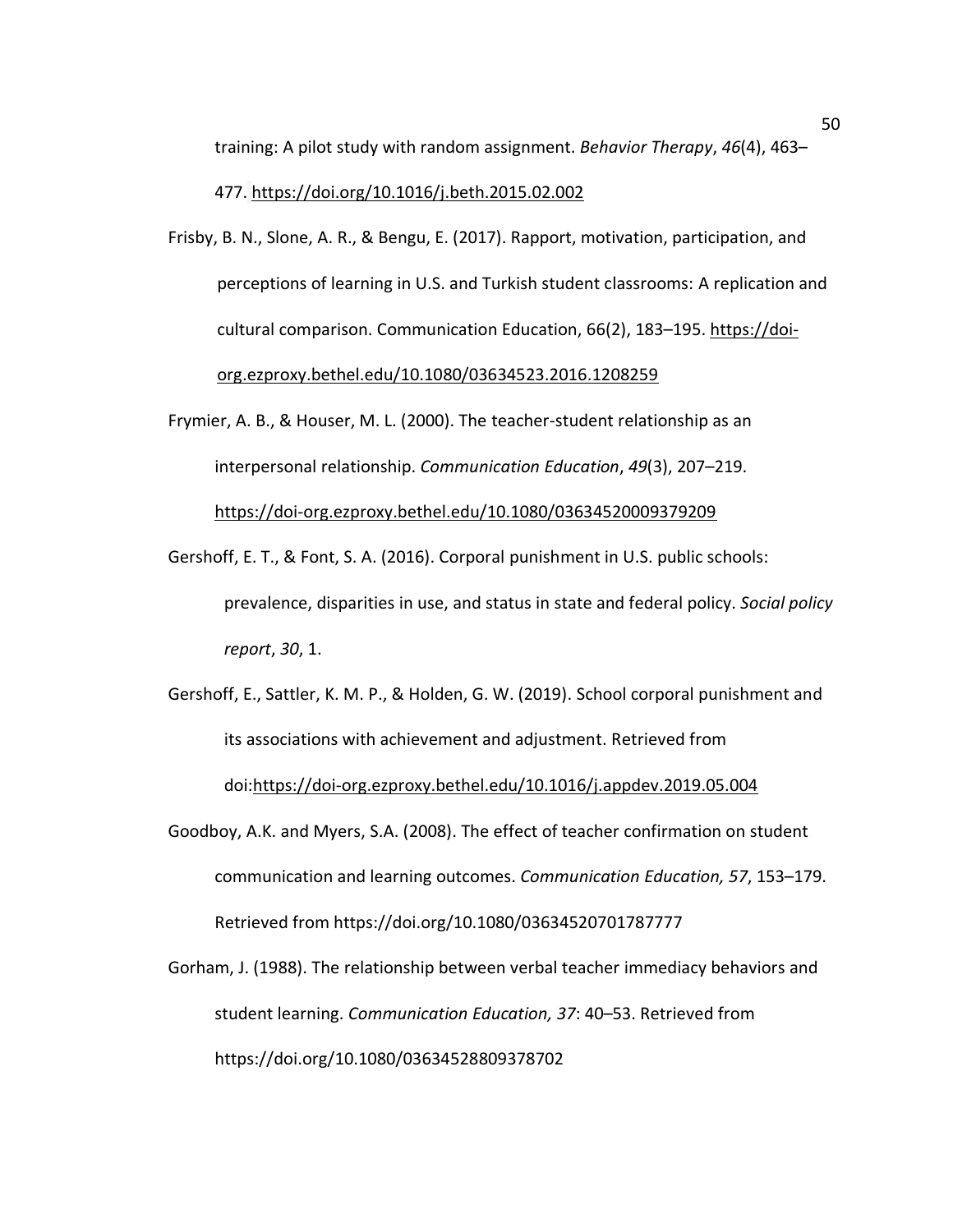- Harris, M. J., Rosenthal, R., & Snodgrass, S. E. (1986). The effects of teacher expectations, gender, and behaviors on pupil academic performance and selfconcept. *Journal of Educational Research*, *79*(3), 173–179. [https://doi](https://doi-org.ezproxy.bethel.edu/10.1080/00220671.1986.10885672)[org.ezproxy.bethel.edu/10.1080/00220671.1986.10885672](https://doi-org.ezproxy.bethel.edu/10.1080/00220671.1986.10885672)
- Heitzeg, N. (2009). Education or incarceration: zero tolerance policies and the school to prison. *Forum on Public Policy Online*.

## <https://files.eric.ed.gov/fulltext/EJ870076.pdf>

- Jiang-yuan, Z., & Wei, G. (2012). Who is controlling the interaction? The effect of nonverbal mirroring on teacher-student rapport. *US-China Education Review A, 7,*  662-669. Retrieved from https://files.eric.ed.gov/fulltext/ED535488.pdf
- Joyce, H. D. (2019). Does school connectedness mediate the relationship between teacher support and depressive symptoms? *Children & Schools*, *41*(1), 7–16. <https://doi-org.ezproxy.bethel.edu/10.1093/cs/cdy024>
- Komarchuk, N., Swenson, A., & Warkocki, L. (2000). Improving Secondary Student Academic Success through the Implementation of Motivational Strategies. Received from

<https://eric.ed.gov/contentdelivery/servlet/ERICServlet?accno=ED444087>

Kurdi, V., Archambault, I. (2018). Student-teacher relationships and student anxiety: Moderating effects of sex and academic achievement. *Canadian Journal of School Psychology, 33*(3), 212-226. Received from <http://dx.doi.org.ezproxy.bethel.edu/10.1177/0829573517707906>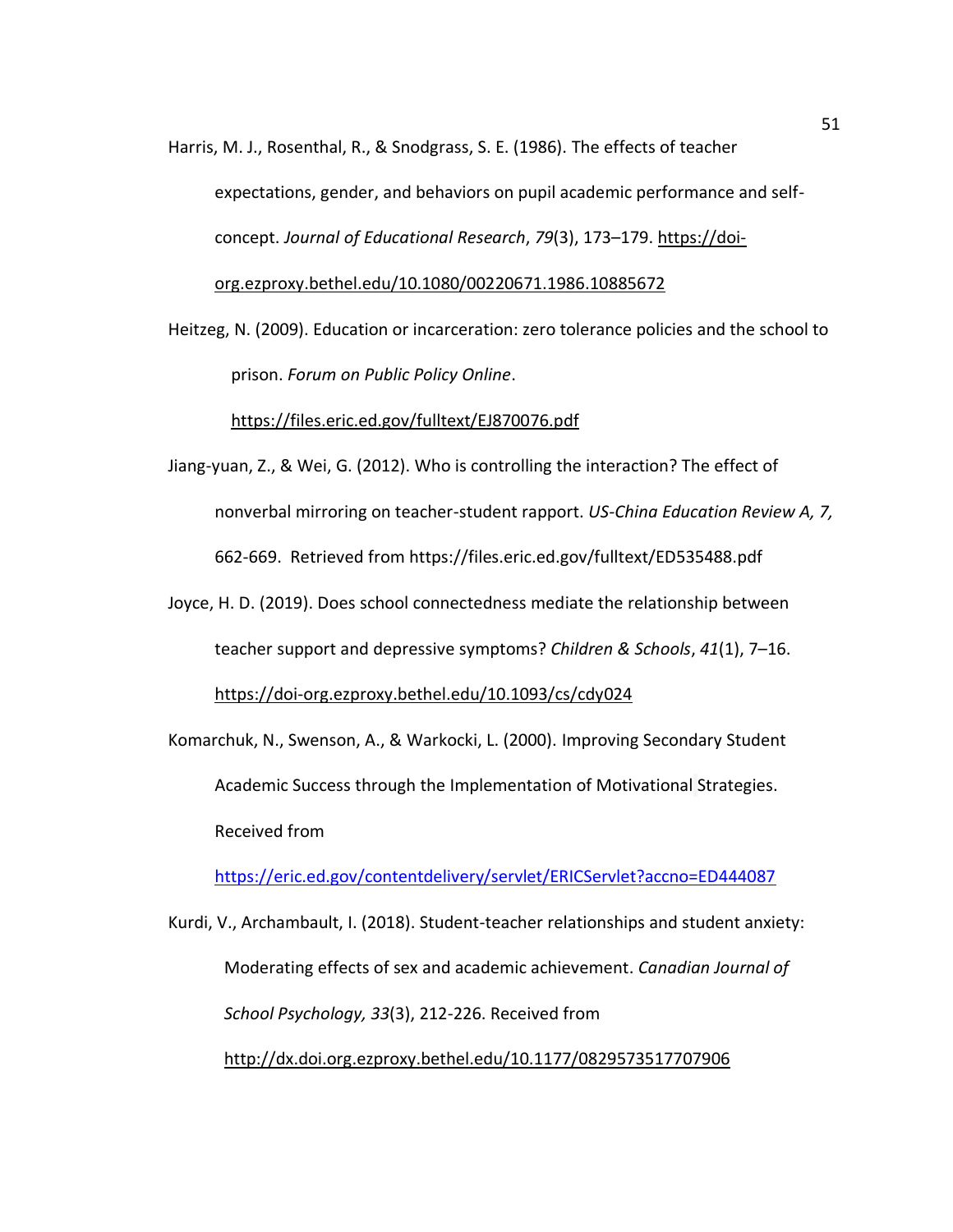Lammers, W. J., Gillaspy, J. A., Jr., & Hancock, F. (2017). Predicting academic success with early, middle, and late semester assessment of student-instructor rapport. *Teaching of Psychology*, *44*(2), 145–149.

<http://dx.doi.org.ezproxy.bethel.edu/10.1177/0098628317692618>

Leraas, B. C., Kippen, N. R., & Larson, S. J. (2018). Gender and student participation. *Journal of the Scholarship of Teaching and Learning, 18*(4), 51–70. Retrieved from [https://search-ebscohost](https://search-ebscohost-com.ezproxy.bethel.edu/login.aspx?direct=true&db=eric&AN=EJ1200685&site=ehost-live&scope=site)[com.ezproxy.bethel.edu/login.aspx?direct=true&db=eric&AN=EJ1200685&site=eh](https://search-ebscohost-com.ezproxy.bethel.edu/login.aspx?direct=true&db=eric&AN=EJ1200685&site=ehost-live&scope=site)

[ost-live&scope=site](https://search-ebscohost-com.ezproxy.bethel.edu/login.aspx?direct=true&db=eric&AN=EJ1200685&site=ehost-live&scope=site)

Longobardi, C., Badenes, R. L., Gastaldi, F. G. M., & Prino, L. E. (2019). The studentteacher relationship quality in children with selective mutism. *Psychology in the Schools*, *56*(1), 32–41.<https://doi-org.ezproxy.bethel.edu/10.1002/pits.22175>

Longobardi, C., Lotti, N. O., Jungert, T., & Settanni, M. (2018). Studentteacher relationships and bullying: The role of *student* social status. *Journal of*

*Adolescence, 63*, 1 – 10.

<https://www.sciencedirect.com/science/article/abs/pii/S0140197117301914>

Mester, C., Spruill, D., A., Giani, S., Joseph, & Albert. (2014). Personal safety and teacher/student relationships viewed through black/white framework in a suburban middle school, an exploratory study. Retrieved from <https://files.eric.ed.gov/fulltext/EJ1080683.pdf>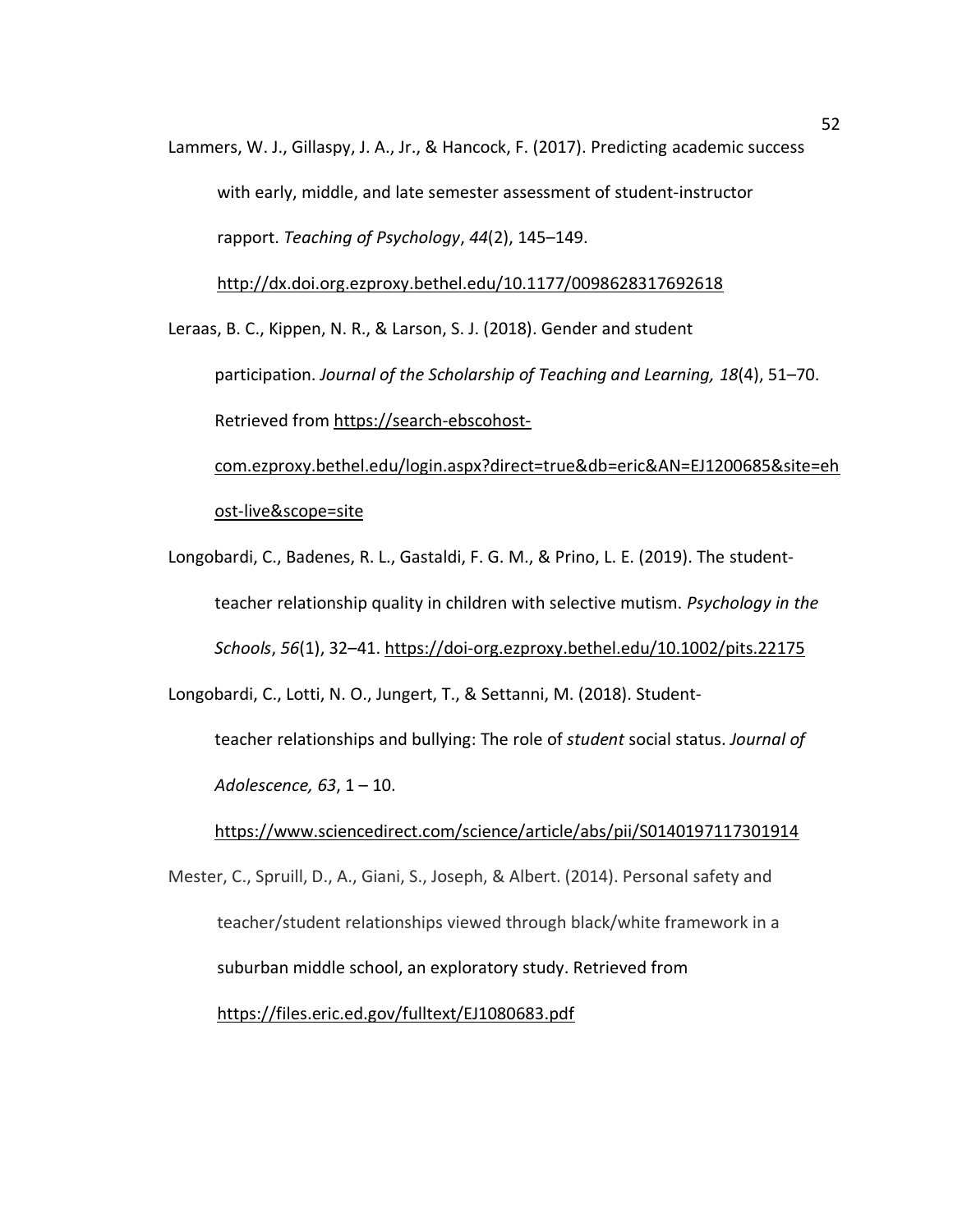Mora, R. and Christianakis, M. (2013). Feeding the school-to-prison pipeline: the convergence of neoliberalism, conservativism and penal populism. *Journal of Educational Controversy*.

<https://cedar.wwu.edu/cgi/viewcontent.cgi?article=1173&context=jec>

Oz, A. S., Dolapcioglu, S. (2019). Evaluating the student-teacher relationship in elementary schools: "my teacher and I-child". *Asian Journal of Education and Training, 5*(1), 8-17. Received from

<https://eric.ed.gov/contentdelivery/servlet/ERICServlet?accno=EJ1199458>

- Poulou, M. (2017). Social and emotional learning and teacher-student relationships: Preschool teachers' and students' perceptions. *Early Childhood Education Journal*, *45*(3), 427–435. https://doi-org.ezproxy.bethel.edu/10.1007/s10643-016- 0800-3
- Ruzek, E. A., Hafen, C. A., Allen, J. P., Gregory, A., Mikami, A. Y., & Pianta, R. C. (2016). How teacher emotional support motivates students: The mediating roles of perceived peer relatedness, autonomy support, and competence. *Learning and Instruction, 42,* 95 – 103.

<https://www.sciencedirect.com/science/article/abs/pii/S0959475216300044>

Ryan, R. (2014). Professor-student rapport scale: Psychometric properties of the brief version. *Journal of the Scholarship of Teaching and Learning, 14*(3), 64-74. Retrieved

from [http://ezproxy.bethel.edu/login?url=https://search.ebscohost.com/login.asp](http://ezproxy.bethel.edu/login?url=https://search.ebscohost.com/login.aspx?direct=true&db=eric&AN=EJ1035086&site=ehost-live&scope=site) [x?direct=true&db=eric&AN=EJ1035086&site=ehost-live&scope=site](http://ezproxy.bethel.edu/login?url=https://search.ebscohost.com/login.aspx?direct=true&db=eric&AN=EJ1035086&site=ehost-live&scope=site)